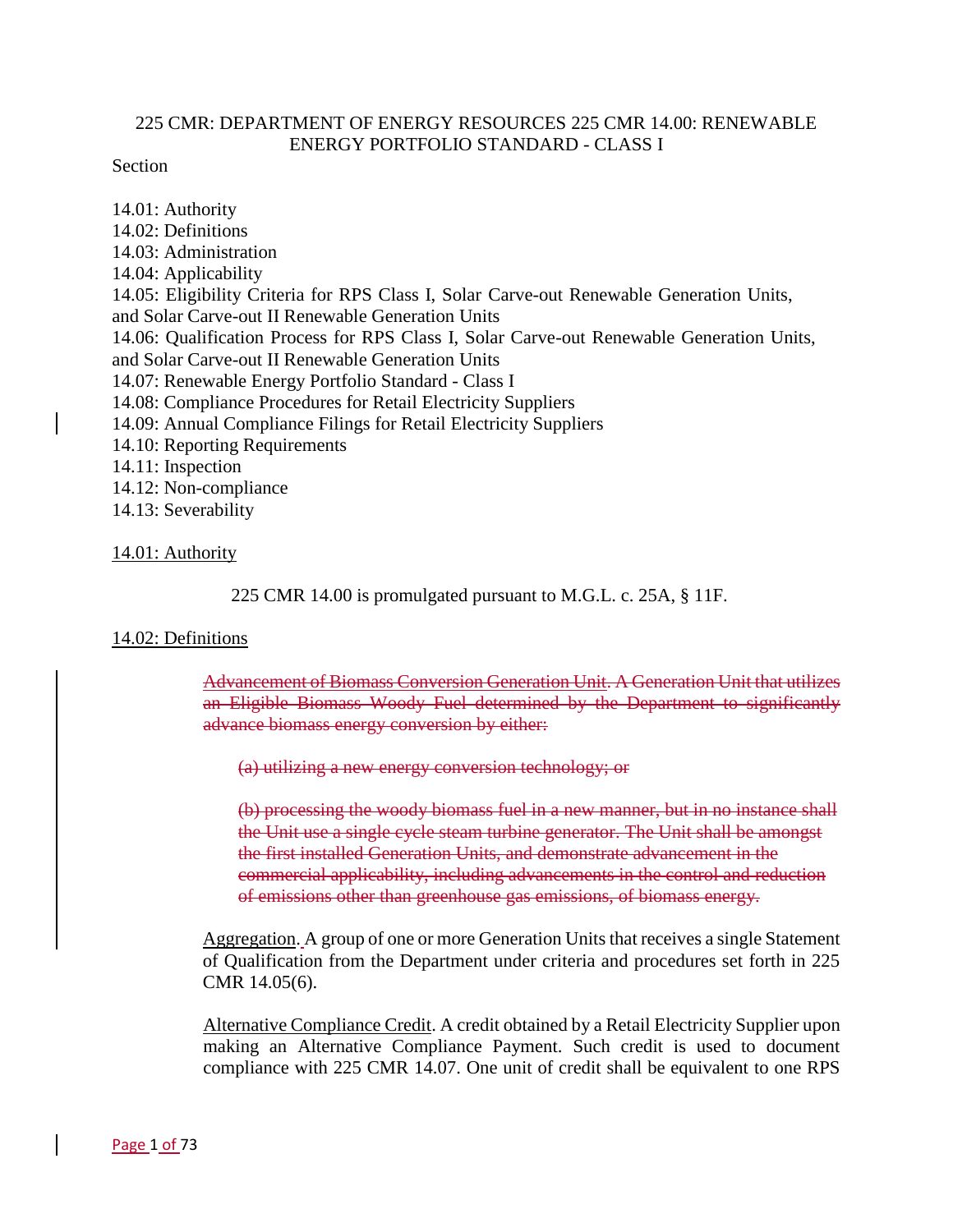Class I Renewable Generation Attribute, Solar Carve-out Renewable Generation Attribute, or Solar Carve-out II Renewable Generation Attribute.

Alternative Compliance Payment (ACP). A payment of a certain dollar amount per MWh, resulting in the issuance of Alternative Compliance Credits, which a Retail Electricity Supplier may submit to the Department in lieu of providing RPS Class I Renewable Generation Attributes, Solar Carve-out Renewable Generation Attributes, or Solar Carve-out II Renewable Generation Attributes required under 225 CMR 14.07.

Assurance of Qualification. A communication issued by the Department to Solar Carve-out II Renewable Generation Units that provides Solar Carve-out II Renewable Generation Units with an assurance of qualification prior to being granted the approval to interconnect by their local dDistribution eCompany, and sets deadlines for receiving the approval to interconnect to the grid in order to maintain this Assurance of Qualification.

Authorized Agent. A person or entity that serves under an agreement entered into by each of the Owners or Operators of Generation Units within an Aggregation for all dealings with the Department and with the NEPOOL GIS.

Biomass Fuel Certificate. A certificate issued in accordance with rules established by the Department in the *Biomass Eligibility and Certificate Guideline on Eligible Biomass Fuel for Renewable Generation Units* that:

(a) represents one ton, equal to 2000 pounds, of quantifies the supply of Eligible Biomass Woody Fuel;

or Manufactured Biomass Fuel;

(b) specifies the source of the woodEligible Biomass Woody Fuel or Manufactured Biomass Fuel; and

(c) specifies the woods eligibility of the Eligible Biomass Woody Fuel or

Manufactured Biomass Fuel as Forest Derived Residues, Forest Derived Thinnings, Forest Salvage, or Non-forest Derived Residues, or Dedicated Energy Crops. For Forest Derived Residues and Forest Derived Thinnings, the Certificate shall reference the relevant Eligible Forest Biomass Tonnage Report, and include any additional information deemed necessary by the Department.

Biomass Input Heat Content. The thermal energy content, measured in MWh, of biomass fuel as it is input into a Generation Unit over a period of time. For the purpose of wood chips, the value will be determined using a methodology to be provided by the Department in the *Overall Efficiency and Greenhouse Gas Analysis* Guideline. The methodology will include a weighted average of all the metered weight of utilized biomass fuel types (as differentiated by typical moisture content), and an assigned heat content from referenced literature to each biomass type. For processed biomass fuels, the thermal energy content shall be documented to the satisfaction of the Department by an independent testing laboratory.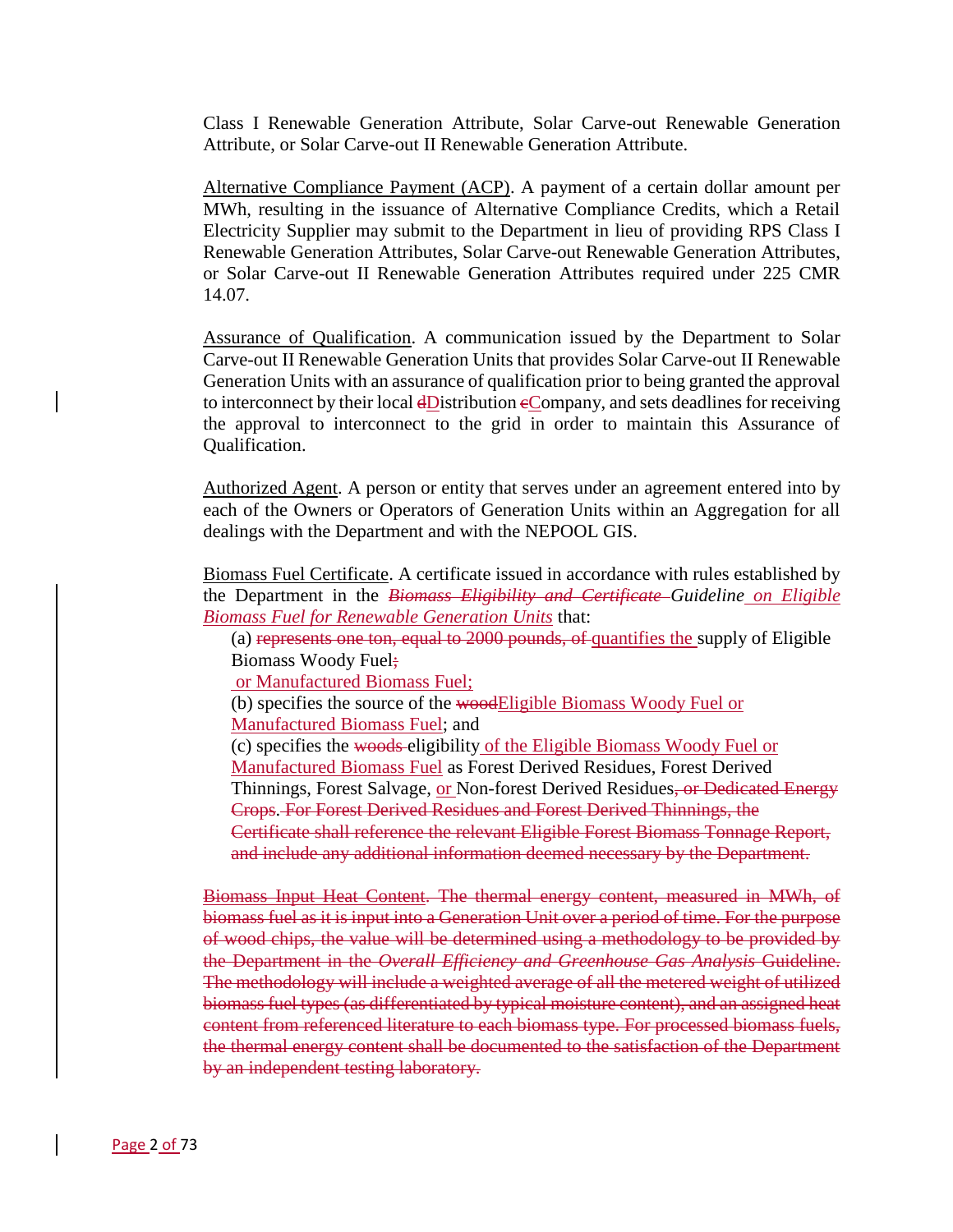Blended Fuel. A liquid or gaseous fuel that is blended from both Eligible RPS Class I Renewable Fuel(s) and ineligible fuel(s), a portion of whose electrical energy output may qualify as RPS Class I Renewable Generation under criteria set forth in 225 CMR 14.05(3).

Brownfield. A disposal site that has received a release tracking number from MassDEP pursuant to 310 CMR 40.0000: *Massachusetts Contingency Plan*, the redevelopment or reuse of which is hindered by the presence of oil or hazardous materials, as determined by the Department, in consultation with MassDEP. For the purposes of this definition, the terms "disposal site," "release tracking number," "oil," and "hazardous materials" shall have the meanings giving to such terms in 310 CMR 40.0006: *Terminology, Definitions and Acronyms*. No disposal site that otherwise meets the requirements of 225 CMR 14.02: Brownfield shall be excluded from consideration as a Brownfield because its cleanup is also regulated by the Comprehensive Environmental Response, Compensation and Liability Act, 42 U.S.C. §§ 9601-9675, the Resource Conservation and Recovery Act, 42 U.S.C. §§ 6921 - 6939g, or any other federal program.

Building Mounted Solar Generation Unit. A solar photovoltaic Generation Unit with at least 75% of the nameplate capacity of the solar modules used for generating power installed on a building.

Business Day. A business day shall mean Monday through Friday, exclusive of state and federal legal holidays.

Certificates Obligation. A term defined in the NEPOOL GIS Operating Rules at Rule 4.1(b).

Co-mingled Biomass Woody Fuel. Any woody biomass fuel, that is clean and devoid of non-woody biomass, paints, stains or other contaminants, and fossil fuel derived materials, and which is physically co-mingled or mixed with Eligible Biomass Woody Fuel.

Clean Wood. Means Clean Wood as defined in 310 CMR 19.006: Definitions.

Commercial Operation Date. The date that a Generation Unit first produces electrical energy for sale within the ISO-NE Control Area or within an adjacent Control Area. In the case of a Generation Unit that has been moved from a location within the ISO-NE Control Area or within an adjacent Control Area to another location in one of those Control Areas, the date that such Generation Unit first produced electrical energy for sale at its earliest location in those Control Areas. In the case of a Generation Unit that is connected to the End-use Customer's side of the electric meter, the date on which the local dDistribution eCompany grants approval for the Generation Unit to interconnect with the grid. In the case of a Generation Unit that produces Off-grid Generation, the date that such Generation Unit first produces electrical energy. In the case of a Generation Unit that meets the eligibility requirements of 225 CMR 14.05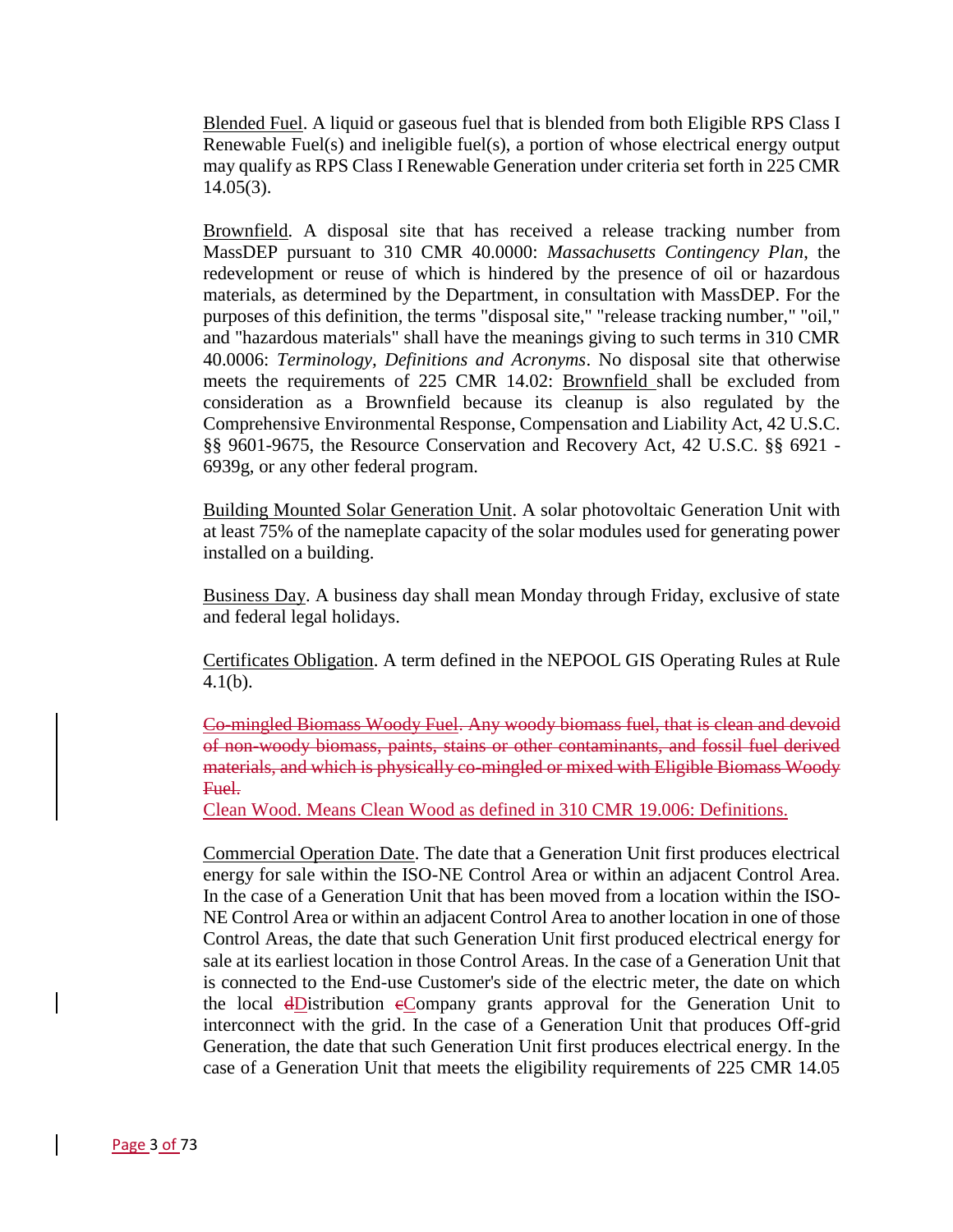and co-fires an Eligible RPS Class I Renewable Fuel, the date when the Generation Unit first co-fires such Eligible RPS Class I Renewable Fuel.

Community Shared Solar Generation Unit. A solar photovoltaic Generation Unit that provides net metering credits to three or more utility accounts, whose participants have an interest in the production of the Generation Unit or the entity that owns the Generation Unit, in the form of formal ownership, a lease agreement, or a net metering contract. No more than two participants may receive net metering credits in excess of those produced annually by 25 kW of nameplate DC capacity, and the combined share of said participants' capacity shall not exceed 50% of the total capacity of the Generation Unit.

Compliance Filing. A document filed annually by a Retail Electricity Supplier with the Department documenting compliance with 225 CMR 14.07, consistent with the format set forth in the Guidelines and submitted no later than the first day of July, or the first Business Day thereafter, of the subsequent Compliance Year.

Compliance Year  $(CY)$ . A calendar year beginning January 1<sup>st</sup> and ending December 31<sup>st</sup>, for which a Retail Electricity Supplier must demonstrate that it has met the requirements of 225 CMR 14.07 and 14.08.

Control Area. A geographic region in which a common generation control system is used to maintain scheduled interchange of electrical energy within and without the region.

Current Use Program. A state administered program that permits a property owner to have a parcel of land taxed at a rate based on the current use of the land including but not limited to open space, active forestry, or agriculture as opposed to the fair market or development value of the property.

DCR. The Massachusetts Department of Conservation and Recreation (DCR) established by M.G.L. c. 21 § 1.

Dedicated Energy Crops. Wood purposefully grown for the purpose of producing fuel, provided that such wood was not grown on land that sequestered significant amounts of carbon, such as a forest, and provided that such land does not have the economic potential to support production of any other agricultural crop grown for human consumption as food.

Distribution Company. A distribution company as defined in M.G.L. c. 164 § 1.

Department. The Massachusetts Department of Energy Resources (DOER), established by M.G.L. c. 25A.

Eligible BiomassBiogas Fuel. A gaseous fuel that is produced by the contemporaneous bacterial decomposition or thermal gasification of Eligible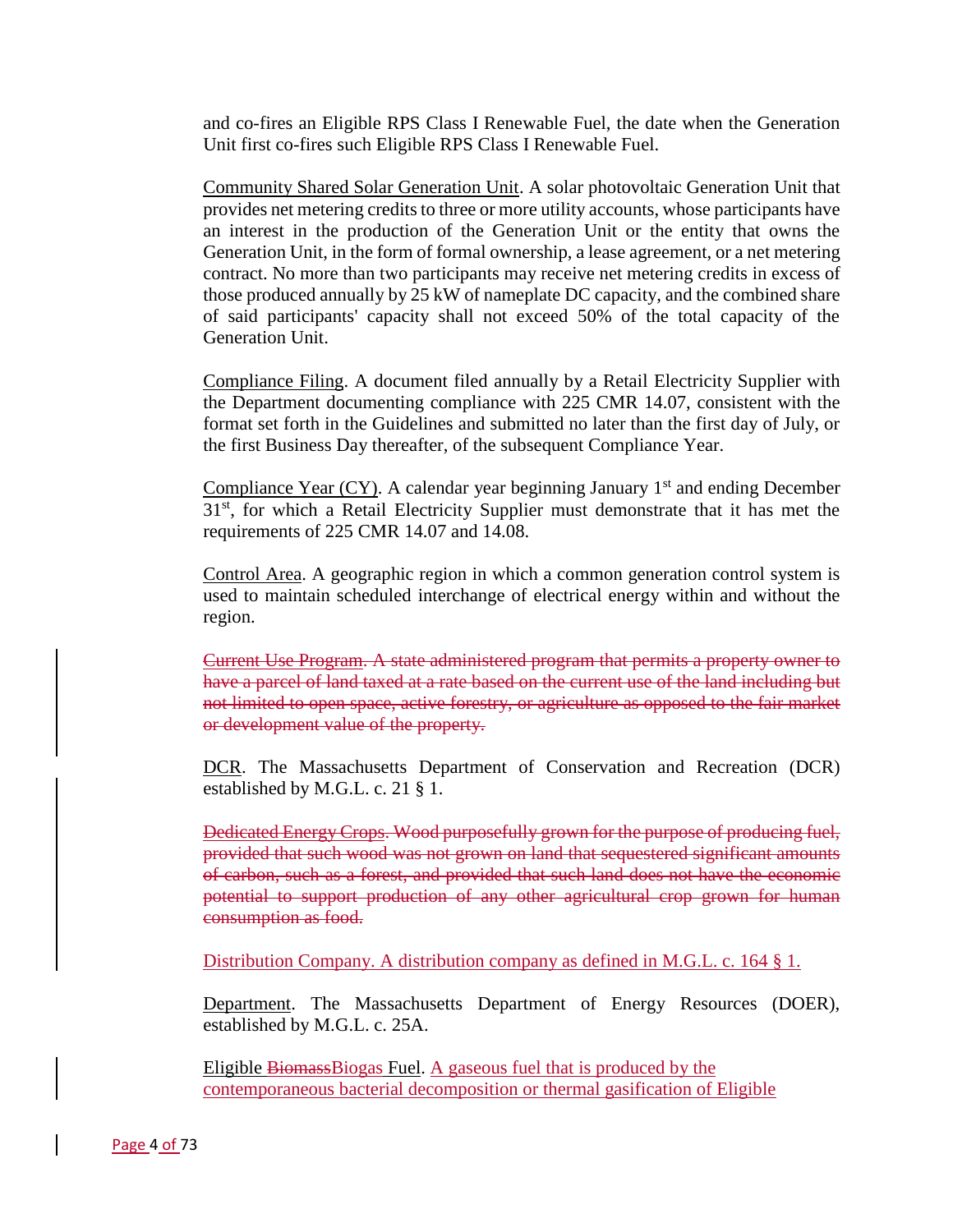Biomass Fuel. Eligible Biogas Fuel does not include natural gas, but does include renewable natural gas, which is Eligible Biogas Fuel upgraded to a quality similar to natural gas.

Eligible Biomass Fuel. Fuel sources consisting of the following:

- (a) Eligible Biomass Woody Fuel<del>, Co-mingled Biomass Woody Fuel,</del>;
- (b) Manufactured Biomass Fuel;

(c) Eligible Biogas Fuel;

- (d) by-products or waste from animals or agricultural crops;
- (e) food or vegetative material;
- (f) algae;

(g) organic refuse derived fuel; anaerobic digester gas and other biogases that are derived from such resources; and neat

 $(a)(h)$  Eligible Liquid Biofuel that is derived from such fuel sources; but shall not include Construction and Demolition Waste as defined in 310 CMR 19.006: *Definitions*.

Eligible Biomass Woody Fuel. Woody fuels that are derived from the following sources, consistent with the requirements of 225 CMR 14.05(8):

(a) Forest Derived Residues.

1. Tops, crooks and other portions of trees produced as a byproduct, and trees collaterally damaged, during the normal course of harvesting material, such as timber, pulpwood or cordwood- in the implementation of a silvicultural prescription as administered by a licensed or certified forester as prescribed in the Department's *Guideline on Eligible Biomass Fuel for Renewable Generation Units*.

2. Trees and portions of trees harvested for the purposed of the restoration and management of habitat for rare & endangered species as listed by the Massachusetts Division of Fisheries and Wildlife. Qualifying harvest areas must be approved by the Massachusetts Division of Fisheries and Wildlife Natural Heritage Program.

3. Other woody vegetation that interferes with regeneration or the natural growth of the forest, limited to locally invasive native species and non-native invasive woody vegetation.

(b) Forest Derived Thinnings

1. Unacceptable growing stock which is defined as trees considered structurally weak or have low vigor and do not have the potential to eventually yield  $\frac{a}{2}$ an eight foot sawlog or survive for at least the next ten years.

2. Trees removed during thinning operations, the purpose of which is to reduce stand density and enhance diameter growth and volume of the residual stand.

(c) Forest Salvage.

1. Damaged, dying or dead trees removed due to injurious agents, such as wind or ice storms or the spread of invasive epidemic forest pathogens, insects and diseases or other epidemic biological risks to the forest, but not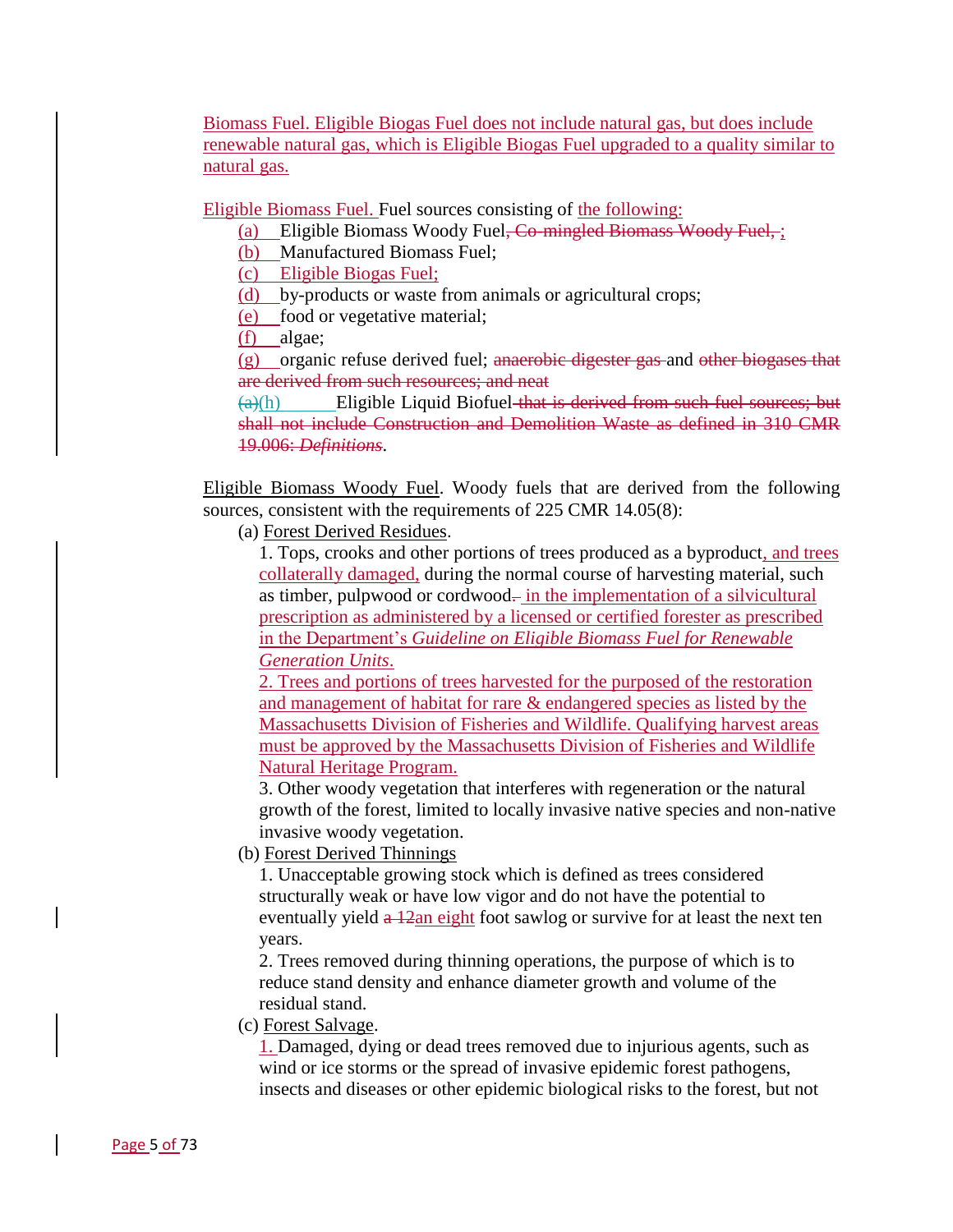removed due to competition. Such eligible trees may be removed without limitation for biomass fuel, only if a major the injurious agent is a threat to forest health or risk to private or public resources, and if the USDAUnited States Department of Agriculture Animal Health and Plant Health Inspection Service (APHIS), the USDA, the United States Department of Agriculture Forest Service, or appropriate federal or state governmental agency has issued a declaration, rule, or order declaring a major threat to forest health or risk to private or public resources. Forest Salvage also includes trees 2. Trees removed to reduce fire hazard within Firefire-adapted Forest Ecosystemsforest ecosystems, as certified by a letter to the Department from the state agency responsible for forestry in consultation with the appropriate environmental state agencies.

(d) Non-forest Derived Residues.

1. Primary Forest Products Industry. Lumber mill residues or lumber processing residues consisting of the slabs, shavings, trimmings, sawdust, bark, end pieces of wood, and log cores that result from the various processing operations occurring in sawmills, pulp mills, and veneer and plywood plants. Forest products industry: Residues derived from wood products manufacturing consisting of Clean Wood.

2. Secondary Forest Products Industry. Wood waste produced as a byproduct of the production of finished wood products, including but not limited to clean residues from woodworking shops, furniture factories, and truss and pallet manufacturing.

3. Land Use Change - Non-agricultural. Trees cut or otherwise removed in the process of converting forest land to non-forest and non-agricultural uses provided that such development has already received all applicable state and local permits for the development.

4. Land Use Change - Agricultural.2. Land use change – agricultural: Trees cut or otherwise removed in the process of converting forest land to agricultural usage, either for new or restored farm land.

5. Yard Waste. Leaves, grass clippings, prunings, and other natural organic matter discarded from yards and gardens.

6. Wood Waste. Non-treated pallets3. Wood waste: Post-consumer wood products from Clean Wood; pruned branches, stumps, and whole trees removed during the normal course of maintenance of public or private roads, highways, driveways, utility lines, rights of way, and parks.

Eligible Forest Biomass Tonnage Report. The report certified by a professional forester under the provisions of 225 CMR 14.05(8) that details the amounts of Forest Derived Thinnings and Forest Derived Residues that may be removed from a harvest site to be Eligible Biomass Woody Fuel. In the case of a Forest Derived Residue, the Report further details whether such Forest Derived Residue is derived from harvest by-products or invasive species, as defined in the subcategories of Forest Derived Residue.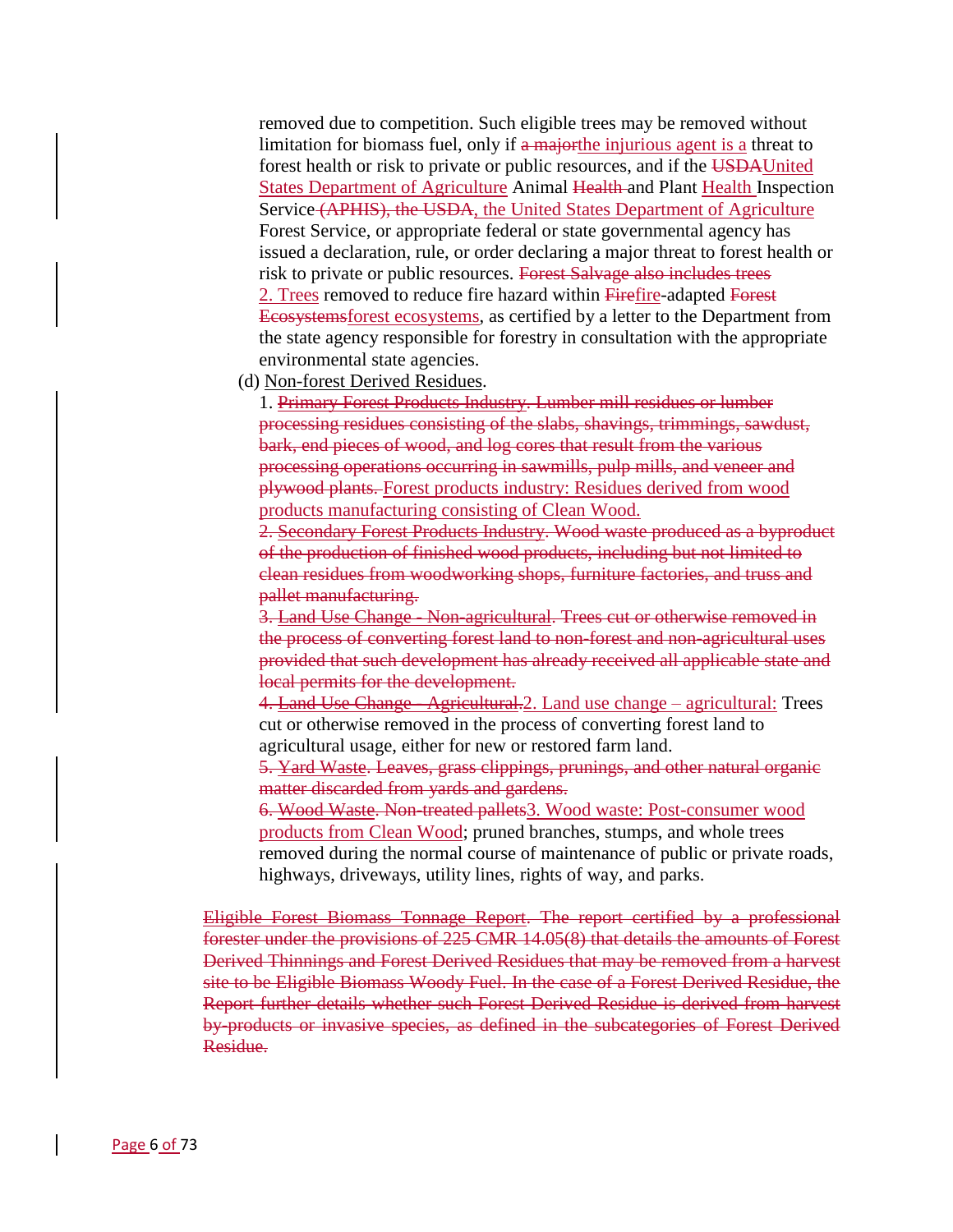4. Agricultural wood waste. Pruned branches, stumps, and whole trees resulting from maintenance activities directly related to the production of an agricultural product.

Eligible Landfill. A landfill that has received an approval from MassDEP for the use of a solar photovoltaic Generation Unit at the landfill as a post-closure use pursuant to 310 CMR 19.143: *Post-closure Use of Landfills*.

Eligible Liquid Biofuel. A liquid fuel that is derived from Eligible Biomass Fuel, but is not Eligible Biomass Woody Fuel or Co-mingled Biomass Woody Fuel, and that yields at least a 50% reduction in Lifecycle Greenhouse Gas Emissions relative to average lifecycle greenhouse gas emissions for petroleum distillate fuel sold in 2005, as determined by the Department in consultation with the MassDEP and the Executive Office; or that is derived from waste feedstocks consisting of previously used or discarded solid, liquid or contained gaseous material resulting from industrial, commercial or household food service activities that would otherwise be stored, treated, transferred or disposed. Waste organic waste feedstock and meets the standards for advanced biofuels under the Environmental Protection Agency's Renewable Fuel Standard (RFS2) program. Organic waste feedstocks shall include, but not be limited to, waste vegetable oils, waste animal fats, substances derived from wastewater and the treatment of wastewater, or grease trap waste. Waste feedstockEligible Liquid Biofuel shall not include petroleum-based waste or waste that otherwise meets the definition of hazardous wasteHazardous Waste as defined in 310 CMR 40.0006: *Terminology, Definitions, and Acronyms*, unless otherwise determined by the Department in consultation with MassDEP.

Eligible RPS Class I Renewable Fuel. An Eligible Biomass Fuel, landfill methane gas, hydrogen derived from such fuels or hydrogen derived from water using the electrical output of a Renewable Generation Unit, but not hydrogen derived using RPS Class I Renewable Generation if the RPS Class I Renewable Generation Attributes of such Generation are sold, retired, claimed, used or represented as part of electrical energy output or sales, or used to satisfy regulatory obligations in any jurisdictions, and not hydrogen derived directly or indirectly from ineligible fuels.

Emergency Power Generation Unit. A solar photovoltaic Generation Unit installed for the purpose of providing 67% or more of its annual electric output to be used on-site as prescribed by 225 CMR 14.09(a) at critical infrastructure that can be utilized in the event of an emergency or power outage. For purposes of Emergency Power Generation Unit, critical infrastructure includes, but is not limited to, the following: hospitals, police and fire stations, airports, emergency management agencies, acute/post-acute medical facilities with life sustaining equipment, water and sewer treatment facilities, pump stations, evacuation centers, and emergency communications centers that serve a life safety function.

End-use Customer. A person or entity in Massachusetts that purchases electrical energy at retail from a Retail Electricity Supplier, except that a Generation Unit taking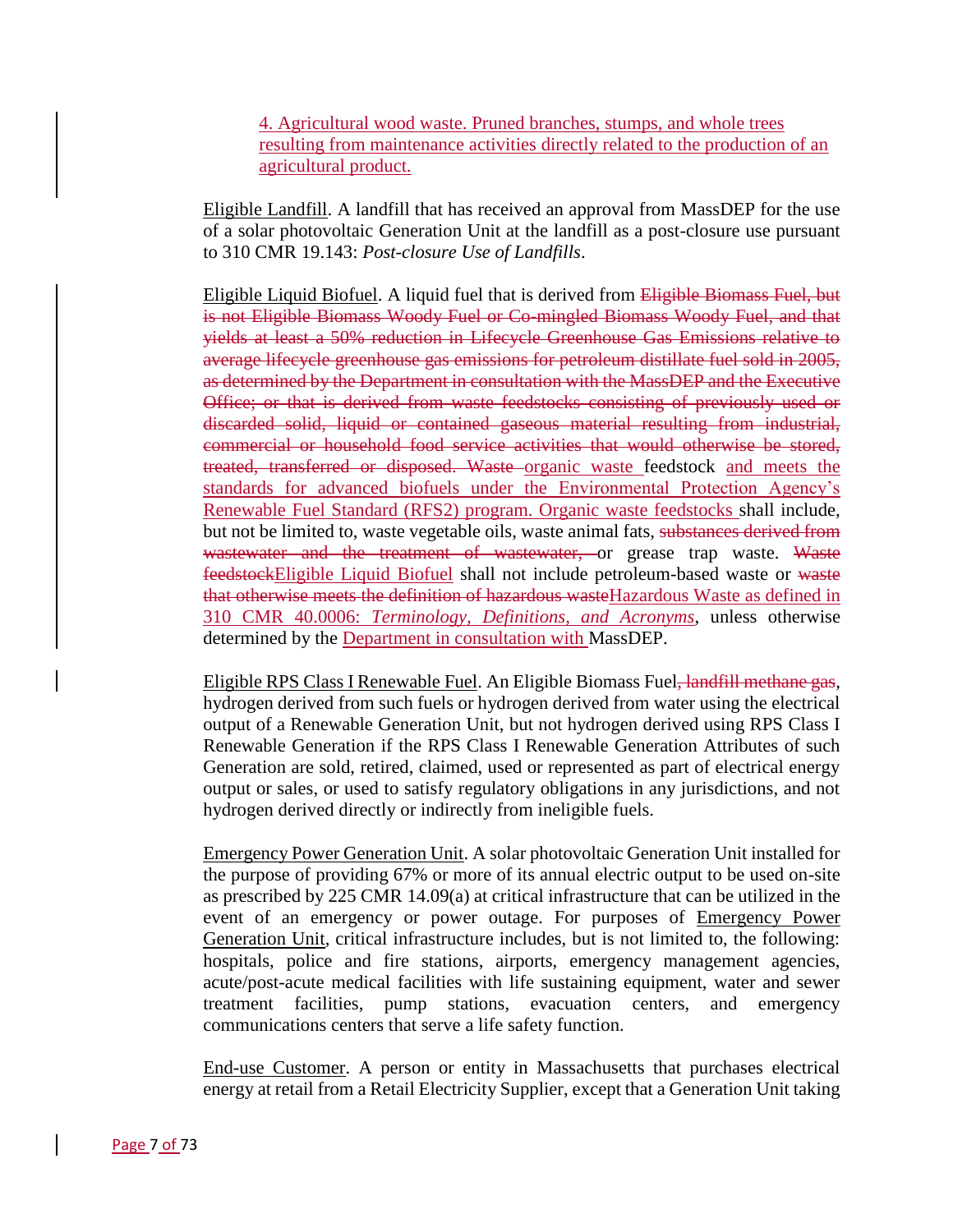station service at wholesale from ISO-NE or self-supplying from its owner's other generating stations, shall not be considered an End-use Customer.

Executive Office. The Executive Office of Energy and Environmental Affairs established by M.G.L. c. 6A, § 2.

Fire-adapted Forest Ecosystem. Natural forest communities characterized by vegetation including, but not limited to, pitch pine and/or scrub oak occurring on droughty soils, and that:

(a) have evolved with fire as a natural process;

(b) support and renew associated wildlife species and habitats; and

(c) are identified on the most recently updated U.S. Department of Interior,

Geological Survey national LANDFIRE map.

Generation Attribute. A non-price characteristic of the electrical energy output of a Generation Unit including, but not limited to, the Generation Unit's fuel type, emissions, vintage and RPS eligibility.

Generation Unit. A facility that converts a fuel or an energy resource into electrical energy.

Geothermal Energy. Heat energy stored in the Earth's crust that can be accessed for electric power generation.

GIS Certificate. An electronic record produced by the NEPOOL GIS that identifies Generation Attributes of each MWh accounted for in the NEPOOL GIS.

Guideline. A set of clarifications, interpretations, and procedures, including forms, developed by the Department to assist in compliance with the requirements of 225 CMR 14.00. The Department may issue new or revised Guidelines from time to time. Each Guideline shall be effective on its date of issuance or on such date as is specified therein, except as otherwise provided in 225 CMR 14.00.

Historical Generation Rate. The average annual electrical production from a Vintage Generation Unit that meets the requirements of  $225$  CMR  $14.05(1)(a)$ , stated in MWhs, for the three calendar years 1995 through 1997, or for the first 36 months after the Commercial Operation Date if that date is after January 1, 1995.

Hydroelectric Energy. Electrical energy from a Generation Unit that uses flowing freshwater as the primary energy resource, with or without a dam structure or other means of regulating water flow, and that is not located at a facility that uses mechanical or electrical energy to pump water into a storage facility (*i.e*., a so-called "pumpedstorage facility").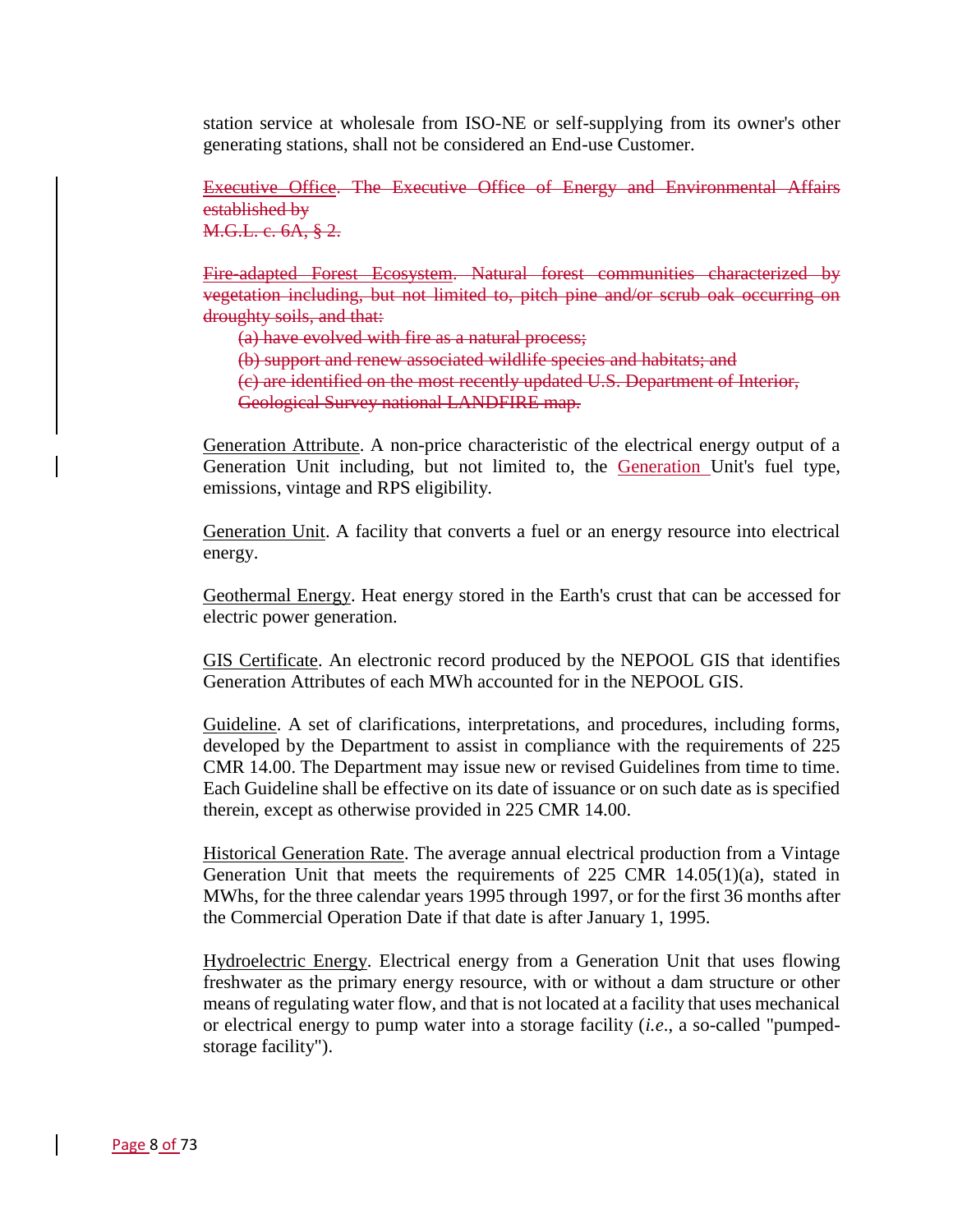Impacted Watershed. All water bodies or areas of land hydrologically connected to a hydroelectric facility, whether located upstream or downstream, which may experience any alteration of their physical, biological, or ecological characteristics as a result of the operation or increased capacity expansion of a hydroelectric Generation Unit.

Intermittent Generation Unit. A Generation Unit that utilizes solar photovoltaic energy, solar thermal electric energy, wind energy, run-of-river Hydroelectric Energy, or other resources regarding which the timing or magnitude is not predictable or controllable, as determined by the Department.

ISO-NE. ISO New England Inc., the independent system operator for New England, the regional transmission organization for most of New England, which is authorized by the Federal Energy Regulatory Commission (FERC) to exercise for the New England Control Area the functions required pursuant to the FERC's Order No. 2000, the FERC's corresponding regulations.

ISO-NE Settlement Market System. The ISO-NE's electronic database system into which all real-time load and generation data are entered and from which such data are provided to the NEPOOL GIS.

Lifecycle Greenhouse Gas Emissions. The aggregate quantity of greenhouse gas emissions, including direct emissions and significant indirect emissions such as significant emissions from land use changes, and temporal changes in forest carbon sequestration and emissions resulting from biomass harvests, regrowth, and avoided decomposition as determined by the Department in consultation with the MassDEP and the Executive Office, related to the full fuel lifecycle, including all stages of fuel and feedstock production and distribution, from feedstock generation or extraction through the distribution and delivery of the finished fuel to the ultimate consumer, where the mass values for all greenhouse gases are adjusted to account for their relative global warming potential.

Low Impact Hydropower Institute (LIHI). A non-profit  $501(c)(3)$  organization whose stated purpose is to reduce the impacts of hydropower generation through the certification of hydropower projects that have avoided or reduced their environmental impacts pursuant to the Low Impact Hydropower Institute's criteria.

Manufactured Biomass Fuel. A biomass fuel that is prepared, other than by means of fuel drying, through a fuel processing facility that is separate from a Generation Unit and that utilizes Eligible Biomass Woody Fuel for production. Examples include, but are not limited to, the mechanical production of wood pellets or bio-dust, and the refinement of bio-oil through pyrolysis.

Marine or Hydrokinetic Energy. Electrical energy derived from waves, tides and currents in oceans, estuaries and tidal areas; free-flowing water in rivers, lakes, streams, and human-made channels, provided that such water is not diverted,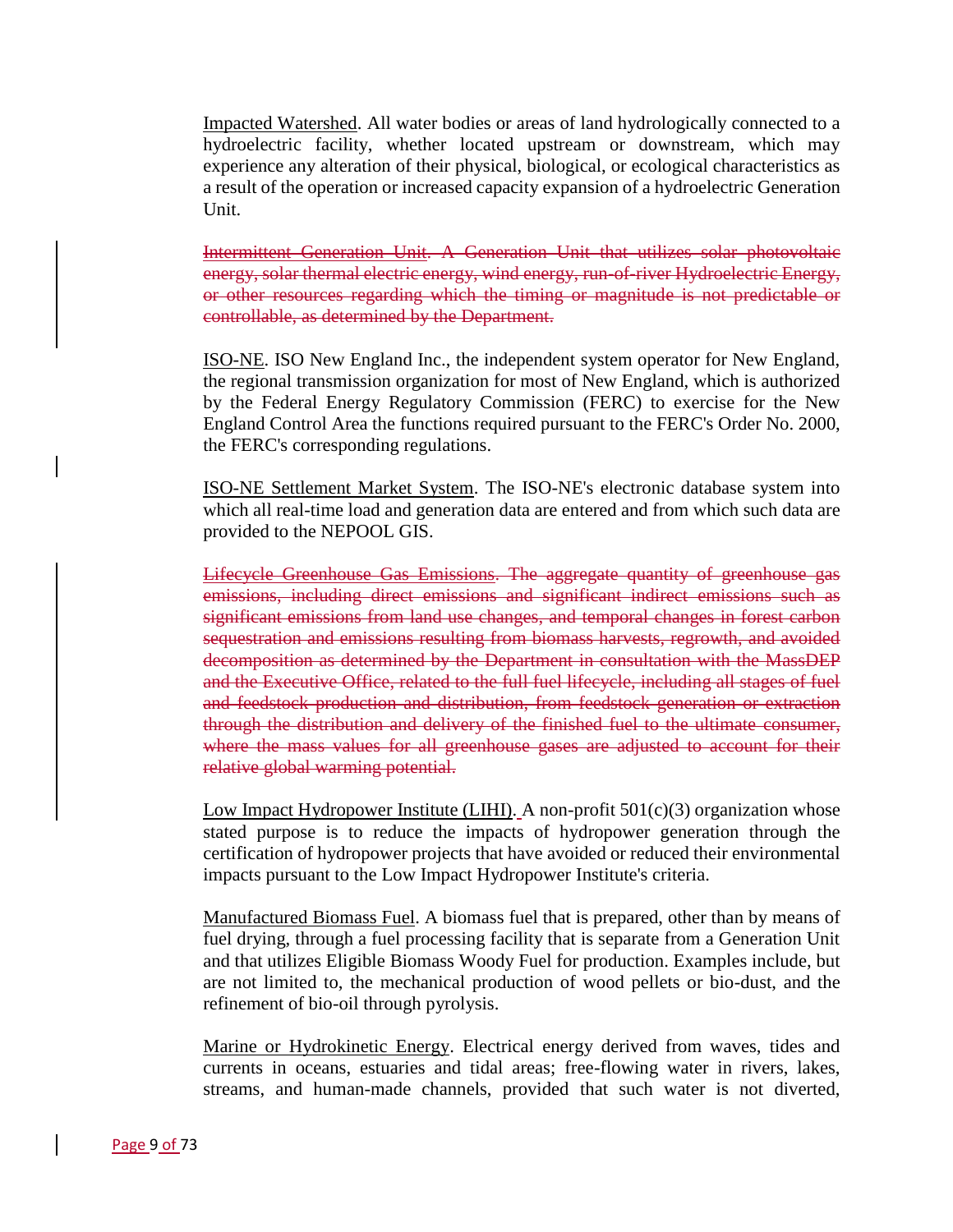impounded, or dammed; or differentials in ocean temperature, called ocean thermal energy conversion.

Massachusetts Clean Energy Technology Center (MassCEC). The center established in M.G.L. c. 23J, § 2.

Massachusetts Renewable Energy Trust. The Trust under M.G.L. c. 23J, § 9, which administers renewable energy programs for the Commonwealth.

MassDEP. The Massachusetts Department of Environmental Protection established by M.G.L. c. 21A, § 7.

Megawatt (MW). A unit of power equal to one million watts.

Megawatt-hour (MWh). A unit of electrical energy or work equivalent to one million watts of power operating for one hour., or, for the purpose of thermal energy, a unit of energy equal to 3,412,000 British Thermal Units (Btu).

Merchantable Bio-products. Products that are refined from a biomass fuel by a biorefinery project in which the Generation Unit is integral. Products include but are not limited to merchantable chemicals such as additives, lubricants, or specialty chemicals, and other products which can be permanently sequestered for carbon reductions.

NEPOOL GIS. The NEPOOL Generation Information System, which includes a generation information database and certificate system, operated by the New England Power Pool (NEPOOL), its designee or successor entity, that accounts for Generation Attributes of electrical energy consumed and generated within, imported into, or exported from the ISO-NE Control Area.

NERC Tag. A document that identifies an electrical energy interchange transaction and its associated participants, assigned in accordance with rules set forth by the North American Electric Reliability Corporation, a non-profit corporation granted by the Federal Energy Regulatory Commission (FERC) the legal authority to enforce mandatory reliability standards for the U.S. bulk power system, subject to FERC oversight.

Off-grid Generation. The electrical energy produced by a Generation Unit that is not connected to a utility transmission or distribution system.

Operator. Any person or entity that has charge or control of a Generation Unit subject to 225 CMR 14.00, including without limitation a duly authorized agent or lessee of the Owner, or a duly authorized independent contractor.

Opt-In Term. The number of calendar quarters that a Solar Carve-out Renewable Generation Unit may generate Solar Carve-out Renewable Generation Attributes that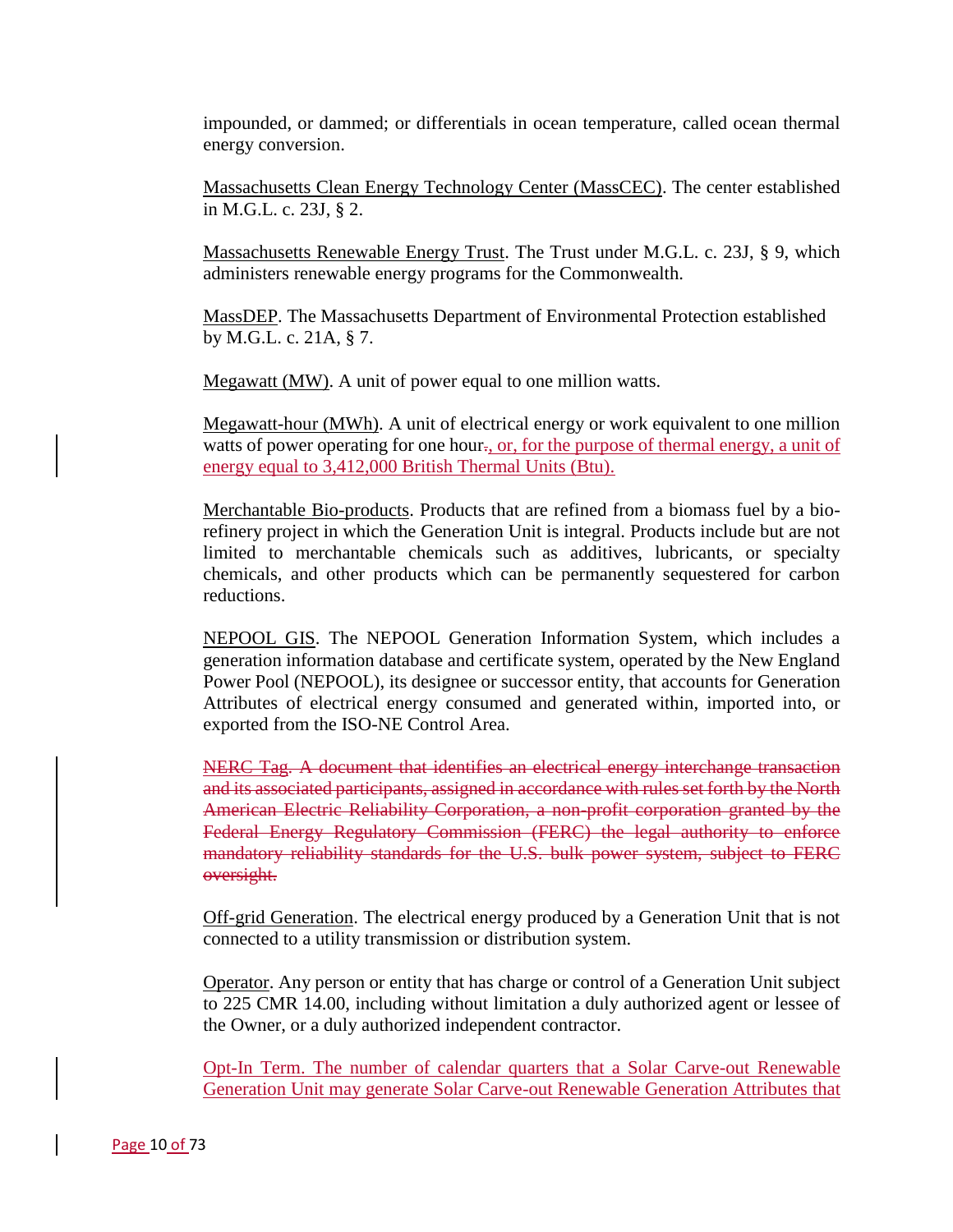are eligible to be deposited into the Solar Credit Clearinghouse Auction Account, as described in 225 CMR  $14.05(4)(c)$  through (j).

Owner. Any person or entity that, alone or in conjunction with others, has legal ownership, a leasehold interest, or effective control over the real property or property interest upon which a Generation Unit is located, or the airspace above said real property, including without limitation a duly authorized agent of the Owner. For the purposes of 225 CMR 14.02, Owner does not mean a person or entity holding legal title or security interest solely for the purpose of providing financing.

Percent Under-compliance. The difference, if positive, between 50% and the reported percentage reduction in lifecycle greenhouse gas emissions calculated under 225 CMR  $14.05(1)(a)7.d.$  over 20 years as reported in adetermined on an annual basis from the quarterly Biomass Unit Annual ComplianceFuel Report provided to the Department by an RPS Class I Renewable Generation Unit that utilizes Eligible Biomass Woody Fuel, as provided in 225 CMR  $14.05(8)(df)$ .

Power Conversion Technology. The design, process, and equipment by which an energy resource is converted into useful energy, as specified in Guidelines.

Relevant Hydroelectric Agency. A federal, state or provincial agency with oversight over fish and wildlife, water quality, river flows, fish passage and protection, mitigation and enhancement opportunities, related to a hydroelectric facility located in the Impacted Watershed or that impacts downstream or upstream passage of fish and wildlife.

Renewable Generation. The electrical energy output of a Renewable Generation Unit.

Renewable Generation Attribute. The Generation Attribute of the electrical energy output of a specific Generation Unit that derives from the Generation Unit's production of Renewable Generation.

Renewable Generation Unit. A Generation Unit that uses an Eligible RPS Class I Renewable Fuel, Hydroelectric Energy, waste-to-energy that is a component of conventional municipal solid waste plant technology in commercial use, or any of the fuels, energy resources or technologies set forth in 225 CMR 14.05(1)(a).

Retail Electricity Product. An electrical energy offering that is distinguished by its Generation Attributes and that is offered for sale by a Retail Electricity Supplier to End-use Customers.

Retail Electricity Supplier. A person or entity that sells electrical energy to End-use Customers in Massachusetts, including but not limited to electric utility dDistribution eCompanies supplying basic service or any successor service to End-use Customers. A Municipal Lighting Plant shall be considered a Retail Electricity Supplier; however, it shall be exempt from the obligations of a Retail Electricity Supplier under 225 CMR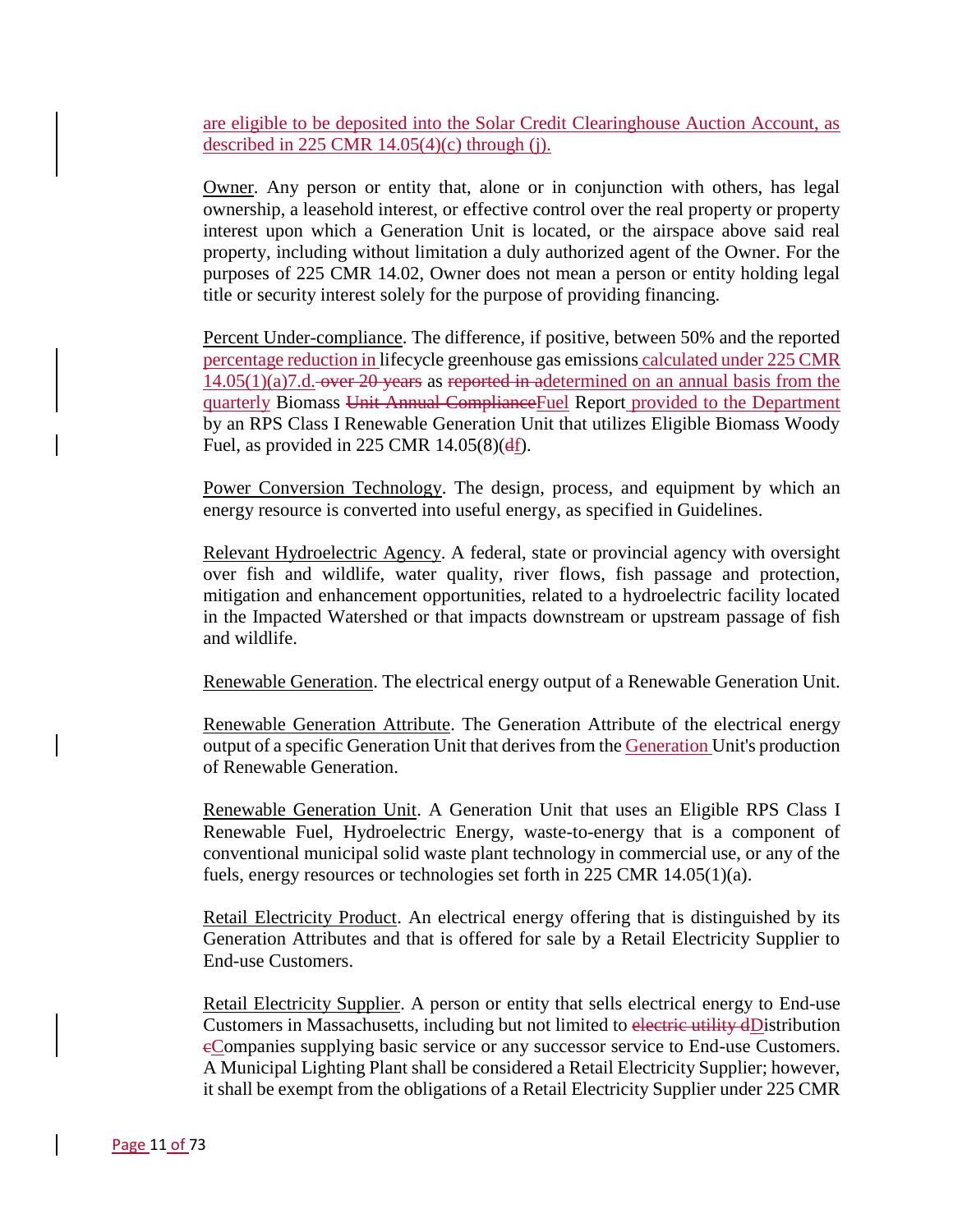14.00 so long as and insofar as it is exempt from the requirements to allow competitive choice of generation supply pursuant to M.G.L. c. 164, § 47A.

RPS Class I Renewable Generation. The electrical energy output excluding any electrical energy utilized for parasitic load of a RPS Class I Renewable Generation Unit, or that portion of the electrical energy output excluding any electrical energy utilized for parasitic load of an RPS Class I Renewable Generation Unit that qualifies under:

(a) the Special Provisions for Incremental Generating Capacity, pursuant to 225 CMR 14.05(2) issued on or after January 1, 2009;

(b) a Vintage Waiver, pursuant to 225 CMR 14.05(2) issued before January 1, 2009;

(c) a Co-firing and Blended Fuel Waiver, pursuant to 225 CMR 14.05(3);

(d) the Special Provisions for a Generation Unit Located in a Control Area Adjacent to the ISO-NE Control Area, pursuant to 225 CMR 14.05(5); or

(e) any other applicable provision of 225 CMR 14.00.

RPS Class I Renewable Generation Attribute. The Generation Attribute of the electrical energy output of a specific RPS Class I Renewable Generation Unit that derives from the Generation Unit's production of RPS Class I Renewable Generation.

RPS Class I Renewable Generation Unit. A Generation Unit or Aggregation that has received a Statement of Qualification from the Department, including a Generation Unit or Aggregation termed a New Renewable Generation Unit in a Statement of Qualification issued by the Department pursuant to 225 CMR 14.00 before January 1, 2009, but does not include Solar Carve-out Renewable Generation Units.

Solar Canopy. A solar photovoltaic Generation Unit with at least 75% of the nameplate capacity of the solar modules used for generating power installed on top of a parking surface or above a pedestrian walkway, so as to maintain the parking or pedestrian function of the surface.

Solar Carve-out Program Capacity Cap. The capacity, in MW, of Solar Carve-Out Renewable Generation Units qualified by the Department through June 30, 2014, and as announced on its website by the Department no later than July 31, 2014.

Solar Carve-out II Program Capacity Cap. The aggregate eligible capacity, in MW, of Solar Carve-out II Renewable Generation Units qualified by the Department upon the establishment of a new incentive program, minus the Solar Carve-out Program Capacity Cap.

Solar Carve-out Renewable Generation. The electrical output of a Solar Carve-out Renewable Generation Unit that qualifies for the Solar Carve-out under 225 CMR 14.05(4), excluding any electrical energy utilized for parasitic load.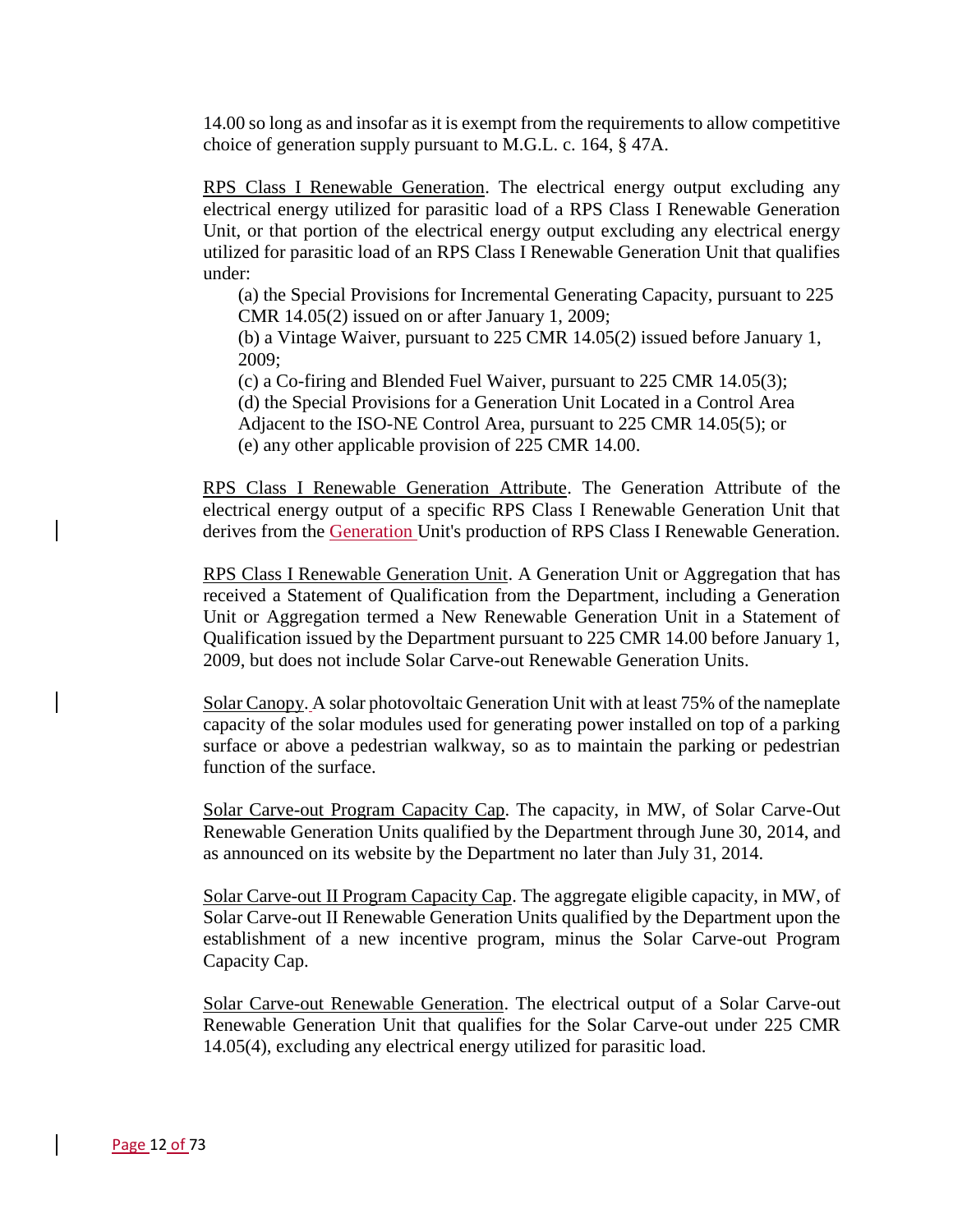Solar Carve-out II Renewable Generation. The electrical output of a Solar Carve-out II Renewable Generation Unit that qualifies for the Solar Carve-out II under 225 CMR 14.05(9), excluding any electrical energy utilized for parasitic load.

Solar Carve-out Renewable Generation Attribute. The Generation Attribute of the electrical energy output of a specific Solar Carve-out Renewable Generation Unit that derives from the Generation Unit's production of Solar Carve-out Renewable Generation.

Solar Carve-out II Renewable Generation Attribute. The Generation Attribute of the electrical energy output of a specific Solar Carve-out II Renewable Generation Unit that derives from the Generation Unit's production of Solar Carve-out II Renewable Generation.

Solar Carve-out Renewable Generation Unit. A Generation Unit or Aggregation that has received a Statement of Qualification from the Department that specifies its qualification for participation in the Solar Carve-out under 225 CMR 14.05(4).

Solar Carve-out II Renewable Generation Unit. A Generation Unit or Aggregation that has received a Statement of Qualification from the Department that specifies its qualification for participation in the Solar Carve-out II under 225 CMR 14.05(9).

Solar Renewable Energy Certificate II (SREC II). A GIS Certificate that represents the RPS Class I Renewable Generation Attributes and Solar Carve-out II Renewable Generation Attributes of the Renewable Generation from a Solar Carve-out II Renewable Generation Unit.

Statement of Qualification. A written document from the Department that qualifies a Generation Unit or Aggregation as an RPS Class I Qualified Generation Unit, a Solar Carve-out Renewable Generation Unit, or a Solar Carve-out II Renewable Generation Unit, or that qualifies a portion of the annual electrical energy output of a Generation Unit or Aggregation as RPS Class I Renewable Generation— Solar Carve-out Renewable Generation, or Solar Carve-out II Renewable Generation.

Sustainable Forestry Management. Practicing a land stewardship ethic that integrates the reforestation, managing, growing, nurturing, and harvesting of trees for useful products with the conservation of soil, air and water quality, wildlife and fish habitat, and aesthetics and the stewardship and use of forests and forest lands in a way, and a rate, that maintains their biodiversity, productivity, regeneration capacity, vitality, and potential to fulfill, now and in the future, relevant ecological, economic, and social functions at local, national, and global levels, and that does not cause damage to other ecosystems. Criteria for sustainable forestry include:

(a) conservation of biological diversity;

(b) maintenance of productive capacity of forest ecosystems;

(c) maintenance of forest ecosystem health and vitality;

(d) conservation and maintenance of soil and water resources;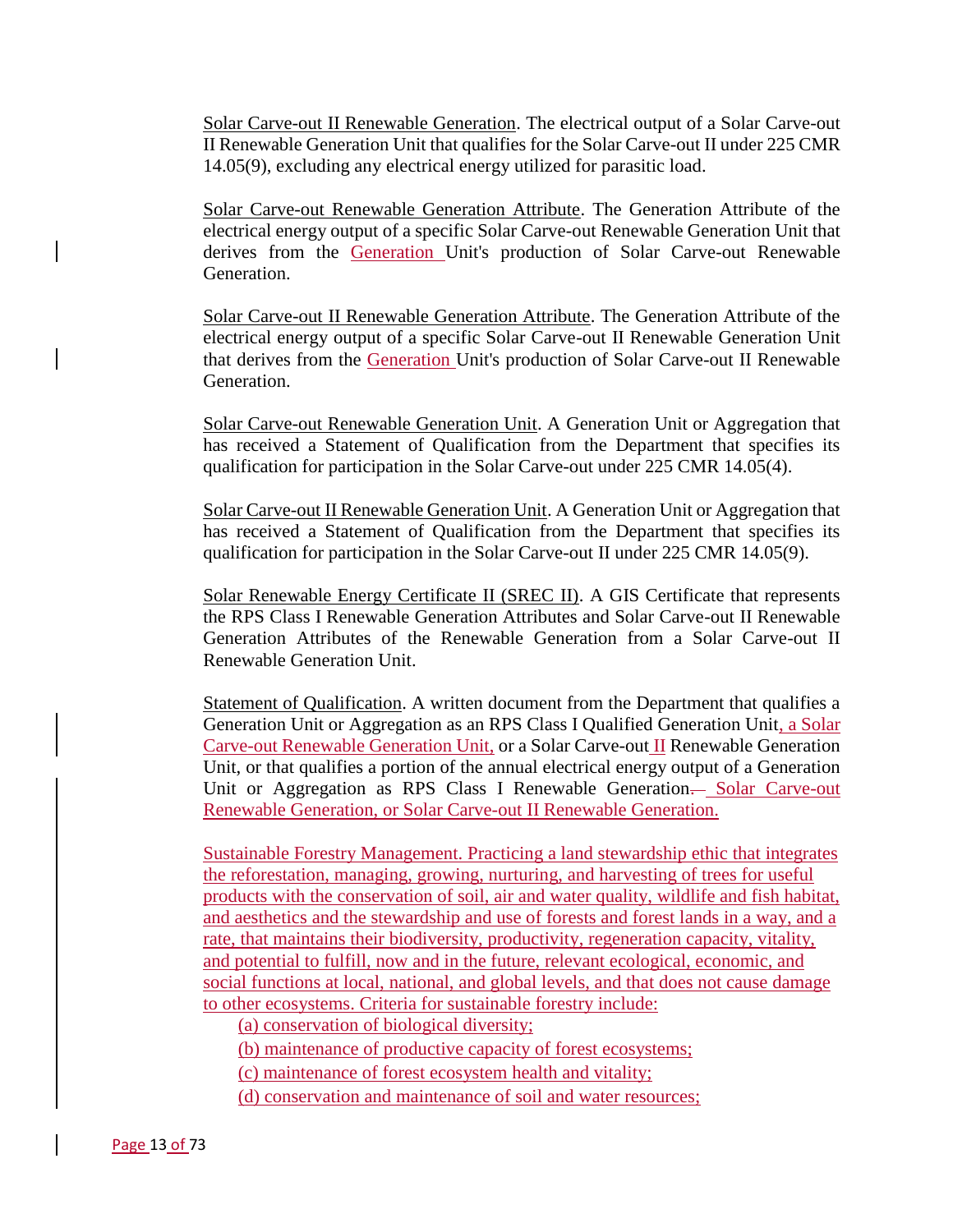(e) maintenance of forest contributions to global carbon cycles; (f) maintenance and enhancement of long-term multiple socioeconomic benefits to meet the needs of societies; and (g) a legal, institutional, and economic framework for forest conservation and sustainable management.

Useful Thermal Energy. Energy:  $(a)$  in the form of direct heat, steam, hot water, or other thermal form that is used in production and beneficial measures for heating, cooling, humidity control, process use, or other valid thermal end use energy requirements; and (b), for which fuel or electricity would otherwise be consumed. Thermal energy used for the purpose of dryingto produce a dried or refining refined biomass fuel shall not be considered Useful Thermal Energy if the biomass fuel produced is used to fuel the Generation Unit that dried or refined the biomass fuel.

Valid Air Permit. Within the United States, a current and effective authorization, license, certificate, or like approval to construct and/or operate a source of air pollution, issued or required by the regulatory agency designated in the applicable State Implementation Plan to issue permits under the Clean Air Act, 42 U.S.C. §§ 7401, *et seq*. In jurisdictions outside of the United States, it shall be a document demonstrating an equivalent authorization.

Vintage Generation. The electrical energy output of a Vintage Generation Unit during the period of the Generation Unit's Historical Generation Rate.

Vintage Generation Unit. A Generation Unit that meets the requirements of 225 CMR 14.05(1), that has a Commercial Operation Date of December 31, 1997, or earlier, and for which the Department issued a Statement of Qualification under the Vintage Waiver provision in 225 CMR 14.05(2) before January 1, 2009.

### 14.03: Administration

225 CMR 14.00 shall be administered by the Department.

### 14.04: Applicability

225 CMR 14.00 applies to Retail Electricity Suppliers and to the Owners or Operators of RPS Class I Renewable Generation Units, Solar Carve-out Renewable Generation Units, and Solar Carve-out II Renewable Generation Units.

## 14.05: Eligibility Criteria for RPS Class I, Solar Carve-out Renewable Generation Units, and Solar Carve-out II Renewable Generation Units

(1) Eligibility Criteria. A Generation Unit may qualify as an RPS Class I Renewable Generation Unit, a Solar Carve-out Renewable Generation Unit, or Solar Carve-out II Renewable Generation Unit subject to the limitations in 225 CMR 14.05.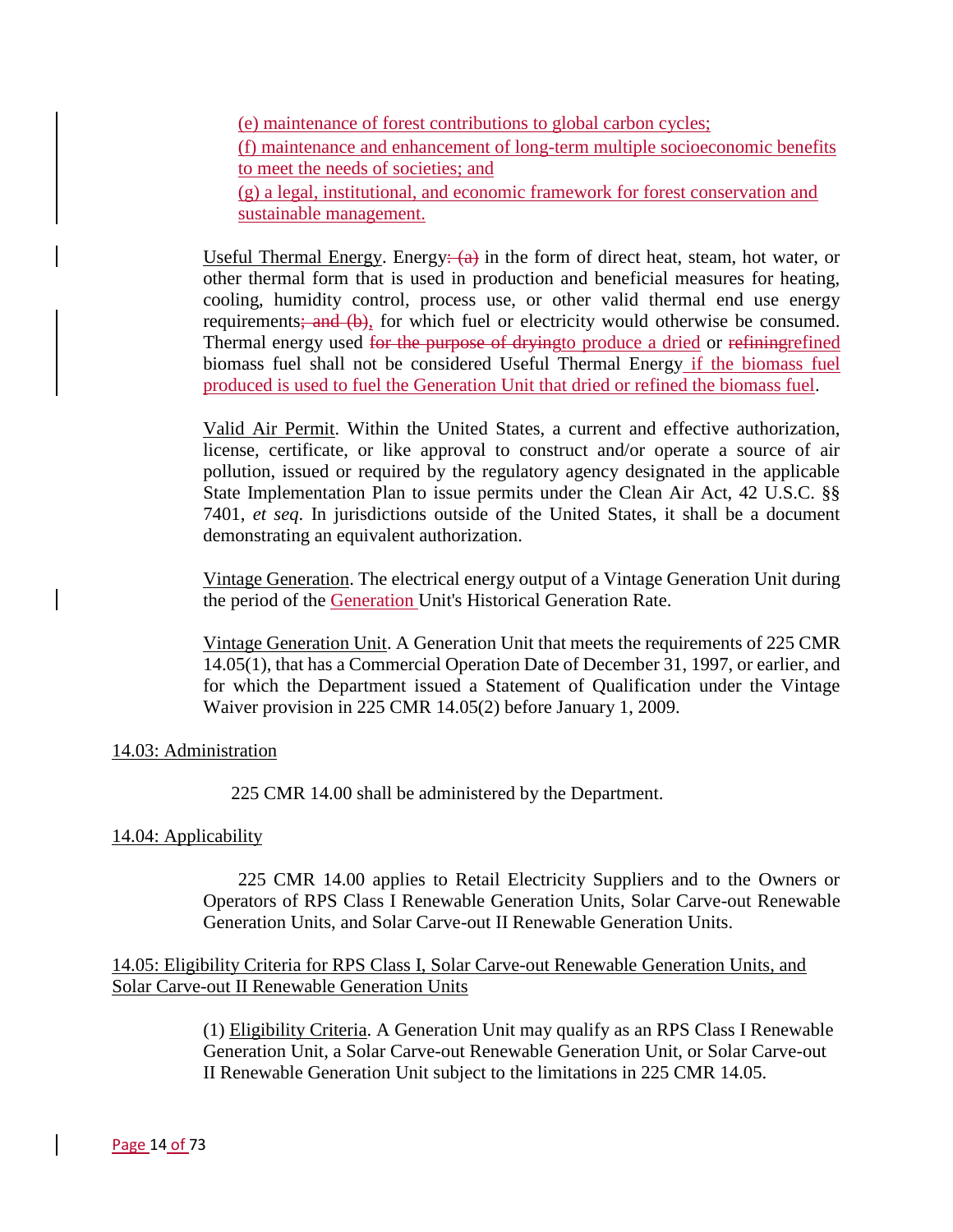(a) Fuels, Energy Resources and Technologies. The Generation Unit shall use one or more of the fuels, energy resources and/or technologies listed in 225 CMR 14.05(1)(a)1. through 9.

- 1. Solar photovoltaic or solar thermal electric energy.
- 2. Wind energy.
- 3. Ocean thermal, wave or tidal energy.
- 4. Fuel cells using an Eligible RPS Class I Renewable Fuel.

5. Landfill methane gas, provided that such gas is either conveyed directly to the Generation Unit without the use of facilities used as common carriers of natural gas, or transported to a Generation Unit within the ISO-NE Control Area or an adjacent Control Area via a common carrier of natural gas, in which instance the gas would be subject to the following provisions:

a. the gas is produced entirely within the ISO-NE Control Area or an adjacent Control Area;

b. documentation is provided, satisfactory to the Department, regarding the gas transportation and related contracts; and

c. demonstration is provided, satisfactory to the Department, that the gas can be physically delivered to the Generation Unit.

6. Hydroelectric. An Generation Unit that uses Hydroelectric Energy may qualify as an RPS Class I Generation Unit, subject to the limitations in 225 CMR 14.05(1)(a)6.

a. The Generation Unit has a nameplate capacity up to 30 megawatts, or increased capacity installed or efficiency improvements implemented after December 31, 1997, the aggregate of which increased capacity or efficiency improvements does not exceed 30 megawatts.

b. The Generation Unit does not involve any dam or water diversion structure constructed after December 31, 1997, or pumped storage of water.

c. The Generation Unit does not generate Marine or Hydrokinetic Energy.

d. The Generation Unit meets appropriate and site-specific standards that address adequate and healthy river flows, water quality standards, fish passage and protection measures and mitigation and enhancement opportunities in the impacted watershedImpacted Watershed, as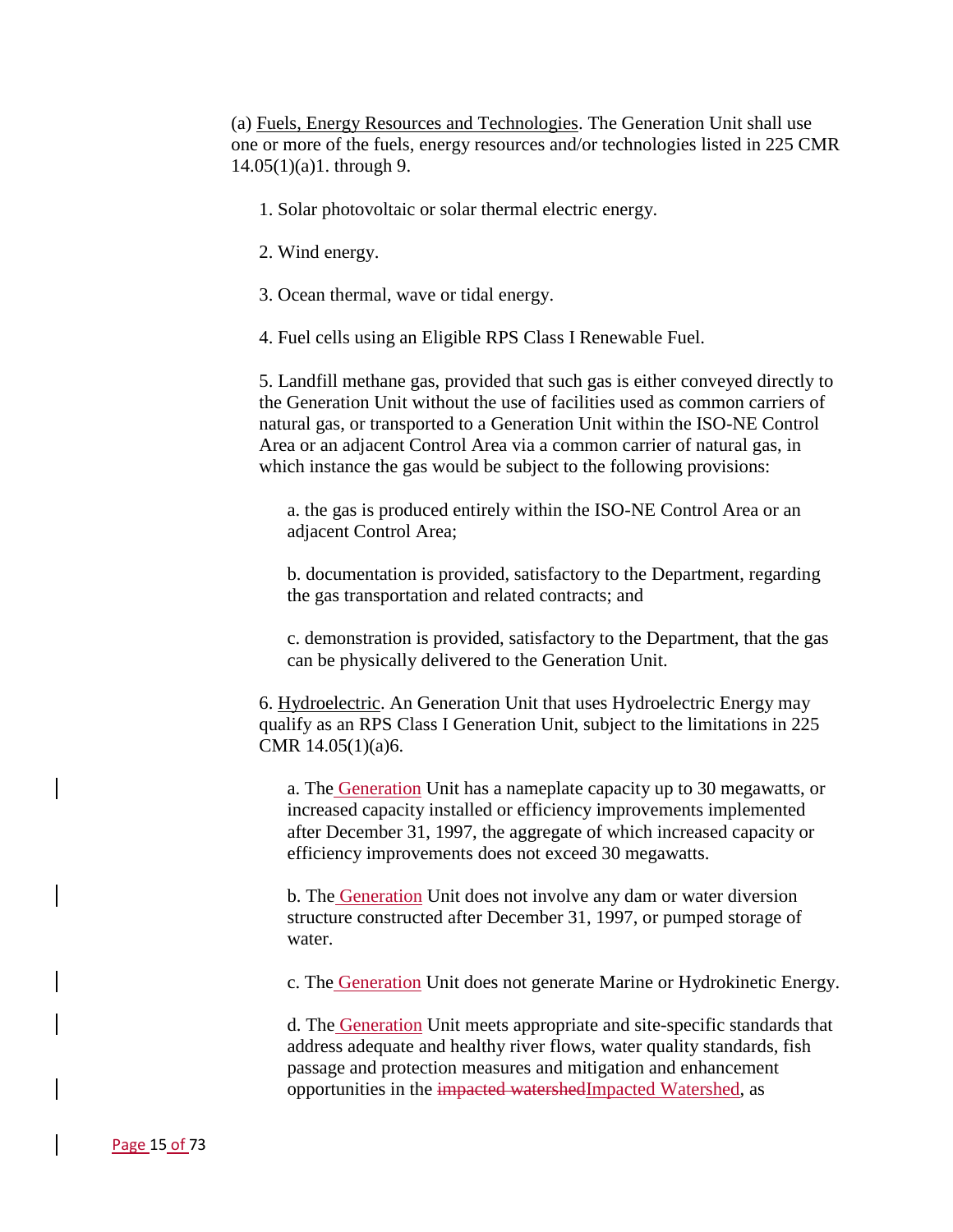determined by the Department in consultation with Relevant Hydroelectric Agencies. The Generation Unit shall demonstrate compliance with such standards by submitting the documentation required in either 225 CMR 14.05(1)(a)6.d.i or ii.

i. LIHI Certification of the Generation Unit; except that in either of the two circumstances provided in 225 CMR 14.05(1)(a)6.d.i, the Department may request further information from the applicant and the Relevant Hydroelectric Agencies as part of its review of the applicant's Statement of Qualification Application. The Department shall notify the applicant of any such input from a Relevant Hydroelectric Agency not later than 30 days after receiving such input and shall provide the applicant an opportunity to respond to the Department not later than 30 days after the applicant's receipt of such notice from the Department.

A.(i). If a Relevant Hydroelectric Agency identified an environmental concern and a proposed remedy to LIHI during the LIHI certification process, and such concern was not addressed in the LIHI certification to the satisfaction of the Agency, and the Agency consulted with the Owner or Operator of the Generation Unit; or

B<sub>r</sub>(ii). If, between issuance of the LIHI certification and the Department's determination of the Generation Unit's eligibility, a Relevant Hydroelectric Agency submits to the Department evidence of a significant environmental problem not previously known by such Agency, after consulting with the Owner or Operator of the Generation Unit.

ii. A denial of certification from LIHI specifying the reasons the certification was denied and the applicant's proposed rationale for why the project should nevertheless receive a Statement of Qualification. In this instance, the Department shall notify and seek input from the Relevant Hydroelectric Agencies, which shall have 30 days from the date of their receipt of such notification to provide feedback to the Department. The Owner or Operator of the Generation Unit shall be notified of any such input and shall have 30 days from receipt of such notice to respond to the satisfaction of the Department as to why its Application should be approved. The Department thereafter shall make finding of whether the Generation Unit meets appropriate environmental safeguards despite the lack of LIHI certification.

e. The Owner or Operator of the Generation Unit must serve notice to all Relevant Hydroelectric Agencies of its application for LIHI certification.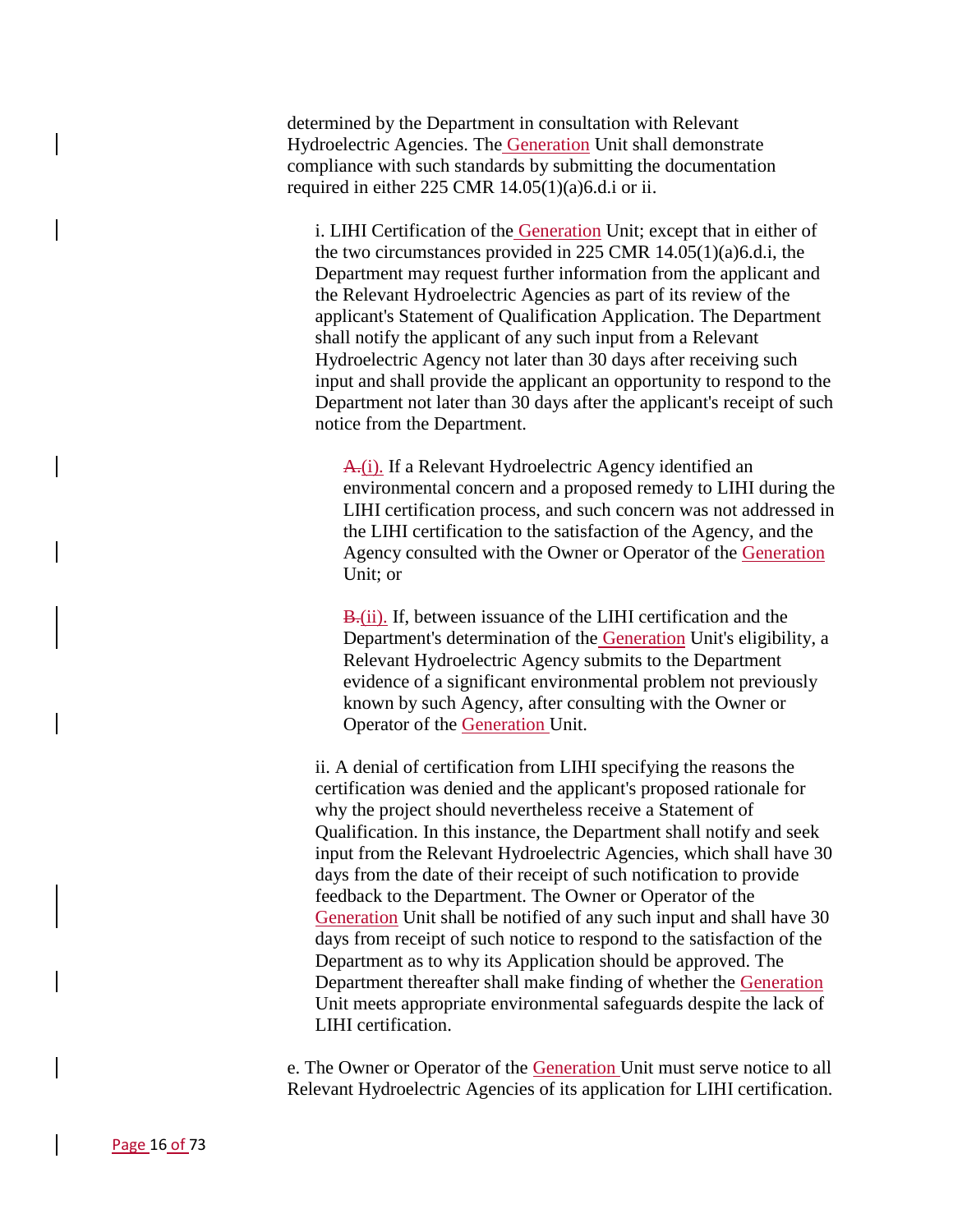The Owner or Operator of the Generation Unit also must serve notice to all Relevant Hydroelectric Agencies, and provide opportunity for comment within 30 days of such notice, with regard to its submission of a Statement of Qualification Application. Notice of such service must be provided to the Department.

f. If LIHI fails to act to certify or deny certification within 180 days from the date of submission of the Generation Unit's application to LIHI, the Owner or Operator shall file notice of such event with the Department. The Department shall review the federal, state or provincial permits for the Generation Unit and any submissions to LIHI by Relevant Hydroelectric Agencies, and shall make a final determination as to whether the Generation Unit meets environmental standards specified in 225 CMR 14.05(1)(a)6.d.

g. If LIHI is unable to review for certification a Generation Unit that is located in a Control Area adjacent to the ISO-NE Control Area and outside the United States of America, the Owner or Operator of such Generation Unit may petition the Department for certification using the LIHI standards by an independent third party acceptable to the Department.

h. A Generation Unit that has received a certification from LIHI and a Statement of Qualification from the Department shall not be required to obtain a recertification from LIHI in order to retain its Statement of Qualification.

7. Low-emission, Advanced Biomass Power Conversion Technologies Using an Eligible Biomass Fuel. A Generation Unit may qualify as an RPS Class I Renewable Generation Unit, provided it uses an Eligible Biomass Fuel, subject to the limitations in 225 CMR  $14.05(1)(a)7$ .

a. A Generation Unit utilizing an Eligible Biomass Fuel, that is required to obtain an air permit in its jurisdiction, must possess a Valid Air Permit.

b. The Department shall set forth in Guidelines low-emission eligibility criteria which will become effective on their date of issuance. Any emission eligibility criteria in subsequently revised regulations or Guidelines shall become effective 1224 months from their date of issuance.

b. A Generation Unit with a Commercial Operation Date after December 31, 1997,utilizing an Eligible Biomass Fuel that is required to obtain an air permit in its jurisdiction, must possessnot a solid fuel, such as Eligible Liquid Biofuel, or does not use a Valid Air Permit and must demonstrate tosteam boiler, shall follow the satisfaction of the Department that the low-emission rates of the Unit do not exceed limits set forth in the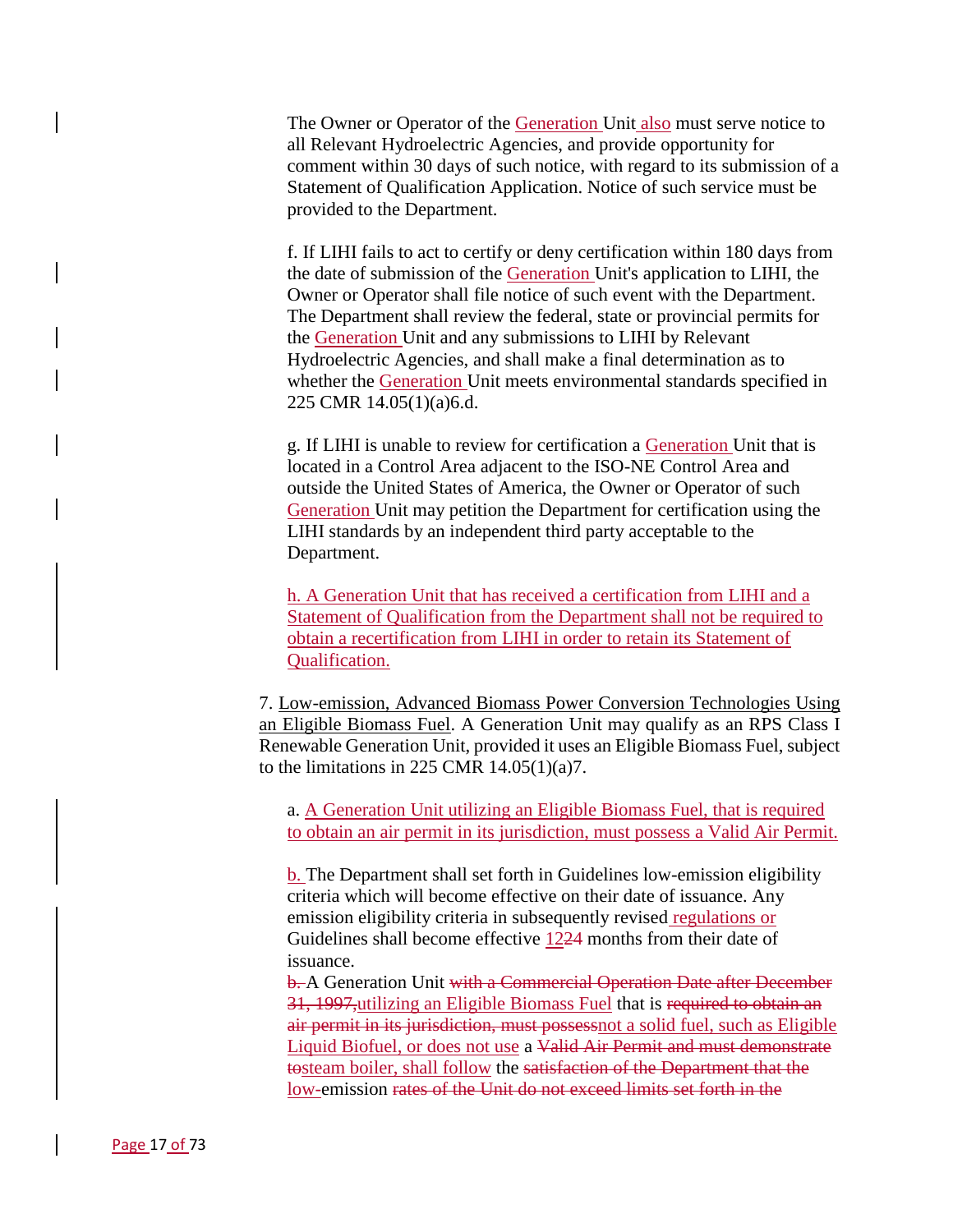Guidelines that are applicableeligibility criteria process described in the Departments' *Guideline on Eligible Biomass Fuel for* the date on which the Department receives the Unit's Statement of Qualification Application.

c. A*Renewable Generation* Unit with a Vintage Waiver that is required to obtain an air permit in its jurisdiction must possess a Valid Air Permit and must demonstrate to the satisfaction of the Department that the*Units*. emission rates of the Unit do not exceed limits set forth in the Guidelines that are applicable for the date on which the Department receives the Unit's Statement of Qualification Application.

d. A Generation Unit that is not required to obtain an air permit in its jurisdiction must demonstrate to the satisfaction of the Department that its emissions are consistent with criteria set forth in the Guidelines that are applicable for the date on which the Department receives the Unit's Statement of Qualification Application.

e. In the case of a Generation Unit for whose size, type, or fuel the Department's Guidelines do not provide applicable emission limits, the Department will determine appropriate limits in consultation with the MassDEP.

fc. A Generation Unit, that uses utilizing an Eligible Biomass Woody Fuel<del>, Co-mingled Biomass Woody Fuel,</del> or a Manufactured Biomass Fuel, must provide to the Department as part of their Statement of Qualification Application the following items.

i. A fuel supply plan indicating the anticipated fuel types, sources, and amounts.

Not later that has than January 1<sup>st</sup>, the Unit shall provide on an annual basis a report of the anticipated fuel supply for that Compliance Year.

ii. A design and operational plan that demonstrates that the Unit will 5% or more of its fuel sourced from Forest Derived Residues and Forest Derived Thinnings must achieve an Overall Efficiency, as calculated in 225 CMR 14.05(8)(c)2. through 4.,overall efficiency of at least 50% on a quarterly basis, or 40%. A Generation Unit utilizing an Eligible Biomass Woody Fuel or Manufactured Biomass Fuel that has over 95% of its fuel sourced from Forest Salvage and Non-Forest Derived Residues on a quarterly basis for Advancement of Biomass Conversion Generation Units.

iii. An analysis of net Lifecycleshall have no applicable overall efficiency requirement. The procedure for calculating whether the Generation Unit meets the 50% overall efficiency requirement can be found in the Department's *Guideline on Overall Efficiency and Greenhouse Gas*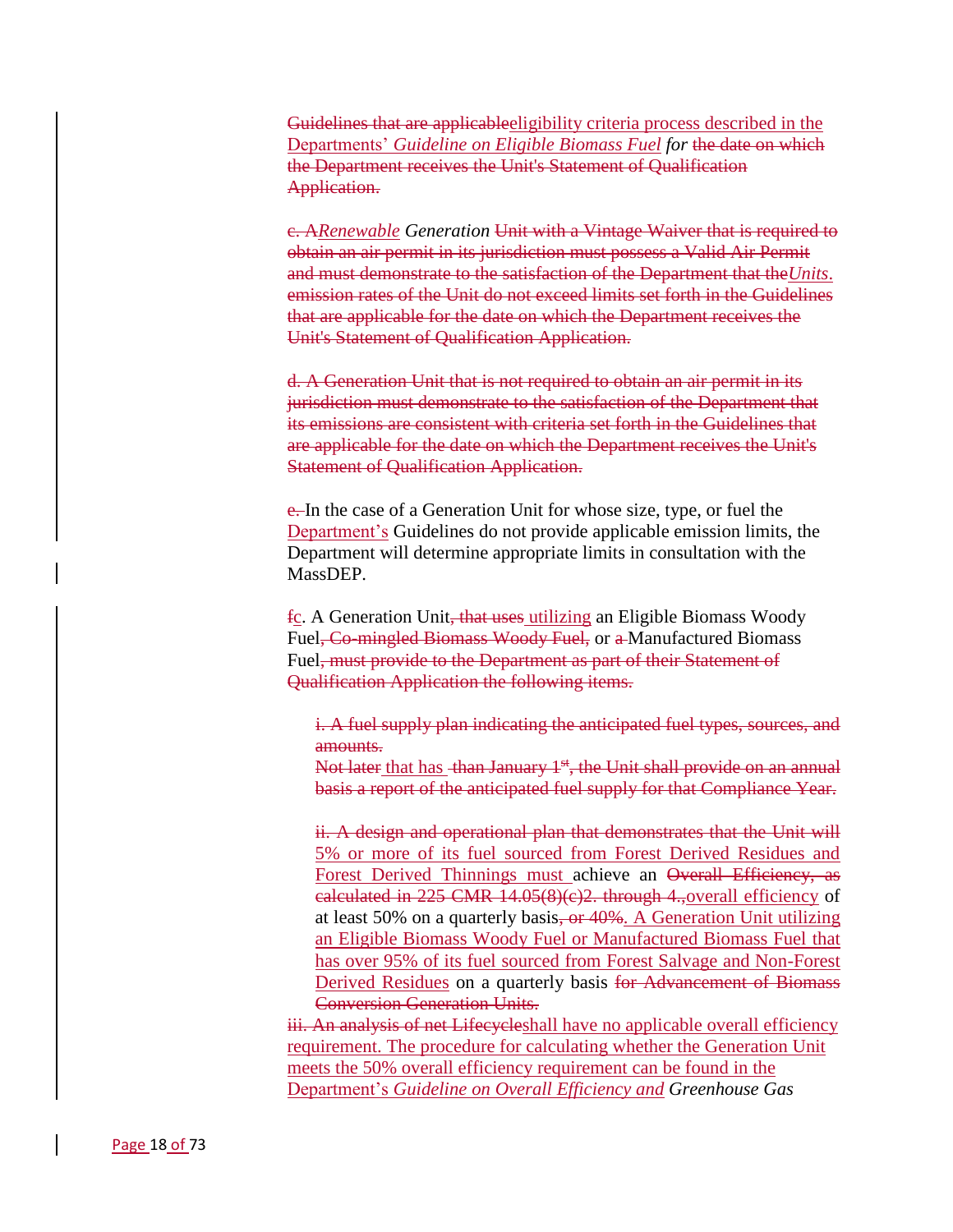Emissions, that demonstrates, to the satisfaction of the Department, that such emissions, over a 20 year life cycle, yield at least a 50% reduction of greenhouse gas emissions per unit of useful energy relative to the Lifecycle Greenhouse Gas Emissions from the aggregate use of*Analysis.*

d. A Generation Unit utilizing an Eligible Biogas Fuel, Eligible Biomass Woody Fuel, Eligible Liquid Biofuel or Manufactured Biomass Fuel shall reduce life-cycle greenhouse gas emissions, over a 30-year lifecycle, by at least 50% compared to the operation of a new combined cycle natural gas electric generating facility using the most efficient commercially available technology as of the date of the Statement of Qualification Application for the portion of electricity delivered by the Generation Unit and, if applicable, the operation of the fossil fuel fired thermal energy unit being displaced, or in the case of new Useful Thermal Energy, a gas-fired thermal energy unit using the most efficient commercially available technology as of the date of Statement of Qualification Application for the portion of the Useful Thermal Energy delivered by the Generation Unit. The Department shall provideprocedure for calculating whether a Generation Unit meets the 50% reduction can be found in the Department's *Guideline on Overall Efficiency and Greenhouse Gas Analysis Guideline* as part of the Statement of Qualification Application a standard analytical methodology to meet this requirement, including a full accounting of greenhouse gas emissions associated with any fuel processing.

ge. In the case of a Generation Unit that uses anaerobic digester gas or another biogas that is an Eligible BiomassBiogas Fuel, such gasthe Eligible Biogas Fuel may be either conveyed directly to the Generation Unit without the use of facilities used as common carriers of natural gas, or transported to a Generation Unit within the ISO-NE Control Area or an adjacent Control Area via a common carrier of natural gas, in which instance the gas would be subject to the following provisions:

i. the gas is produced entirely within the ISO-NE Control Area or an adjacent Control Area;

ii. documentation is provided, satisfactory to the Department, regarding the gas transportation and related contracts; and

iii. demonstration is provided, satisfactory to the Department, that the gas can be physically delivered to the Generation Unit.

8. Marine or hydrokinetic energy.

9. Geothermal energy.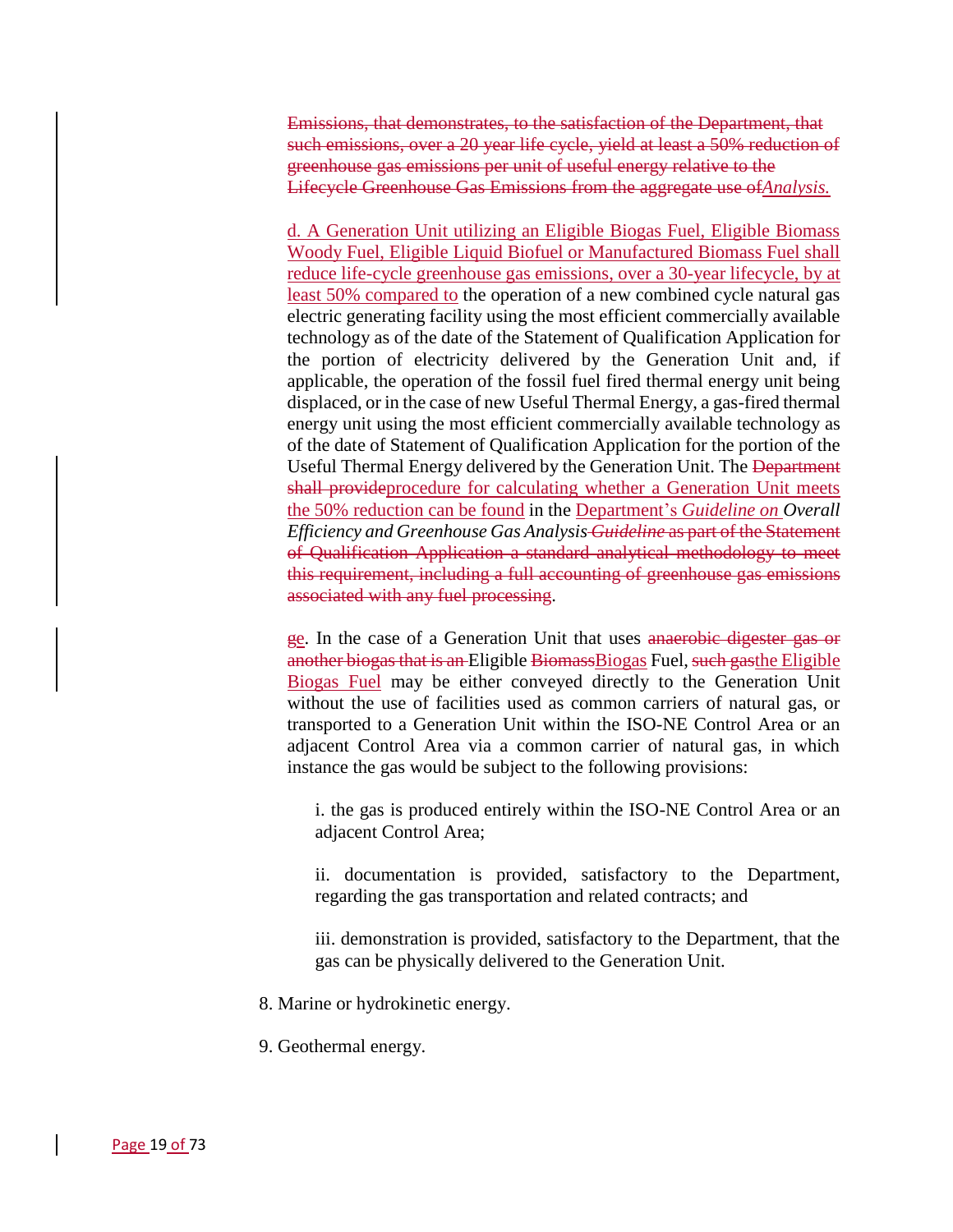(b) Commercial Operation Date. The Commercial Operation Date shall be after December 31, 1997, unless the Generation Unit received a Statement of Qualification with a Vintage Waiver prior to January 1, 2009. In the case of a Solar Carve-out Renewable Generation Unit, the Commercial Operation Date shall be after December 31, 2007. In the case of a Solar Carve-out II Renewable Generation Unit, the Commercial Operation Date shall be after December 31, 2012.

(c) Metering. The electrical energy output from a Generation Unit shall be verified by the ISO-NE or by an independent verification system or person participating in the NEPOOL GIS accounting system as an independent Third Party Meter Reader, as defined in Rule 2.5(j) of the NEPOOL GIS Operating Rules, or any successor rule, and approved by the Department.

(d) Location. The Generation Unit location is subject to the limitations in 225 CMR 14.05(1)(d).

1. Off-grid Generation. If the Generation Unit produces Off-grid Generation, such Generation Unit must be located in Massachusetts.

2. Behind-the-meter Generation. If the Generation Unit is wired to the electrical system on the End-use Customer's side of a retail electric meter, such Generation Unit must be located within the ISO-NE Control Area.

(e) Capacity Obligation. The Generation Unit's generating capacity is subject to the obligations in CMR 14.05(1)(e).

1. The amount of the generation capacity of the Generation Unit whose electrical energy output is claimed as RPS Class I Renewable Generation shall not be committed to any Control Area other than the ISO-NE Control Area unless such Generation Unit has entered into a Capacity Obligation in another Control Area before the start of the first available compliance year for the ISO-NE Forward Capacity Market, in which case this subsection shall apply upon the expiration of that Capacity Obligation. However, if the Generation Unit executed a contract for the sale of RPS Class I Renewable Generation Attributes or RPS Class I Renewable Generation, or both, before January 1, 2009, for a term of at least two years, the contract price of which relied on the receipt of capacity payments from a Control Area adjacent to the ISO-NE Control Area, and the Generation Unit can demonstrate such reliance to the satisfaction of the Department, this requirement shall not take effect for that Generation Unit until the expiration of that contract.

2. The Generation Unit Owner or Operator of a Generation Unit that is not an Intermittent Generation Unit shall commit to the ISO-NE Control Area the amount of the capacity of that Unit claimed as RPS Class I Renewable Generation by submitting by the applicable deadline a show of intent for the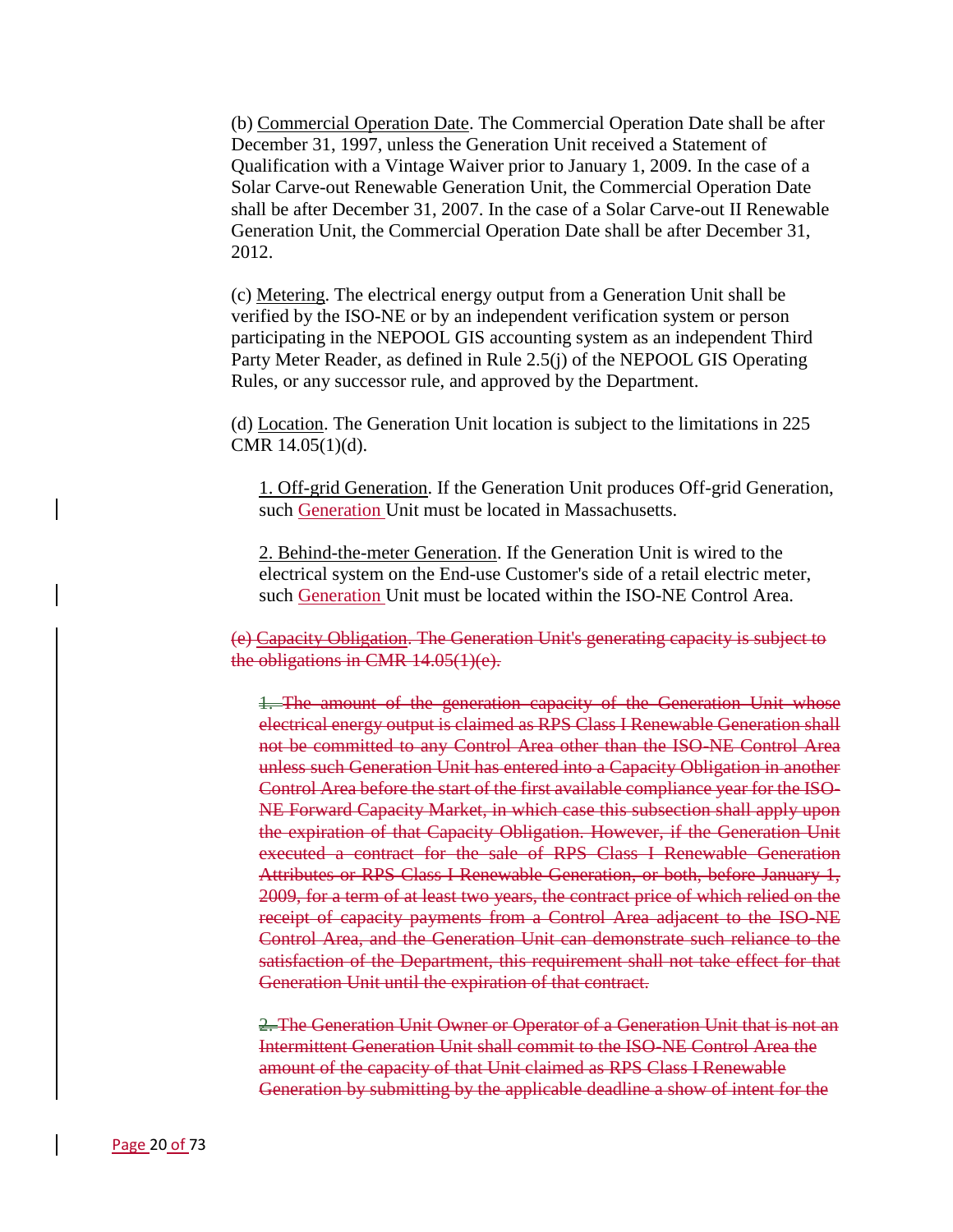ISO-NE Forward Capacity Auction that is the earliest available for the Unit after the Owner or Operator has submitted a Statement of Qualification Application unless the Owner or Operator can provide to the Department documentation of its prior commitment to the ISO-NE Control Area of such capacity. The Owner or Operator of any Unit that cannot demonstrate such prior commitment must also clear the Forward Capacity Auction for which it has qualified, even if it must participate as a price taker. The requirements of 225 CMR 14.05(1)(e)2. do not apply to Generation Units for which the Department has received an administratively complete Statement of Qualification Application prior to July 2, 2008.

3. An RPS Class I Renewable Generation Unit that was deemed unqualified by the ISO-NE for participation in the ISO-NE Forward Capacity Market for technical reasons may commit capacity to another Control Area and may receive GIS Certificates for the energy sold into the ISO-NE Control Area, subject to a determination by the Department.

4. An RPS Class I Renewable Generation Unit or a Solar Carve-out Renewable Generation Unit that has registered with the relevant distribution company as a net metering facility pursuant to 220 CMR 18.00: *Net Metering*, shall be exempt from the capacity obligation under 225 CMR 14.05(1)(e) while the facility is net metering.

(2) Special Provisions for Incremental Generation. An increase in electrical energy output of a Generation Unit with a Commercial Operation Date on or before December 31, 1997, may qualify as RPS Class I Renewable Generation, subject to the limitations in CMR 14.05(2).

(a) The Generation Unit must meet the eligibility requirements of 225 CMR 14.05 with the exception of 225 CMR 14.05(1)(b).

(b) The portion of the total electrical energy output of the Generation Unit that qualifies as RPS Class I Renewable Generation in a given calendar year shall be the portion attributable to incremental new generating capacity or efficiency improvements installed or implemented after December 31, 1997, using equipment that was not utilized in any Renewable Generation Unit within the ISO-NE Control Area or within Control Areas adjacent thereto on or before December 31, 1997.

(c) The portion of the electrical energy output of a Generation Unit that does not qualify as RPS Class I Renewable Generation under the provisions of 225 CMR 14.05(2)(c) or under a Statement of Qualification granted to a Vintage Generation Unit prior to January 1, 2009, may qualify as RPS Class II Renewable Generation if it applies for and meets the eligibility standards of the RPS Class II Regulations set forth in 225 CMR 15.00: *Renewable Energy Portfolio Standard – Class II*.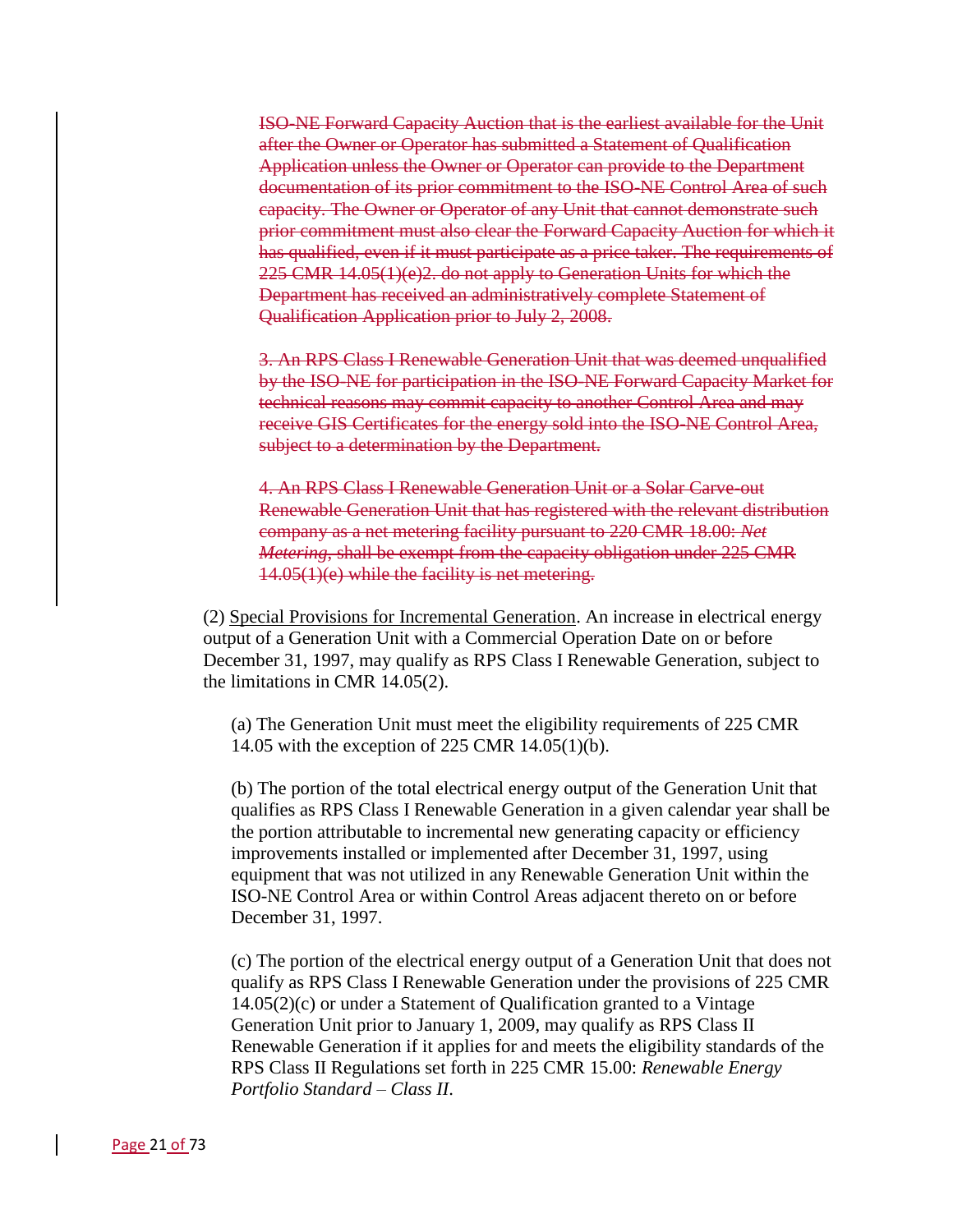(d) The portion of electrical energy output of a Generation Unit that replaces the output of an RPS Class I Renewable Generation Unit qualified under 225 CMR 14.05(1)(a)5. at the same location, or proximate thereto, and utilizes the fuel resource of that location, shall not be qualified as Incremental Generation, unless a Generation Unit meets the requirements of 225 CMR 14.05(7)(d).

(3) Co-firing and Blended Fuel Waiver. All or a portion of the electrical energy output of a Generation Unit that uses ineligible fuel in conjunction with an Eligible RPS Class I Renewable Fuel, whether by co-firing such fuels or by using a Blended Fuel, may qualify as RPS Class I Renewable Generation provided the Generation Unit meets the eligibility requirements of 225 CMR 14.05, subject to the limitations in 225 CMR 14.05(3).

(a) The portion of the total electrical energy output that qualifies as RPS Class I Renewable Generation in a given time period shall be equal to the ratio of the net heat content of the Eligible RPS Class I Renewable Fuel consumed to the net heat content of all fuel consumed in that time period.

(b) If using a Co-mingled Biomass Woody Fuel, such fuel shall be considered an ineligible fuel unless such fuel is accompanied by Biomass Fuel Certificates as provided in 225 CMR 14.05(8)(a)2.b.

 $(c(b))$  If using a Blended Fuel of which the eligible portion is an Eligible Biomass Fuel or if co-firing an ineligible fuel with an Eligible Biomass Fuel, the entire Generation Unit must meet the requirements of an advanced biomass Power Conversion Technology as set forth in 225 CMR 14.05(1)(a)7.

(dc) If using an Eligible Biomass Fuel, the Generation Unit must demonstrate to the satisfaction of the Department that the emission rates for the entire Generation Unit are consistent with rates prescribed by the MassDEP for comparably fueled Generation Units in the Commonwealth. The Department may require the Generation Unit Owner or Operator to retain at its own expense a third-party consultant deemed satisfactory to the Department, to provide the Department and the MassDEP with assistance in this determination.

(ed) The Generation Unit must provide with its Statement of Qualification Application a fuel supply plan that specifies each and every fuel that it intends to use, in what relative proportions either in co-firing or in a Blended Fuel, and with what individual input heat values. Such plan shall include the procedures by which the Unit will document to the satisfaction of the Department its compliance with the plan.

(fe) The provisions of 225 CMR 14.05(3) shall not apply to the incidental use of ineligible fuels for the purpose of cold starting a Generation Unit that otherwise exclusively uses an Eligible RPS Class I Renewable Fuel.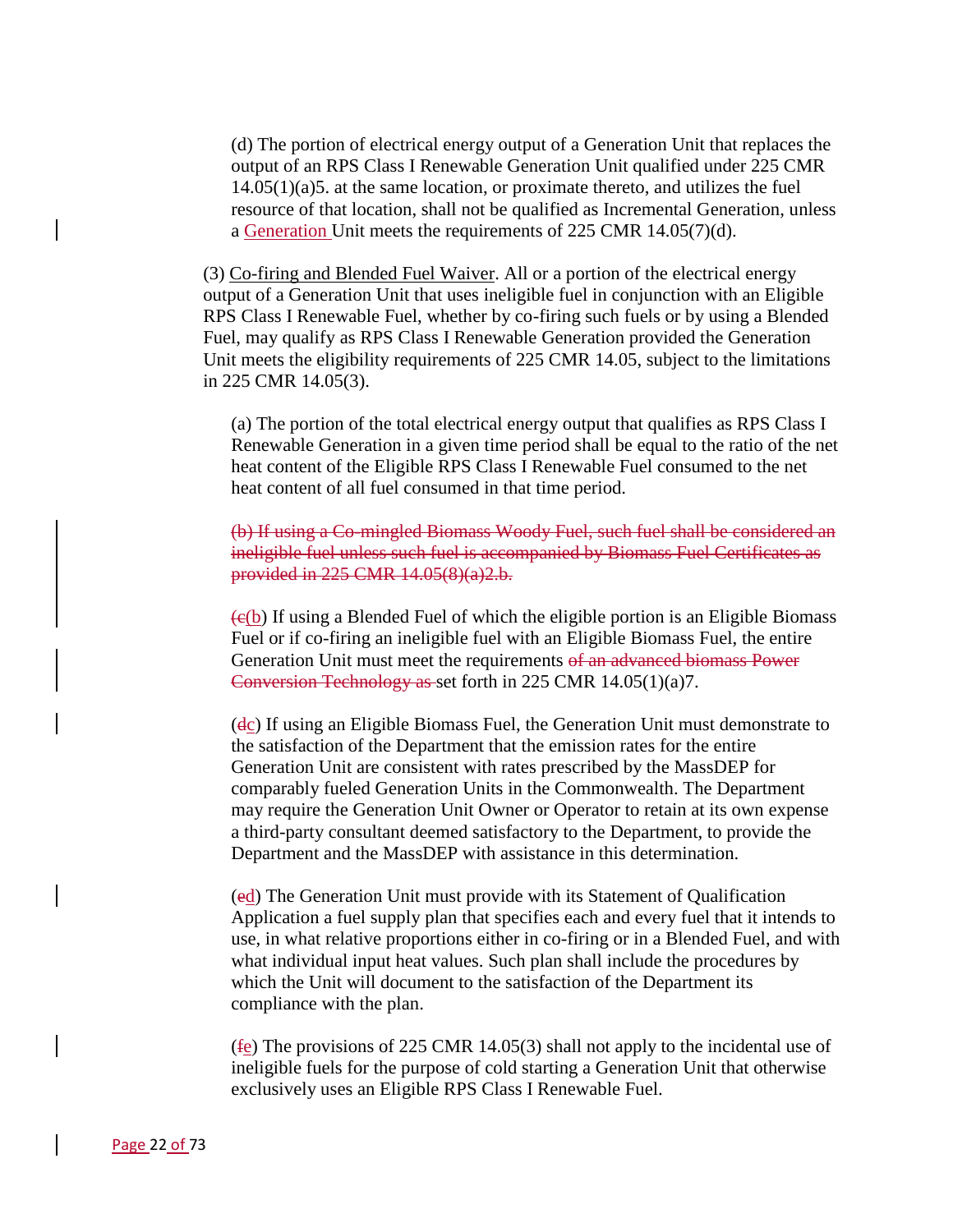(4) Special Provisions for a Solar Carve-out Generation Unit. All references to kW or MW in 225 CMR 14.05(4) shall be measured on a nameplate capacity basis in direct current (DC).

(a) The Solar Carve-out Renewable Generation Unit must use solar photovoltaic technology, be used on-site, located in the Commonwealth of Massachusetts, and be interconnected with the electric grid. On-site use includes any new or existing load located at the site of the Generation Unit including any parasitic load that may result from the installation of the Generation Unit, and that is wired to receive a portion of the electrical energy output from the Generation Unit before the balance of such output passes through the Generation Unit's metered interconnection onto the electric grid. The maximum capacity of a Generation Unit shall be 6 MW, as measured on a nameplate capacity basis in direct current and shall be determined based on the total capacity located on a single parcel of land. For any parcel of land for which a Solar Carve-out Generation Unit has submitted a Statement of Qualification Application, if its current boundaries are the result of a subdivision recorded after January 1, 2010, the Owner or Operator shall make a demonstration to the Department that the subdivision was not for the purpose of eligibility in the Solar Carve-out Program. If the Department is not satisfied by such showing, the 6 MW limit shall apply to the metes and bounds of the parcel as recorded prior to the subdivision. Any subsequent additional solar photovoltaic Generation Units that would result in excess of 6 MW of capacity installed on the same parcel of land and meeting all other requirements under 225 CMR 14.00 may qualify only for RPS Class I Renewable Generation Attributes.

(b) If the construction and installation of a Generation Unit was funded through a program administered prior to January 1, 2010, by the Massachusetts Renewable Energy Trust, or if the Generation Unit was funded substantially from American Recovery and Reinvestment Act, P.L. 111-5 (ARRA) for the installation of that Generation Unit, the Generation Unit shall not be eligible to participate in the Solar Carve-out. Substantial shall mean for this purpose more than 67% of total installed cost. Notwithstanding 225 CMR 14.05(4)(b), if the substantial funding that a Generation Unit receives is from a payment in *lieu* of tax credit under § 1603 of ARRA, the Generation Unit shall be eligible for Solar Carve-out Renewable Generation Attributes.

(c) Any entity that owns Solar Carve-out Renewable Generation Attributes is eligible to make deposits into the Solar Credit Clearinghouse Auction provided the Attributes deposited into the Auction were generated during the Opt-in Term specified in the Statement of Qualification of the Generation Unit. The Department or its agent shall maintain an account, known as Solar Credit Clearinghouse Auction Account on the NEPOOL GIS into which Solar Carveout Renewable Generation Attributes may be deposited. The Solar Credit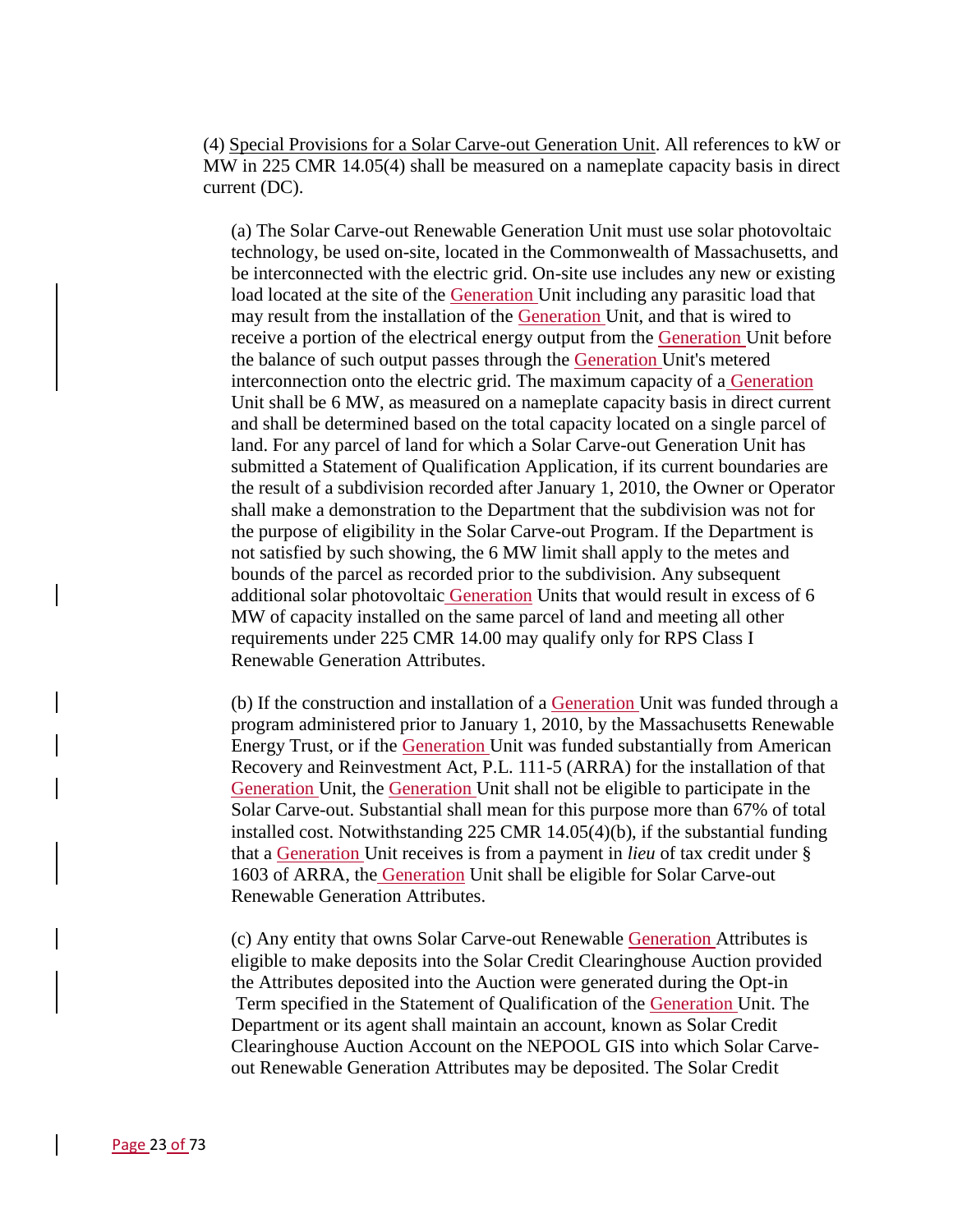Clearinghouse Auction Account shall be available for deposit of Attributes only from May 16 to June 15.

(d) An entity that opts to deposit Solar Carve-out Generation Renewable Attributes into the Solar Credit Clearinghouse Auction Account shall be assessed, at the completion of the auction, a usage fee of 5% of the auction price for each such Attribute deposited into Solar Credit Clearinghouse Auction Account. This usage fee shall be deposited into the Alternative Compliance Payment fund under 225 CMR 14.08(3). This usage fee will not apply to Attributes that remain unsold following the final round of the Solar Credit Clearinghouse Auction as provided in 225 CMR 14.05(4)(i).

(e) Those Attributes deposited into Solar Credit Clearinghouse Auction Account shall then be retired and reissued by NEPOOL GIS as Re-minted Auction Account Attributes. These Attributes shall be eligible in either of the two subsequent Compliance Years from the year in which they were generated to meet obligations under the Massachusetts Solar Carve-out Minimum Standard. The Department or its agent shall conduct an auction for those Attributes. Any entity wishing to purchase Re-minted Auction Account Attributes may participate and enter a bid. Each bid shall be for the number of Re-minted Auction Account Attributes that the bidder wishes to purchase at a fixed price of \$300 per Re-minted Auction Account Attribute.

(f) The Solar Credit Clearinghouse Auction shall be held not later than July 31. If the Auction clears, meaning that the total number of Re-minted Auction Account Attributes bid for in the auction was equal to or more than the number of Solar Carve-out Renewable Generation Attributes deposited, then the total amount of deposited Attributes will be distributed to the bidders in a pro-rated manner such that each bidder receives the same percentage of their bid volume. If the auction does not clear, meaning that the total number of Re-minted Auction Account Attributes bid for in the auction was less than the number of Solar Carve-out Renewable Generation Attributes deposited, the Department or its agent shall void the auction.

(g) If the auction under 225 CMR 14.05(4)(f) does not clear, the Department shall conduct a new auction within three Business Days, in which any Attributes purchased shall be eligible in any of the three subsequent Compliance Years from the year in which they were generated to meet obligations under the Massachusetts Solar Carve-out Minimum Standard. If the auction does not clear, the Department or its agent shall void the auction.

(h) If the auction under 225 CMR  $14.05(4)(g)$  does not clear, the Department or its agent shall conduct another auction within three Business Days, at which point the Attributes shall be eligible in any of the three subsequent Compliance Years from the year in which they were generated to meet obligations under the Massachusetts Solar Carve-out Minimum Standard. Prior to this Auction, the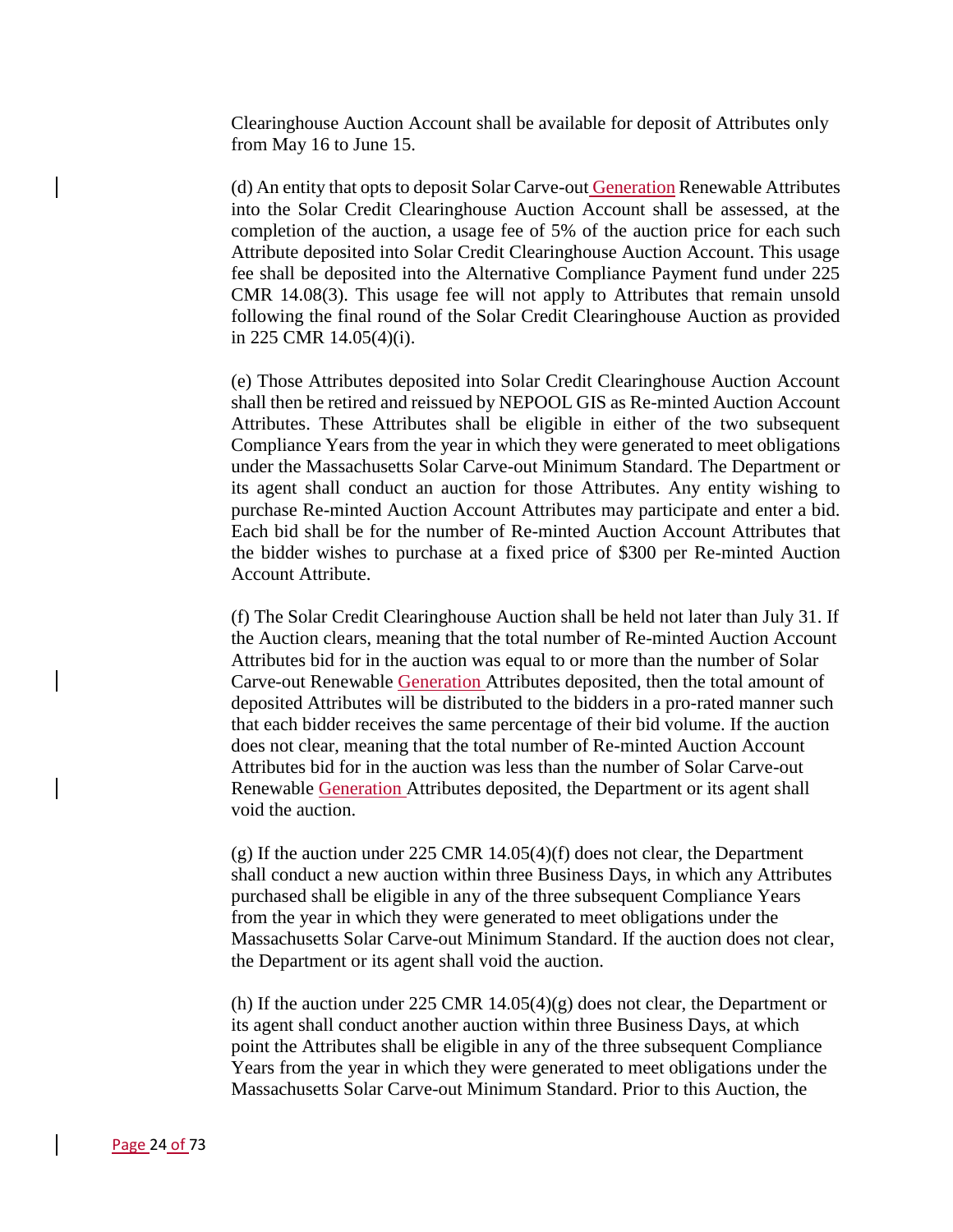Department shall also re-calculate the Massachusetts Solar Carve-out Minimum Standard under 225 CMR 14.07(2)(h).

(i) If the auction under  $225$  CMR  $14.05(4)(h)$  does not clear, the Re-minted Auction Account Attributes deposited in the Solar Credit Clearinghouse Auction Account shall be allocated to the bidders in a pro-rated manner so that an equal percentage of Re-minted Auction Account Attributes are allocated from each Generation Unit that deposited Solar Carve-out Renewable Generation Attributes. The remaining Re-minted Auction Account Attributes shall be returned to the entity that made the deposit. These Attributes shall be eligible in any of the three subsequent Compliance Years from the year in which they were generated to meet obligations under the Massachusetts Solar Carve-out Minimum Standard.

(j) Re-minted Auction Account Attributes may not be placed into the Solar Credit Clearinghouse Auction Account in subsequent years.

(k) Within two weeks from June 28, 2013, the Department shall establish and provide on its website a list of all projects that are within the 400 MW capacity limit and the set of Generation Units that are outside of the 400 MW capacity limit. The Department shall provide Statement of Qualifications to all Generation Units with Statement of Qualification Applications as follows, provided such Generation Units meet all other eligibility criterion of 225 CMR 14.00.

1. A Generation Unit greater than 100 kW that has received a Statement of Qualification or has submitted a Statement of Qualification Application that is within the 400 MW capacity limit shall be provided a Statement of Qualification only if the Generation Unit meets the project construction timelines prescribed in 225 CMR 14.05(4)(k)4. Notwithstanding 225 CMR 14.06(4), the RPS Effective Date of the Generation Unit shall be no later than December 31, 2013, regardless of when the Unit's Commercial Operation Date occurs.

2. A Generation Unit greater than 100 kW that has submitted a Statement of Qualification Application that is outside the 400 MW capacity limit shall be provided a Statement of Qualification only if the Generation Unit is authorized to interconnect by its local dDistribution eCompany on or before June 28, 2013 or has received an interconnection service agreement from its local dDistribution eCompany that is fully executed by both the interconnecting customer and the dDistribution eCompany and dated on or before June 7, 2013, and meets the project construction timelines prescribed in 225 CMR 14.05(4)(k)4. The Generation Unit shall have one week after June 28, 2013 to provide the Department with a copy of the executed Interconnection Service Agreement or its Statement of Qualification Application will be rejected. Notwithstanding 225 CMR 14.06(4), the RPS Effective Date of the Generation Unit shall be no later than December 31,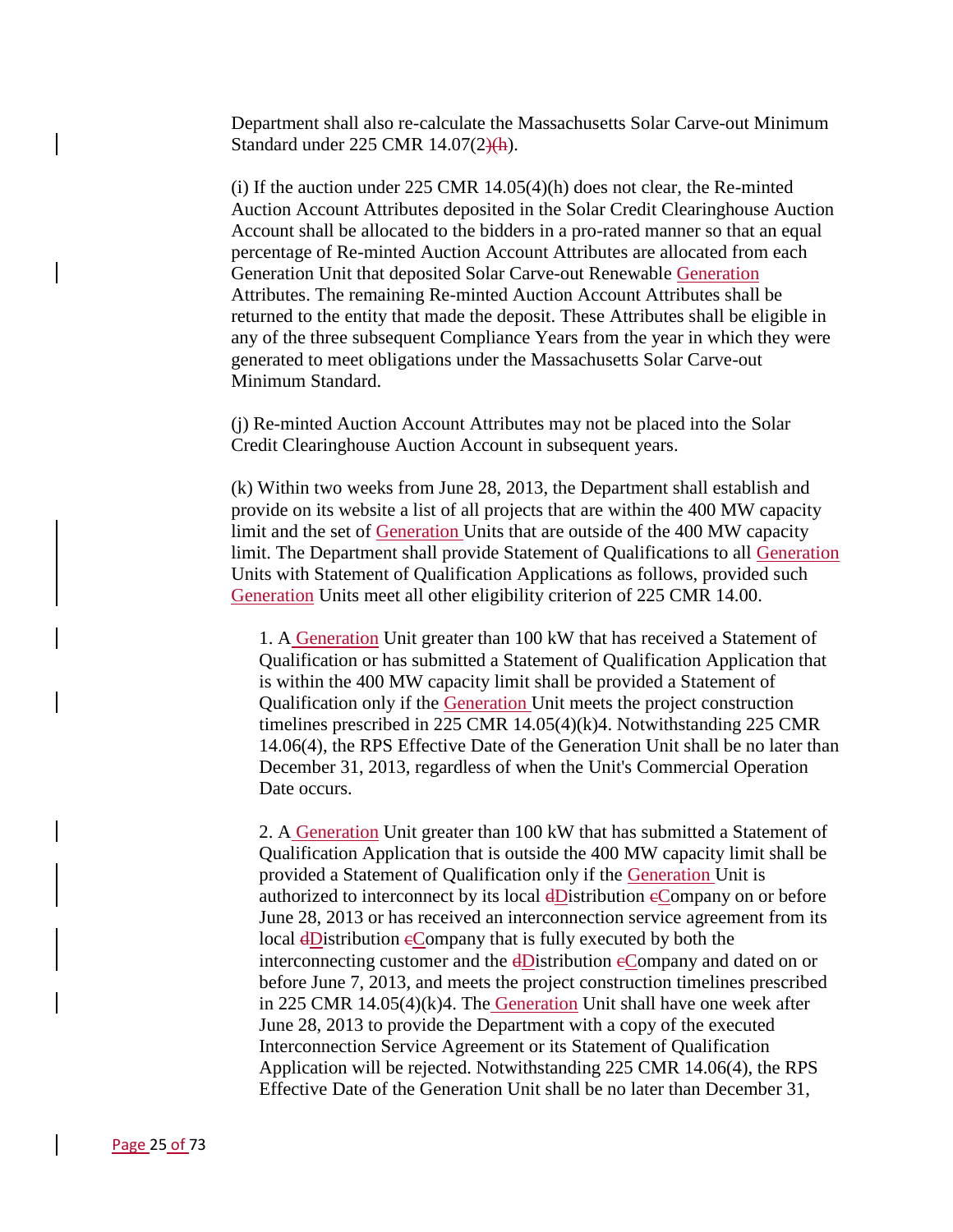2013, regardless of when the Generation Unit's Commercial Operation Date occurs.

3. A Generation Unit that has a rated capacity equal to or less than 100 kW, or has qualified as a Community Solar Project by the MassCEC under its Commonwealth Solar II Rebate Program, which has received its authorization to interconnect or permission to operate from its local dDistribution cCompany by the effective date of a new solar carve-out program established by the Department, or by June 30, 2014, whichever is earlier, and haves submitted a Statement of Qualification Application shall be provided a Statement of Qualification. Notwithstanding 225 CMR 14.06(4), the RPS Effective Date of the Generation Unit shall be no later than December 31, 2013, regardless of when the Generation Unit's Commercial Operation Date occurs. For the purpose of 225 CMR 14.05(4)(k)3., the Generation Unit's capacity shall be measured as the total capacity of qualified Solar Carve-out Renewable Generation on a single parcel of land or on a roof of a single building, whichever is less.

4. A Generation Unit greater than 100 kW must meet the following construction timelines to receive a Statement of Qualification.

a. A Generation Unit must receive its authorization to interconnect or permission to operate from its local dDistribution Ceompany on or before December 31, 2013.

b. A Generation Unit that has not received an authorization to interconnect or permission to operate on or before December 31, 2013 will be provided an extension to June 30, 2014 only if it can demonstrate to the satisfaction of the Department that the project has expended at least 50% of its total construction costs by December 31, 2013. A Generation Unit provided such an extension must receive its authorization to interconnect or permission to operate on or before June 30, 2014.

c. If a Generation Unit can demonstrate to the Department's satisfaction that either of these two timelines have been met, but that interconnection depends only on the receipt of notice of authorization to interconnect or its permission to operate, and such receipt is delayed only by the local dDistribution cCompany or due to remaining steps required by other parties for safe and reliable interconnection, then the Generation Unit will be provided an extension until the authorization to interconnect or permission to operate is received.

5. Any Solar Carve-out Renewable Generation Unit that has submitted a Statement of Qualification Application or received a Statement of Qualification as of June 28, 2013 will not be eligible to generate Solar Carveout Renewable Generation Attributes for incremental new generating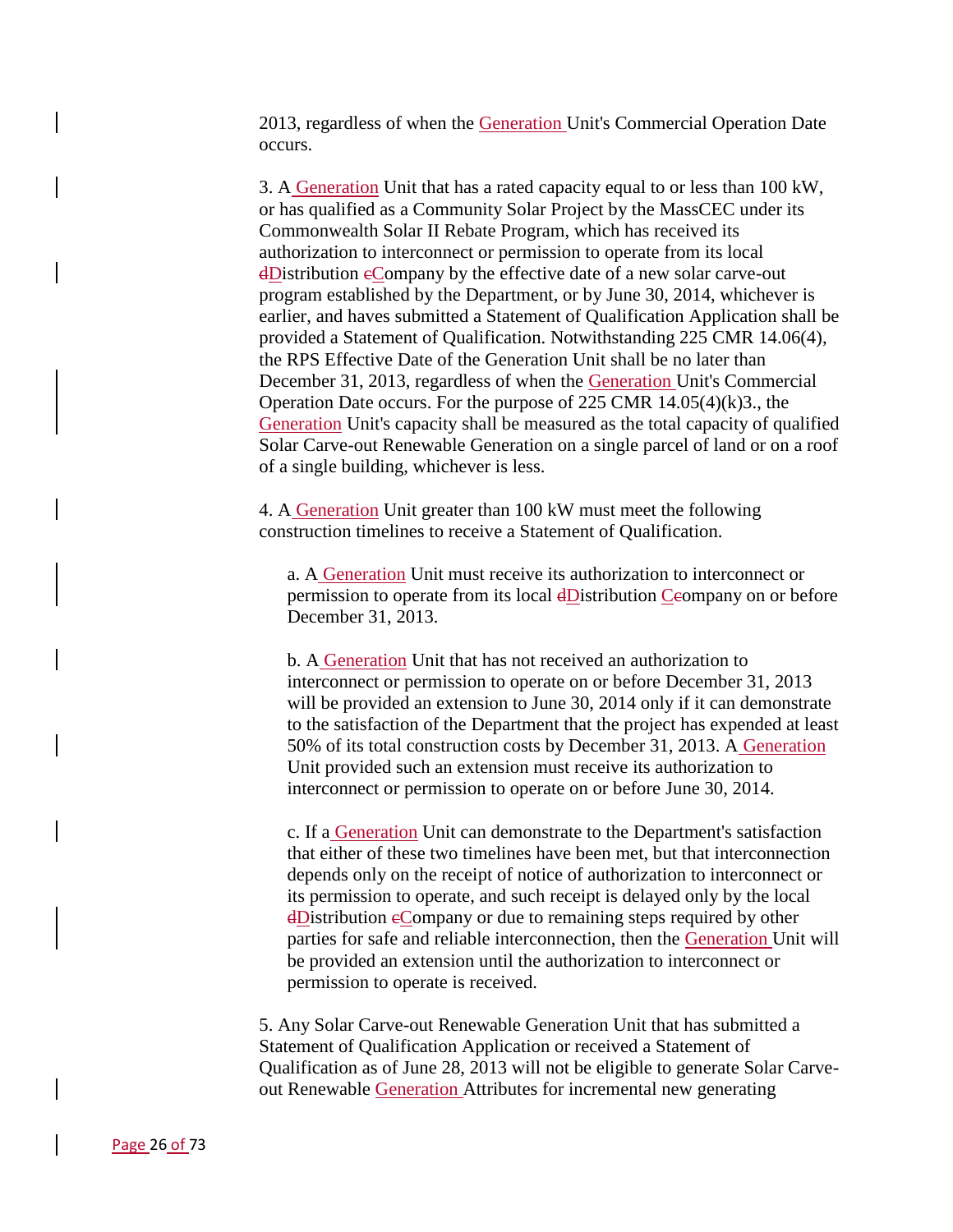capacity that is in excess of the capacity that was applied for in its Statement of Qualification Application.

(5) Special Provisions for a Generation Unit Located in a Control Area Adjacent to the ISO-NE Control Area. The portion of the total electrical energy output of an RPS Class I Renewable Generation Unit located in a Control Area adjacent to the ISO-NE Control Area that qualifies as RPS Class I Renewable Generation shall meet the requirements in Rule 2.7(c) and all other relevant sections of the NEPOOL GIS Operating Rules, and the requirements in 225 CMR 14.05(5).

(a) The Generation Unit Owner or Operator shall provide documentation, satisfactory to the Department, of a contract or other legally enforceable obligation(s) (Legal Obligation) that is executed between the Generation Unit Owner or Operator and an electrical energy purchaser located in the ISO-NE Control Area for delivery of the Unit's electrical energy to the ISO-NE Control Area. Such documentation shall include provisions for obtaining associated transmission rights for delivery of the Unit's electrical energy from the Unit to the ISO-NE Control Area. The Generation Unit Owner or Operator shall pay for evaluation and verification of the provisions of such documentation by an independent party that is engaged or approved by the Department.

(b) The Generation Unit Owner or Operator shall provide documentation, satisfactory to the Department, that:

1. the electrical energy delivered pursuant to the Legal Obligation was settled in the ISO-NE Settlement Market System;

2. the Generation Unit produced, during each hour of the applicable month, the amount of MWhs claimed, as verified by the NEPOOL GIS administrator; if the originating Control Area employs a Generation Information System that is comparable to the NEPOOL GIS, information from that system may be used to support such documentation;

3. the electrical energy delivered under the Legal Obligation received a NERC Tag confirming transmission from the adjacent Control Area to the ISO-NE Control Area; and

4. that the RPS Class I Renewable Generation Attributes have not otherwise been, nor will be, sold, retired, claimed, used or represented as part of electrical energy output or sales, or used to satisfy obligations in jurisdictions other than Massachusetts.

(eb) The Generation Unit Owner or Operator must provide an attestation in a form to be provided by the Department that it will not itself or through any affiliate or other contracted party, knowingly engage in the process of importing RPS Class I Renewable Generation into the ISO-NE Control Area for the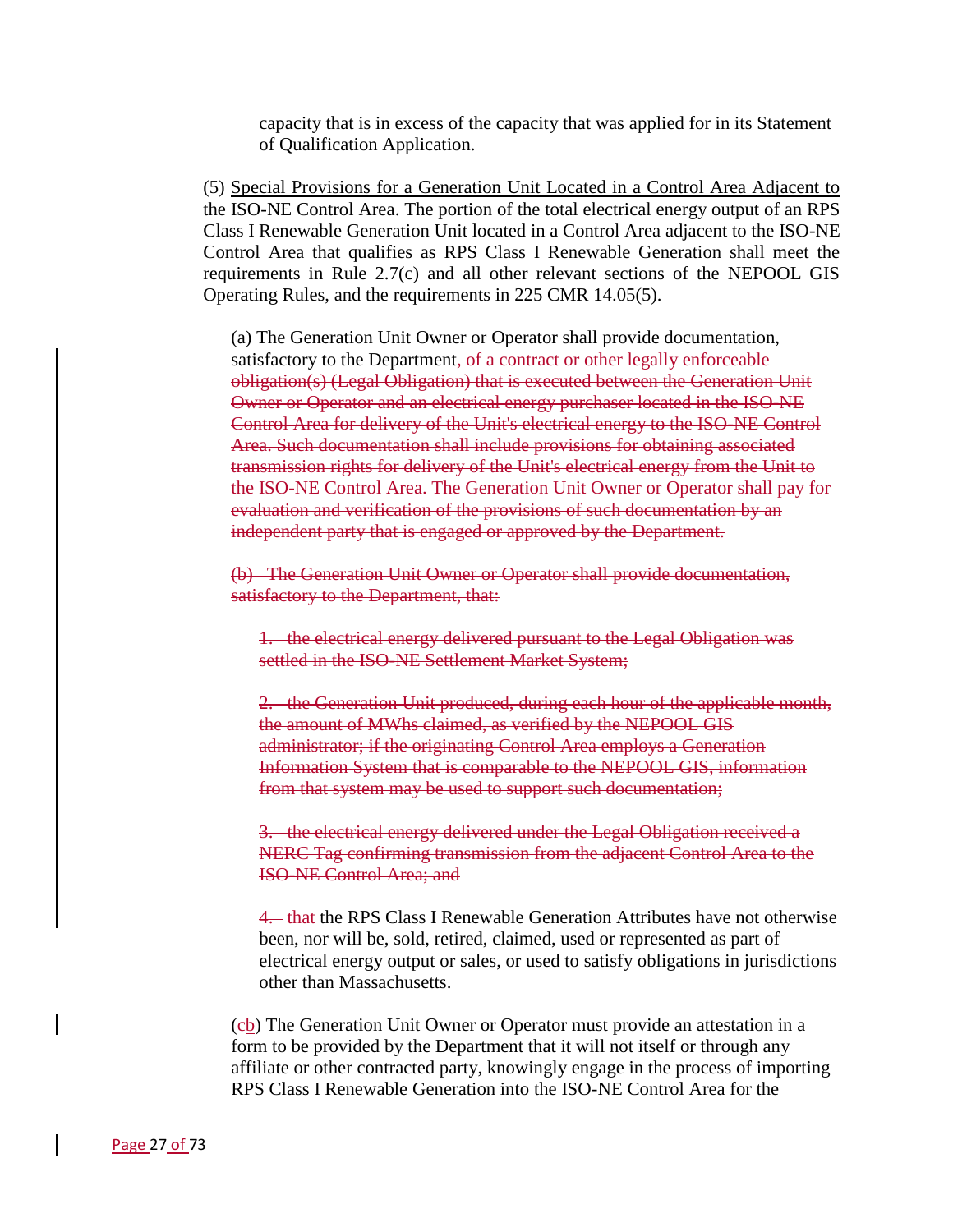creation of RPS Class I Renewable GIS Certificates, and then exporting that energy or a similar quantity of other energy out of the ISO-NE Control Area during the same hour.

 $(d<sub>c</sub>)$  The quantity of electrical energy output from an RPS Class I Renewable Generation Unit outside the ISO-NE Control Area that can qualify as RPS Class I Renewable Generation at the NEPOOL GIS during each hour is limited to the lesser of the RPS Class I Renewable Generation actually produced by the Generation Unit or the RPS Class I Renewable Generation actually scheduled and delivered into the ISO-NE Control Area.

(6) Special Provisions for Aggregations. An Aggregation of Generation Units that are located behind the customer meter or that are Off-grid Generation Units, each of which could independently meet the relevant requirements of 225 CMR 14.05, may receive a single Statement of Qualification and be treated as a single RPS Class I Renewable Generation Unit, Solar Carve-out Renewable Generation Unit, or Solar Carve-out II Renewable Generation Unit under the criteria and procedures in 225 CMR 14.05(6).

(a) Each Generation Unit in such Aggregation must be located within the same state and use the same fuel, energy resource and technology as all other Generation Units in the Aggregation. In the instance of an Aggregation that includes a Solar Carve-out Renewable Generation Unit, the Aggregation shall only include Generation Units that are eligible for the Solar Carve-out under 225 CMR 14.05(4). In the instance of an Aggregation that includes a Solar Carve-out II Renewable Generation Unit, the Aggregation shall only include Generation Units that are eligible for the Solar Carve-out II under 225 CMR 14.05(9).

(b) Each of the Owners or Operators of Generation Units within the Aggregation must enter into an agreement with a person or entity that serves as the Authorized Agent for the Aggregation in all dealings with the Department and with the NEPOOL GIS, and such agreement must include procedures by which the electrical energy output of each Generation Unit shall be monitored and reported to the NEPOOL GIS.

(c) The Authorized Agent of the Aggregation must establish and maintain a Generator account at the NEPOOL GIS under the NEPOOL GIS Operating Rules, including all provisions for Non-NEPOOL Generator Representatives, as that term is defined in Rule  $2.1(a)(vi)$ .

(d) The electrical energy output of each of the Generation Units in the Aggregation must be individually monitored and recorded, and it must be reported to the NEPOOL GIS, by an independent Third Party Meter Reader as defined in Rule 2.5(j) of the NEPOOL GIS Operating Rules, and approved by the Department.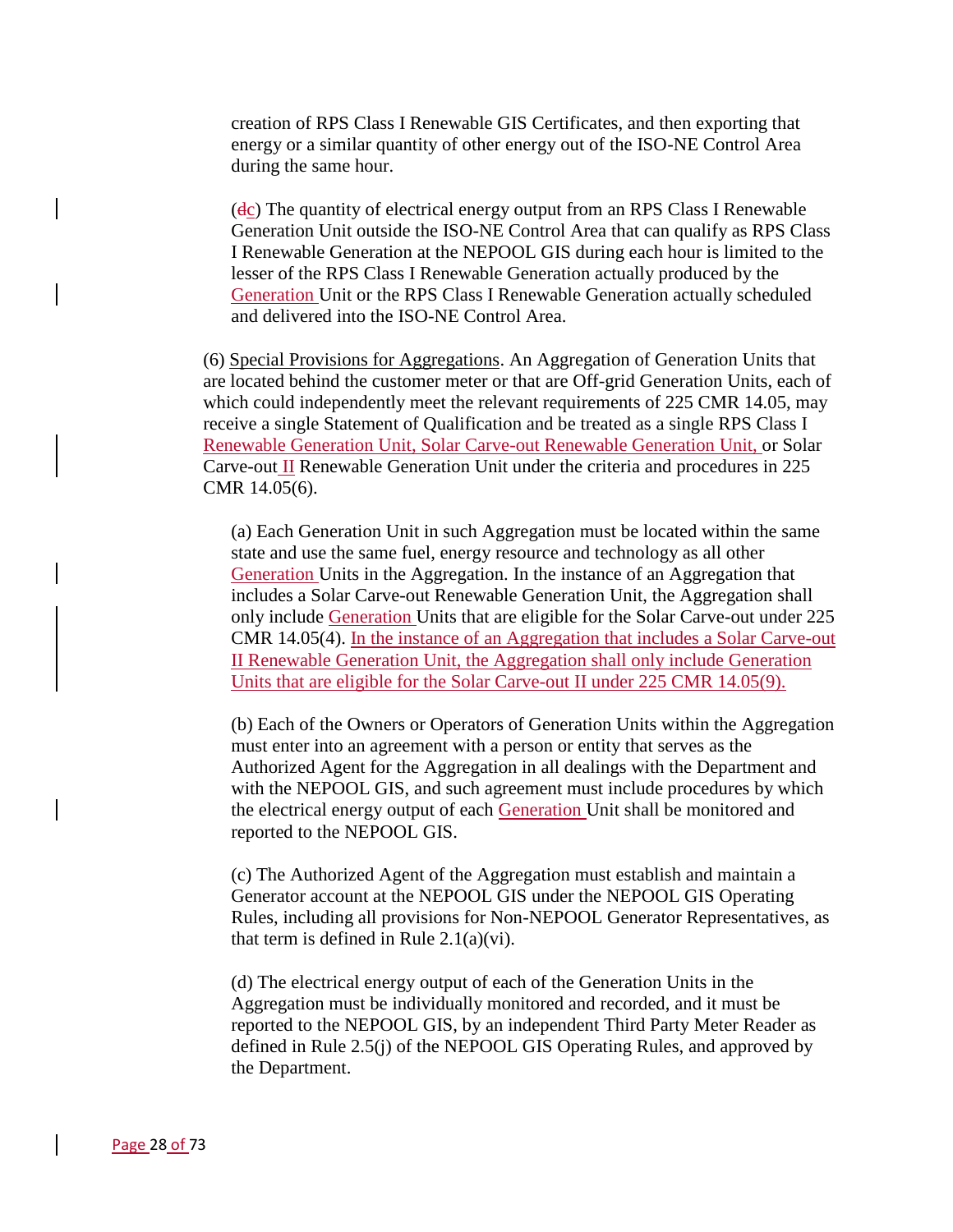(7) Special Provisions for Relocated, Repowered, and Replacement Generation Units. The Department may provide a Statement of Qualification to a Generation Unit that meets one of the following categories and criteria, as well as all other relevant provisions of 225 CMR 14.05:

(a) Relocated RPS Class I Renewable Generation Unit. A Generation Unit whose Power Conversion Technology was used on or before December 31, 1997, to generate electrical energy outside of both the ISO-NE Control Area and Control Areas adjacent thereto, and that is relocated into one of said Control Areas after December 31, 1997, provided that any components of the Power Conversion Technology that were not used outside of said Control Areas were first used in a Generation Unit after December 31, 1997.

(b) Repowered RPS Class I Renewable Generation Unit. A Generation Unit that did not utilize an Eligible RPS Class I Renewable Fuel at any time on or before December 31, 1997.

(c) Replacement RPS Class I Renewable Generation Unit. A Generation Unit that replaces a mothballed or decommissioned Generation Unit that had operated on the same site on or before December 31, 1997, subject to the following limitations: 1. Theprovided the entire Power Conversion Technology of the existing Generation Unit is replaced with equipment manufactured after December 31, 1997<del>; and</del>.

2. The existing Unit has not been in commercial operation for at least five years prior to submission of the Statement of Qualification Application.

(d) Replacement Generation Unit for Vintage Generation Unit Destroyed or Subject of Government Taking. All of the electrical output of a Generation Unit that replaces the output of an RPS Class I Vintage Generation Unit originally qualified as New Renewable Generation under 225 CMR 14.05(1)(a)5. at the same location, or proximate thereto, and utilizes the fuel resource of that location, may qualify as RPS Class I Renewable Generation without a Historical Generation Rate if the Owner or Operator can demonstrate to the satisfaction of the Department that the Unit has been has been rendered functionally or financially inoperable by  $(A)$  an act of God,  $(B)$  an act of war,  $(C)$  an act of terrorism or (D) an act of eminent domain.

(e) Relocated or Replacement Solar Carve-out Renewable Generation Units.

1. Relocated Solar Carve-out Renewable Generation Unit. A solar photovoltaic Generation Unit whose Power Conversion Technology was used on or before December 31, 2007, to generate electrical energy outside of the Commonwealth of Massachusetts, and that is relocated into the Commonwealth after December 31, 2007 provided that any components of the Power Conversion Technology that were not used outside of the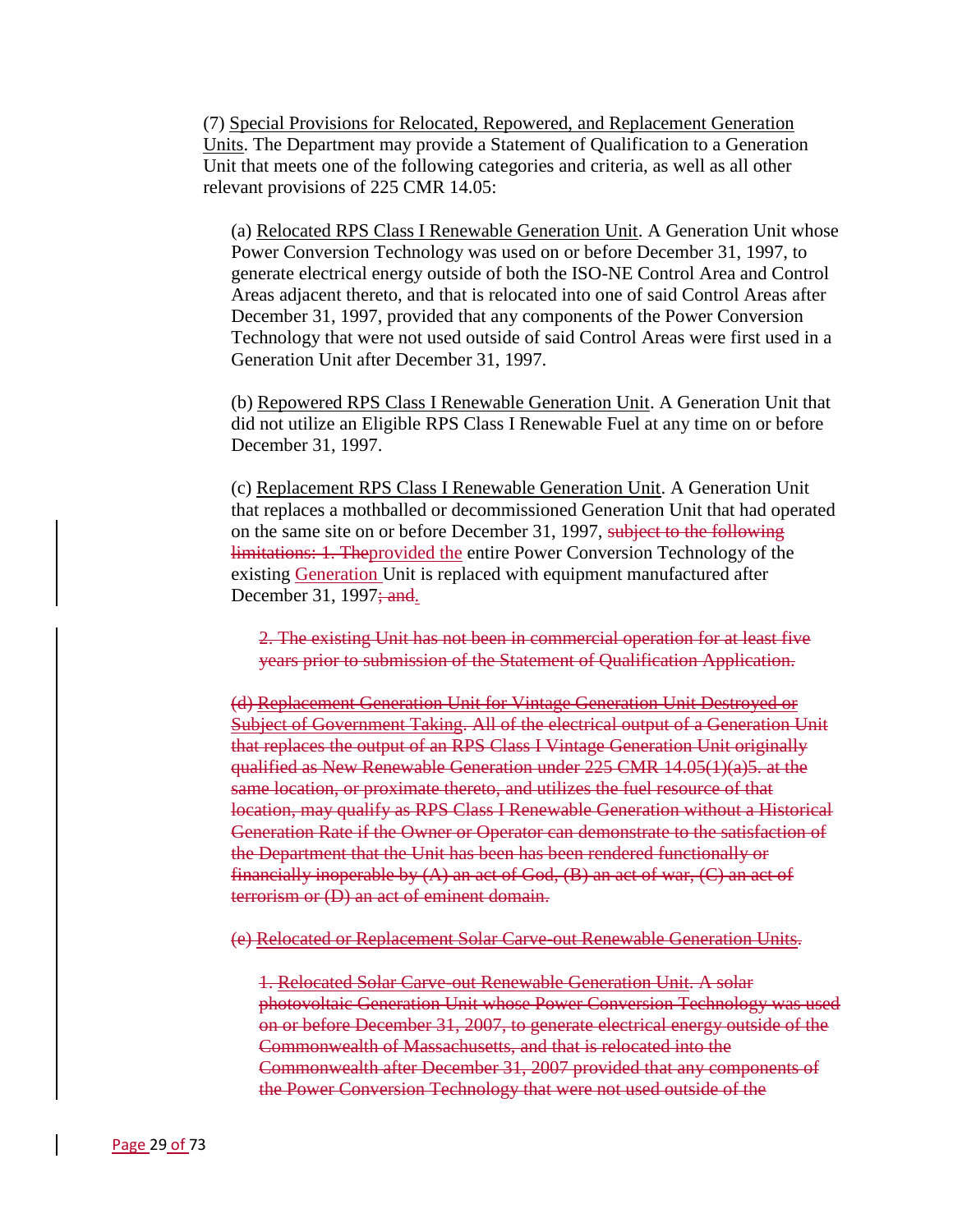Commonwealth were first used in a Generation Unit after December 31, 2007.

2. Replacement Solar Carve-out Renewable Generation Unit. A solar photovoltaic Generation Unit that replaces a mothballed or decommissioned solar photovoltaic Generation Unit that had operated on the same site on or before December 31, 2007, subject to the following limitations:

a. The entire Power Conversion Technology of the existing Unit is replaced with equipment that was manufactured after December 31, 2007, or was not part of a Generation Unit meeting the description of a Unit in 225 CMR 14.05(4)(b); and

b. The existing Unit has not been in commercial operation for at least five years prior to the submission of the Statement of Qualification Application.

# (f) Relocated or Replacement Solar Carve-out II Renewable Generation Units.

1. Relocated Solar Carve-out II Renewable Generation Unit. A solar photovoltaic Generation Unit whose Power Conversion Technology was used on or before December 31, 2012, to generate electrical energy outside of the Commonwealth of Massachusetts, and that is interconnected with the electric grid in the Commonwealth after December 31, 2012, provided that no components of the Power Conversion Technology were used in a Generation Unit located in the Commonwealth prior to December 31, 2012. No components of the Power Conversion Technology from a Generation Unit qualified as a Solar Carve-out Generation Unit shall be eligible to qualify as part of a Solar Carve-out II Renewable Generation Unit.

2. Replacement Solar Carve-out II Renewable Generation Unit. A solar photovoltaic Generation Unit that replaces a inactive or decommissioned solar photovoltaic Generation Unit that had operated on the same site on or before December 31, 2012, subject to the following limitations:

> a. The entire Power Conversion Technology of the existing Unit is replaced with equipment that was manufactured after December 31, 2012, or was not part of a Generation Unit meeting the description of a Unit in 225 CMR 14.05(9)(b); and

b. The existing Unit has been inactive for at least five years prior to the submission of the Statement of Qualification Application.

(8) Special Provisions for Generation Units Using Eligible Biomass Woody Fuels, Comingled Biomass Woody Fuels, or Fuelsor Manufactured Biomass Fuels. (a) Eligible Biomass Woody Fuel or Manufactured Biomass Fuel Certification, Verification, and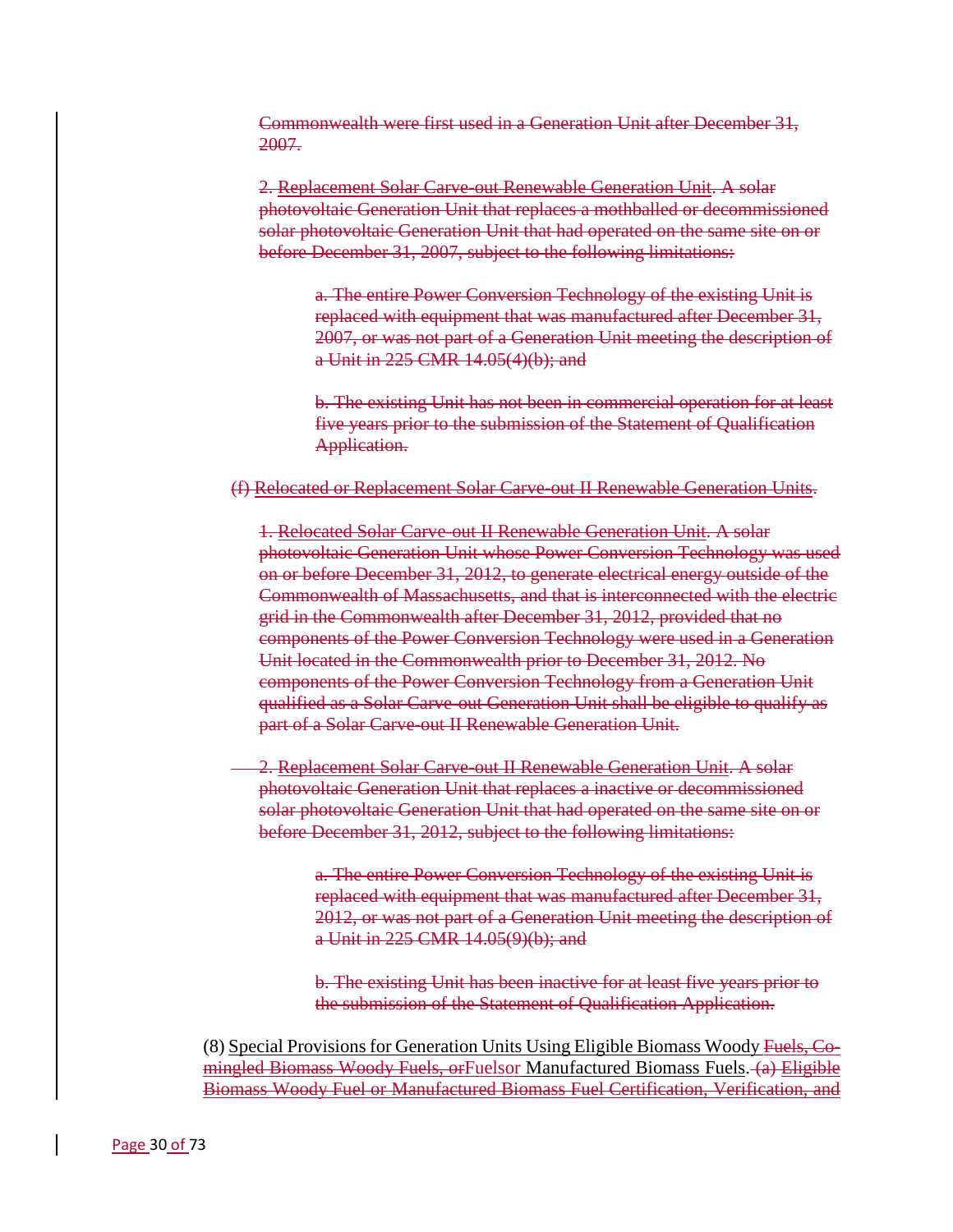Enforcement. An Owner, Operator, or Authorized Agent of a Generation Unit that uses an Eligible Biomass Woody Fuel or a Manufactured Biomass Fuel must meet the following provisions.

 (a) Sustainable Forest Management. Forest Derived Residues and Forest Derived Thinnings shall only be sourced from forests meeting Sustainable Forestry Management practices, as independently verified through the attestation of a licensed forester, certified forester or independent certification.

(b) Overall Efficiency. A Generation Unit utilizing Eligible Biomass Woody Fuel or Manufactured Biomass Fuel that does not comply with the overall efficiency requirements in 225 CMR 14.05(1)(a)7.c. shall be subject the following:

1. . Over each A Generation Unit utilizing Eligible Biomass Woody Fuel or Manufactured Biomass Fuel that has 5% or more of its fuel sourced from Forest Derived Residues and Forest Derived Thinnings and does not achieve an overall efficiency of at least 50% in a particular calendar quarter of the Compliance Year, pursuant to 225 CMR 14.05(1)(a)7.c., shall not be eligible to report RPS Class I Renewable Generation Attributes to the NEPOOL GIS for that calendar quarter.

2. theA Generation Unit utilizing Eligible Biomass Woody Fuel or Manufactured Biomass Fuel that has over 95% of its fuel sourced from Forest Salvage and Non-Forest Derived Residues in a particular calendar quarter of the Compliance Year, shall only be eligible to receive RPS Class I Renewable Generation Attributes at NEPOOL GIS in a proportion equal to the percentage of fuel sourced from Forest Salvage and Non-Forest Derived Residues for that calendar quarter.

(c) Reporting Requirements for Generation Units using Eligible Biomass Woody Fuel or Manufactured Biomass Fuel. An Owner, Operator, or Authorized Agent of a Generation Unit using Eligible Biomass Woody Fuel or Manufactured Biomass Fuel shall provide to the Department on a quarterly basis the Biomass Fuel Report as prescribed in the Department's *Guideline on Eligible Biomass Fuel for Renewable Generation Units*.

(d) Verification of Eligible Biomass Woody Fuel. In order to verify the use of Eligible Biomass Woody Fuel, an RPS Class I Renewable Generation Unit utilizing Eligible Biomass Woody Fuel shall report the following to the Department on a quarterly basis in a manner outlined in the Department's *Guideline on Eligible Biomass Fuel for Renewable Generation Units*:

1. Supplier of the fuel;

2. Amount of fuel delivered; and

3. Date of delivery.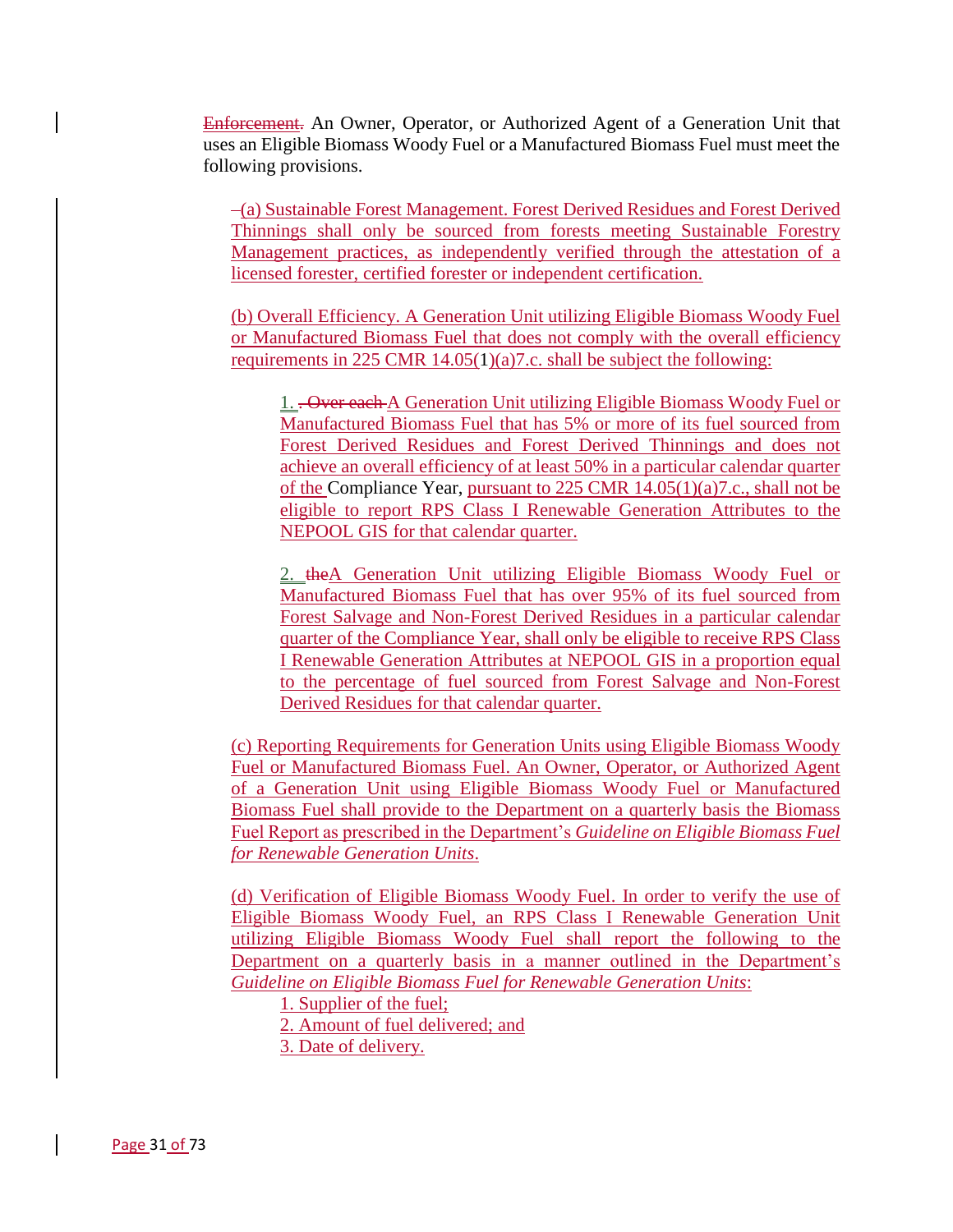(e) Biomass Fuel Certificate. The tonnage of all Eligible Biomass Woody Fuel input to the Generation Unit or Manufactured Biomass Fuel reported in the Quarterly Biomass Fuel Report shall be documented, in a Biomass Unit Annual Compliance Report provided in 225 CMR 14.05(8)(d), by ownership by the Owner or Operator of the Generation Unit of Biomass Fuel Certificates equal to the. The tonnage input for Eligible Biomass Fuel noted on the Biomass Fuel Certificate shall equal or be greater than the tonnage of Eligible Biomass Fuel consumed at the Generation Unit. For Manufactured Biomass Fuel, the Biomass Fuel Certificates shall be for the required tonnage of Eligible Biomass Woody Fuel necessary for the production of the delivered volume of Manufactured Biomass Fuel. The Biomass Fuel Certificates shall be originated, procured, and transacted in accordance with the *Guideline on Eligible Biomass Fuel for Renewable Generation Units*.

2. Biomass Fuel Certificates shall be originated, procured, and transacted in accordance with the Biomass Eligibility and Certificate Guideline and shall be limited to the follow Certificates:

a. Biomass Fuel Certificates that accompany the shipment of Eligible Biomass Woody Fuel from its original source and which is delivered directly to a RPS Class I Renewable Generation Unit , and which has not been modified or mixed with other fuels or materials.

b. Biomass Fuel Certificates that accompany the shipment of Eligible Biomass Woody Fuel from its original source and which is delivered directly to a retailer of Eligible Biomass Woody Fuel, and whereby said Biomass Fuel Certificates subsequently accompanies a shipment of Comingled Biomass Woody Fuel, of an equal tonnage represented by said Biomass Fuel Certificates, which is delivered by the same retailer directly to a RPS Class I Renewable Generation Unit.

c. Biomass Fuel Certificates obtained by and transacted between the Owners, Operators, or Authorized Agents of Generation Units that have received Statements of Qualification from the Department under 225 CMR 14.00, 225 CMR 15.00: *Renewable Energy Portfolio Standard – Class II*, or 225 CMR 16.00: *Alternative Energy Portfolio Standard (APS)*.

3. For Forest Derived Residues and Forest Derived Thinnings the Biomass Fuel Certificate shall be issued consistent with the Eligible Forest Biomass Tonnage Report which shall include one of the following:

a. Citation of the DCR Cutting Plan under the Long Term Management option and prepared by a Massachusetts Licensed Forester, and shall include detail of the total allowable tonnage of forest derived Eligible Biomass Woody Fuel;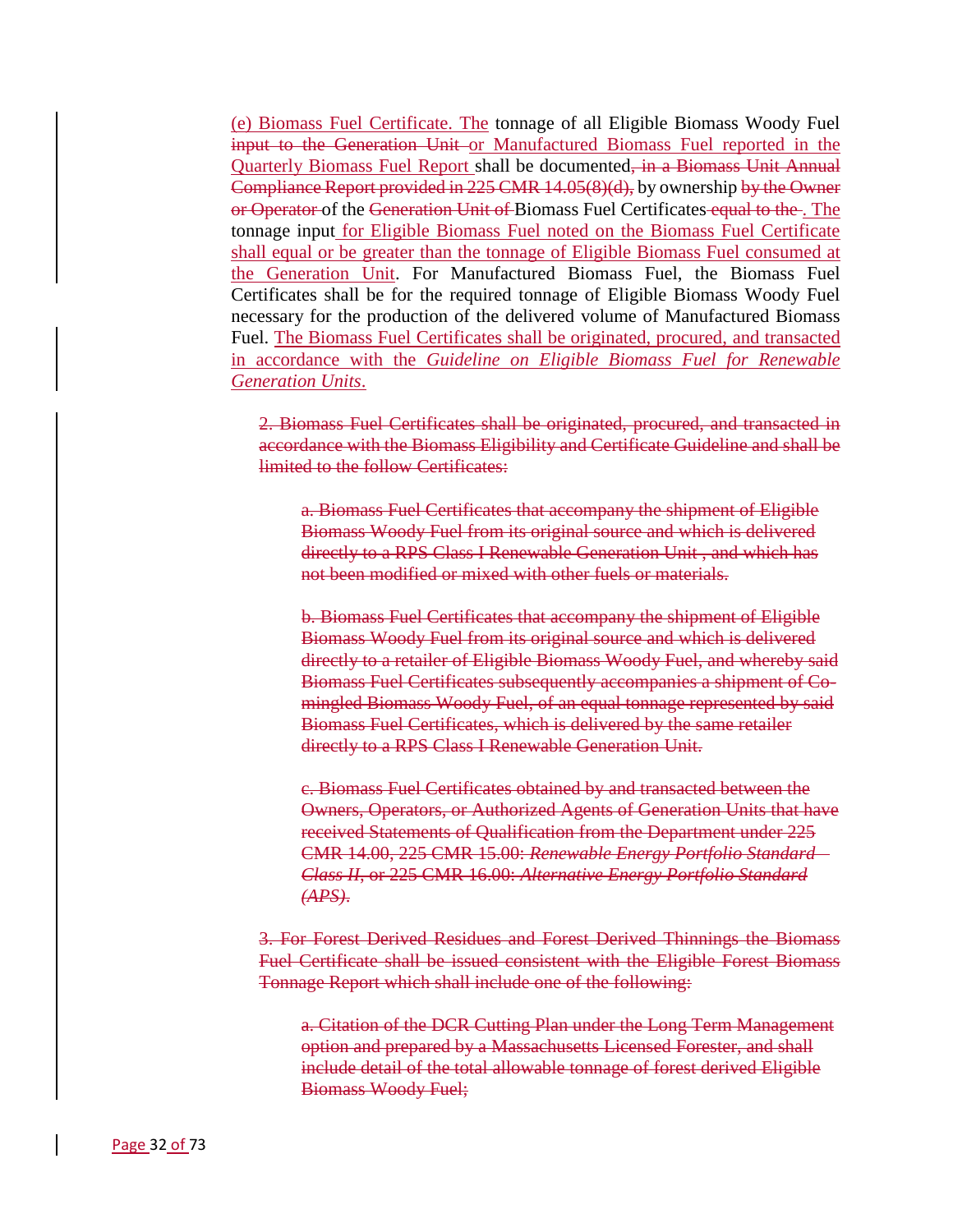b. Citation to a cutting plan authorized under the host state forest agency which includes a determination, approved by the Department, that the material removed meets the definition of an Eligible Biomass Woody Fuel; or

c. Signature of a professional forester who is certified by the Society of American Foresters, licensed and/or certified by the host state of the harvest site, or certified by the Department where the Department has received documentation that the professional forester has proficiency and experience in forestry.

4. The Eligible Forest Biomass Tonnage Report shall include certification by the professional forester of compliance with all eligibility requirements for Eligible Biomass Woody Fuels under 225 CMR 14.00. This may include evidence that the fuel has been received from land certified by the Forest Stewardship Council (FSC), Sustainable Forest Initiative (SFI), USDA Forest Service; Forest Stewardship Program, or the host state's Current Use Program.

5. For Forest Derived Residues and Forest Derived Thinnings, the Eligible Forest Biomass Tonnage Report shall also include a certification from the professional forester that no more than the allowable per cent of the total weight of all forest products harvested from a given forest harvest site is prescribed to be removed for utilization as an Eligible Biomass Woody Fuel. The professional forester shall also certify that the prescribed harvest meets the forest sustainability thresholds provided in the Biomass Eligibility and Certificate Guideline. The Eligible Forest Biomass Tonnage Report shall also include:

a. the total tons of Eligible Biomass Woody Fuel prescribed for harvesting under the category of Forest Derived Residues; and

b. the total tons of Eligible Biomass Woody Fuel for harvesting under the category of Forest Derived Thinnings. The total weight of the forest products shall be calculated utilizing weight standards by species provided in the Biomass Eligibility and Certificate Guideline. The allowable percent removal limit shall be determined as prescribed in the Guideline to protect soil nutrient retention in varying soil conditions.

6. For Non-forest Derived Residue fuels, Forest Salvage, and Dedicated Energy Crops, the Biomass Fuel Certificate shall be completed by the fuel supplier and certified by the Owner, Operator, or Authorized Agent duly verifying the fuel supplier, tonnage, source, and that said material feedstock meets the criteria of an Eligible Biomass Woody Fuel as provided in the Biomass Eligibility and Certificate Guideline.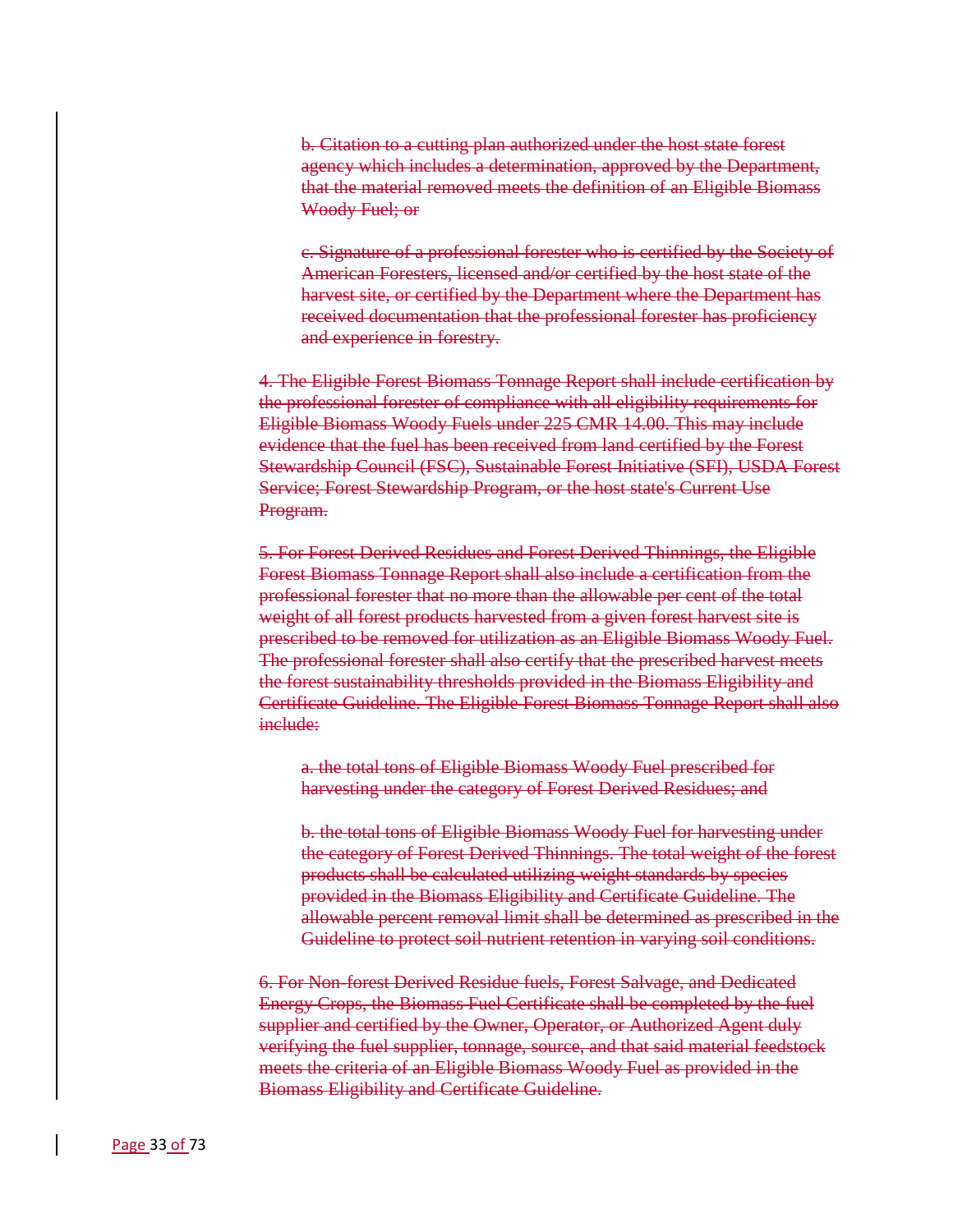(b) Verification Provision. The Department or independent third-parties contracted for by the Department, shall conduct document inspections, audits, or site visits under 225 CMR 14.11, as often as the Department determines is necessary to verify compliance with all relevant provisions of 225 CMR 14.00 pertaining to use of an Eligible Biomass Woody Fuel.

1. Advisory Panel. The Department shall appoint a panel of nine members representing the Executive Office, the Department, DCR, MassDEP, an environmental advocacy group, a licensed Massachusetts forester, a conservation biologist, the Owner of a biomass Generation Unit, and a member of the public. The Panel shall monitor the ongoing verification processes and shall meet not less than two times per year and provide the Department, from each meeting, its findings and recommendations, including its level of confidence in the verification and enforcement provisions, regarding:

a. the tracking and enforcement of Eligible Biomass Woody Fuel and Co-mingled Biomass Woody Fuel; and

b. the tracking of Biomass Fuel Certificates and their impact on the biomass fuel market and greenhouse gas accounting. The Panel shall also review the costs of verification and make recommendations to the Department on any measures that may be required to offset this cost.

2.(f) Probationary Status. A Generation Unit that report a Percent Undercompliance shall be placed in a probationary status and the Department shall notify the Owner that its Statement of Qualification shall be revoked at the end of one Compliance Year following the Compliance Year for which the Percent Undercompliance was reported, as provided under 225 CMR 14.06(9). A Generation Unit that is subject to a probationary status shall provide to the Department a revised fuel supply plan demonstrating corrective action from previous year's procurement practices that will provide for the necessary annual supply to comply with 225 CMR  $14.05(1)(a)7.d.$  The revised fuel supply plan must be provided to the Department within 30 days of a notification that the Generation Unit has been placed into a probationary status. To determine compliance, the fuel supply plan will be compared with annual results of lifecycle greenhouse gas emissions reported in the Biomass Fuel Report as prescribed in the Department's *Guideline on Eligible Biomass Fuel for Renewable Generation Units.* The Generation Unit's probationary status shall be rescinded and the Generation Unit's Statement of Qualification shall no longer be subject to revocation if the Generation Unit's accumulated Percent Under-compliance is offset by any net over-compliance with the lifecycle greenhouse gas emissions requirement as demonstrated in the Generation Unit's Annual Compliance Reports during the probationary period.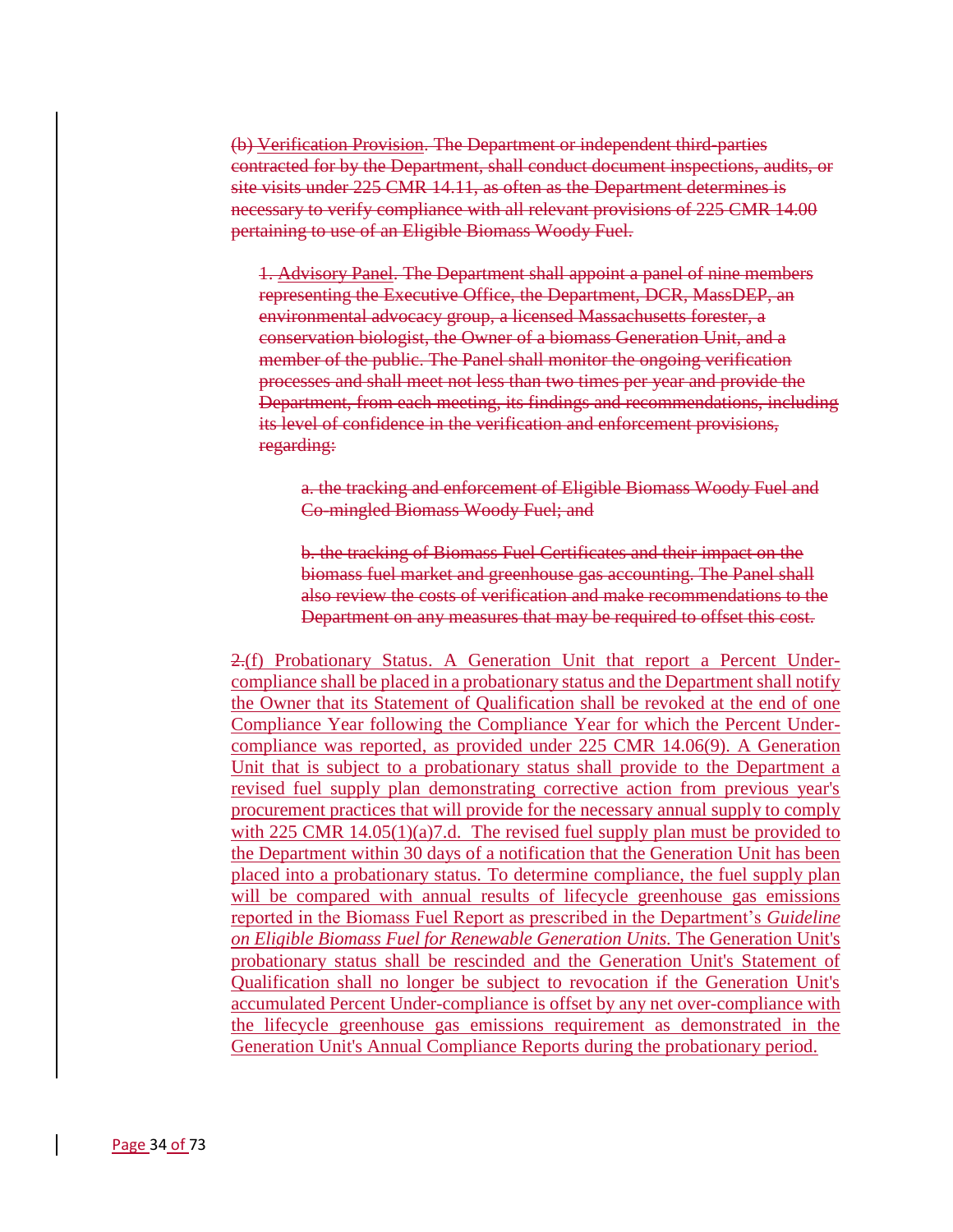$(g)$  Forest Impact Assessment. Every five years, beginning in  $20+152020$ , the Department, in coordination with DCR, will conduct an assessment of the impacts on Massachusetts and regional forests resulting from biomass fuel removals. The five-year assessment shall also consider information on the Eligible Woody Biomass Woody Fuel utilized by qualified Generation Units and the extent to which such fuels come from the categories of Non-forest Derived Residues, Forest Derived Residues, Forest Derived Thinnings, and Forest Salvage<del>, and Dedicated</del> Energy Crops. The Department shall use this information to evaluate the appropriateness and accuracy of greenhouse gas accounting from Generation Units utilizing Eligible Woody Biomass Fuel as provided in the Lifecycle Greenhouse Gas Analysis required under 225 CMR 14.05(1)(a)7.f.iii., and as implemented in the Overall Efficiency and Greenhouse Gas Analysis Guideline. Findings from the assessment shall be reported to the Executive Office and made available to the public no later than June 1<sup>st</sup> of each assessment year. If the Department concludes the If the Department concludes its findings would likely result in significant impacts on long term forest sustainability or accurate greenhouse gas accounting, the Department shall consult with the Executive Office, MassDEP, and DCR on any changes that may be required by the Department, MassDEP, or DCR to maintain long term forest sustainability and climate change mitigation.

(c) A Generation Unit that uses Eligible Biomass Woody Fuel, Co-mingled Biomass Woody Fuel, or Manufactured Biomass Fuel must report to the Department the following information on a quarterly basis, and will be provided RPS Class I Renewable Generation Attributes as a function of its Overall Efficiency as calculated in 225 CMR 14.05(8)(c)2. and 3.

1. Each quarter, the designated independent Third-party Meter Reader of a Generation Unit, approved by the Department, must report the following information to the Department; Biomass Input Heat Content, Useful Thermal Energy, Merchantable Bio-products, Renewable Generation, Renewable Generation utilized behind-the-meter, and the Overall Efficiency as calculated in 225 CMR 14.05(8)(c)2. and 3. For all reported data and prior to the calculation of Overall Efficiency, all energy units must be expressed in MWh. For Useful Thermal Energy and Biomass Input Heat Content the conversion of energy units shall consider that each 3412 thousand BTUs is equivalent to one MWh. For Merchantable Bio-products the product shall be prescribed an energy content based on its enthalpy of reaction, as determined by a standard independent laboratory analysis, and those units of energy appropriately converted to MWhs.

2. The Overall Efficiency of the Generation Unit each quarter shall be calculated as: the sum of:

a. Renewable Generation not utilized behind-the-meter;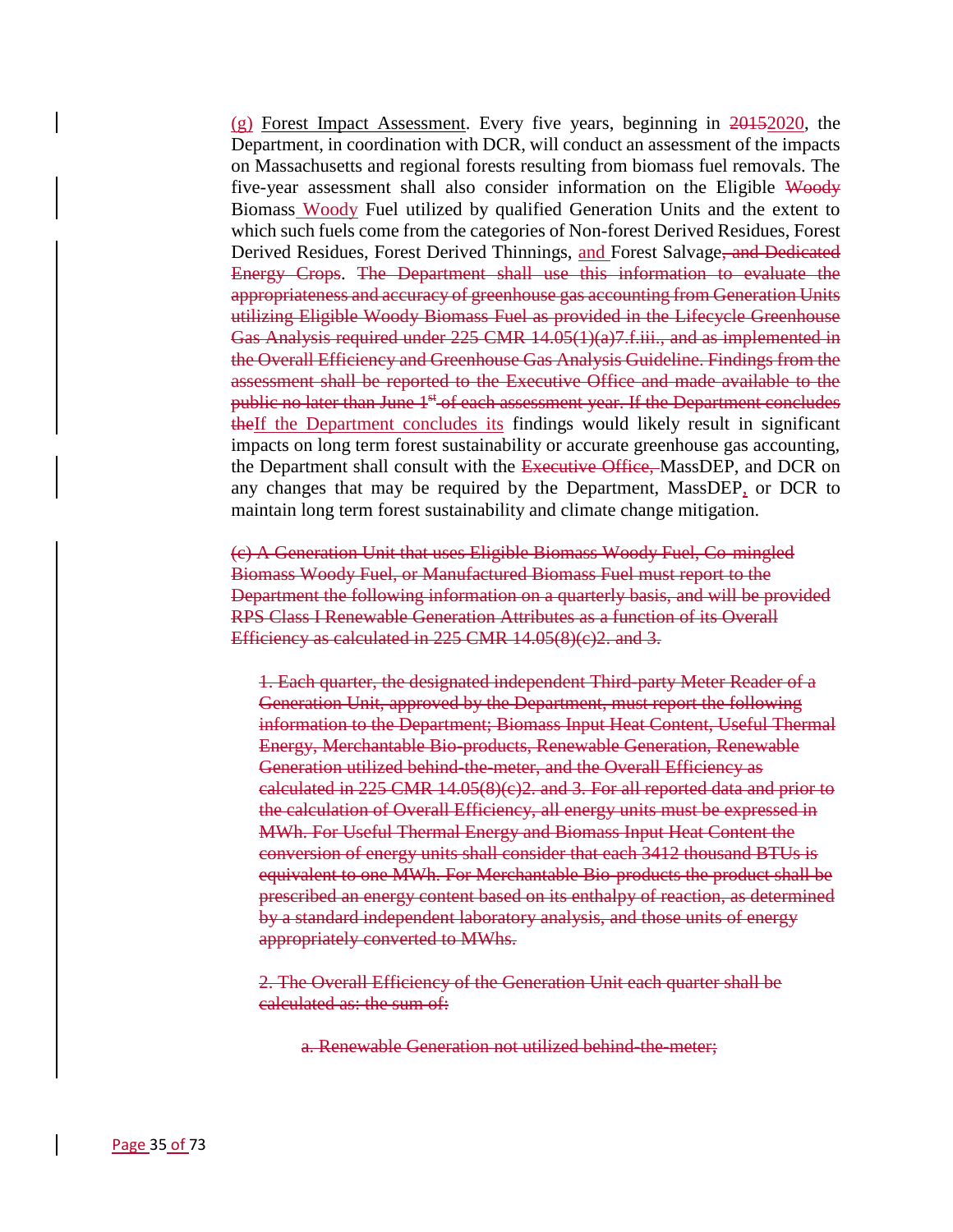b. Renewable Energy utilized behind-the-meter divided by one minus the average distribution and transmission line losses of the electrical grid for which for this purpose shall be 8%;

c. Useful Thermal Energy; and

d. Merchantable Bio-Products; divided by Biomass Input Heat Content.

3. A Generation Unit shall be provided on the NEPOOL GIS each quarter an amount of Renewable Energy Attributes calculated as follows:

a. A Generation Unit achieving 60% or higher Overall Efficiency in a quarter will receive one RPS Class I Renewable Energy Attribute for each MWh of RPS Class I Renewable Energy Generation.

b. A Unit achieving 50% Overall Efficiency in a quarter will receive one-half RPS Class I Renewable Energy Attribute for each MWh of RPS Class I Renewable Energy Generation.

c. A Unit achieving greater than 50% and less than 60% Overall Efficiency in a quarter will receive one RPS Class I Renewable Energy Attribute for each MWh of RPS Class I Renewable Energy Generation times a pro-rated fraction calculated as follows:  $0.5 + 5x$  (Overall Efficiency - 0.5), whereby the Overall Efficiency is expressed as a decimal (e.g. 50% is expressed as 0.5).

4. Notwithstanding the calculation in 225 CMR 14.05(8)(c)3., an Advancement of Biomass Conversion Generation Unit shall be provided on the NEPOOL GIS each quarter an amount of Renewable Energy Attributes calculated as follows:

a. A Generation Unit achieving 60% or higher Overall Efficiency in a quarter will receive one RPS Class I Renewable Energy Attribute for each MWh of RPS Class I Renewable Energy Generation.

b. A Unit achieving 40% Overall Efficiency in a quarter will receive one-half RPS Class I Renewable Energy Attribute for each MWh of RPS Class I Renewable Energy Generation.

c. A Unit achieving greater than 40% and less than 60% Overall Efficiency in a quarter will receive one RPS Class I Renewable Energy Attribute for each MWh of RPS Class I Renewable Energy Generation times a pro-rating fraction calculated as follows:  $0.5 + 2.5$  x (Overall Efficiency - 0.4), whereby the Overall Efficiency is expressed as a decimal (*e.g*. 50% is expressed as 0.5).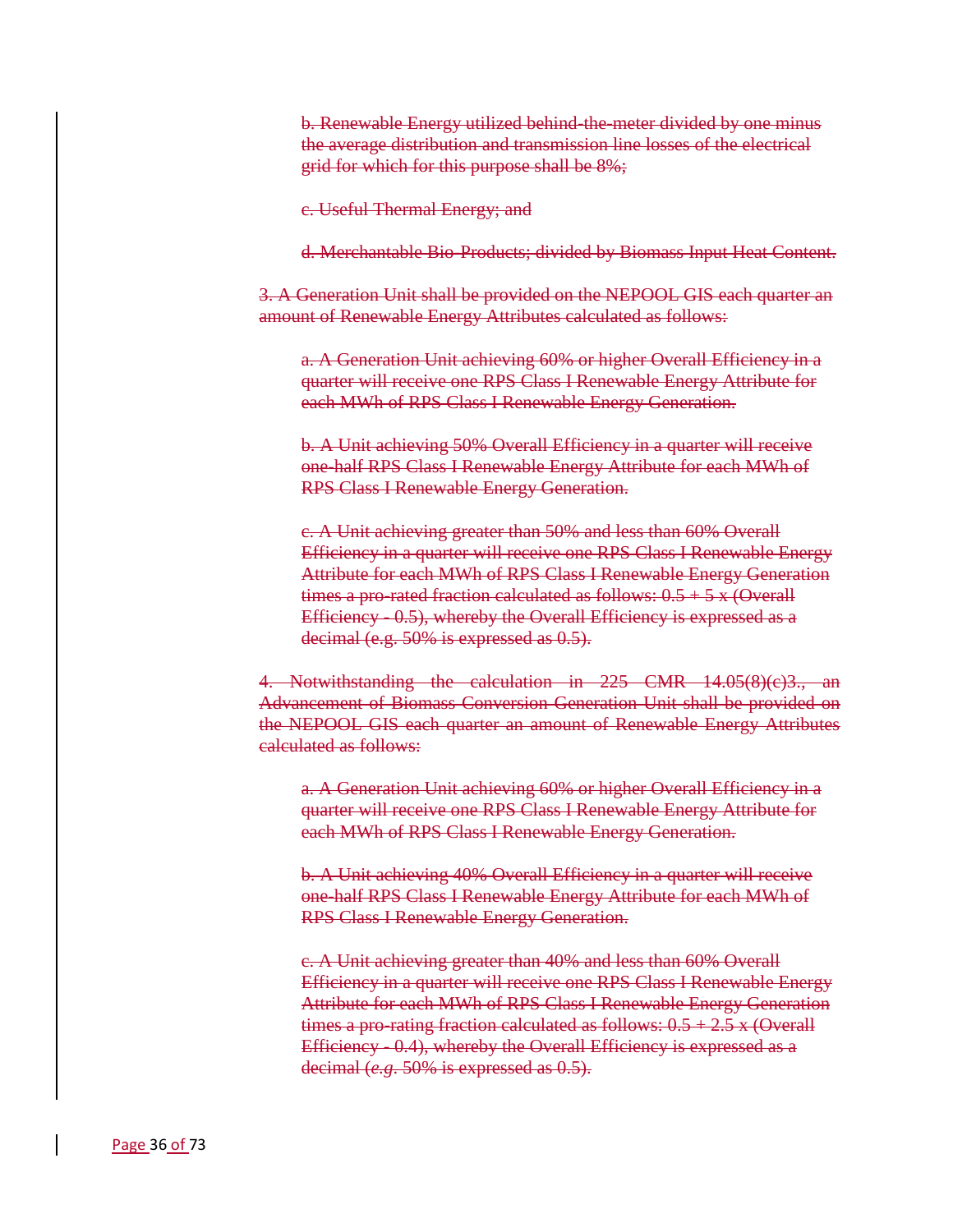(d) Annual Compliance of Generation Units using Eligible Biomass Woody Fuel, Co-mingled Biomass Woody Fuel, or Manufactured Biomass Fuel. An Owner, Operator, or Authorized Agent of a Generation Unit using Eligible Biomass Woody Fuel, Co-mingled Biomass Woody Fuel, or Manufactured Biomass Fuel shall provide to the Department by January 31 st of each year a Biomass Unit Annual Compliance Report and be subject to the following:

1. Within the Biomass Unit Annual Compliance Report, in a format set forth in the Overall Efficiency and Greenhouse Gas Analysis Guideline, the Owner, Operator, or Authorized Agent shall identify the Owner's ownership of Biomass Fuel Certificates denoting the fuel consumption for the Compliance Year by the Generation Unit by tons of fuel, categorized as Forest Derived Residues, Forest Derived Thinnings, Non-forest Derived Residues, Forest Salvage, and Dedicated Energy Crops. The Owner, Operator, or Authorized Agent shall retain copies of all Biomass Fuel Certificates for five years. The Report must explain any variances with the proposed Fuel Supply Plan filed with the Department for that Compliance Year.

2. The Biomass Unit Annual Compliance Report must include a greenhouse gas analysis for the Compliance Year. The analysis shall be prepared in accordance with the Overall Efficiency and Greenhouse Gas Analysis Guideline and the fuel use as represented by the Biomass Fuel Certificates owned for the Compliance Year. This Report must also document the Unit's performance with respect to the lifecycle greenhouse emissions requirements in 225 CMR 14.05(1)(a)7.f.iii., including the actual percent lifecycle greenhouse gas emissions reduction over 20 years, as determined in the Guideline. The Report shall document any under-compliance and the Percent Under-compliance with the lifecycle greenhouse gas emission reduction requirement.

3. For Generation Units that report a Percent Under-compliance in 225 CMR  $14.05(8)(d)2$ , the following provisions in 225 CMR  $14.05(8)(a)3.a.$  through e. shall apply.

a. The Generation Unit shall be placed in a probationary status and the Department shall notify the Owner that its Statement of Qualification shall be revoked at the end of five Compliance Years following the Compliance Year for which the Percent Under-compliance was reported, as provided under 225 CMR 14.06(9). The Unit's probationary status shall be rescinded and the Unit's Statement of Qualification shall no longer be subject to revocation if either:

i. for any three Compliance Years of the probationary period the Biomass Unit Annual Compliance Report demonstrates that the Unit is complying with the lifecycle greenhouse gas emissions requirements; or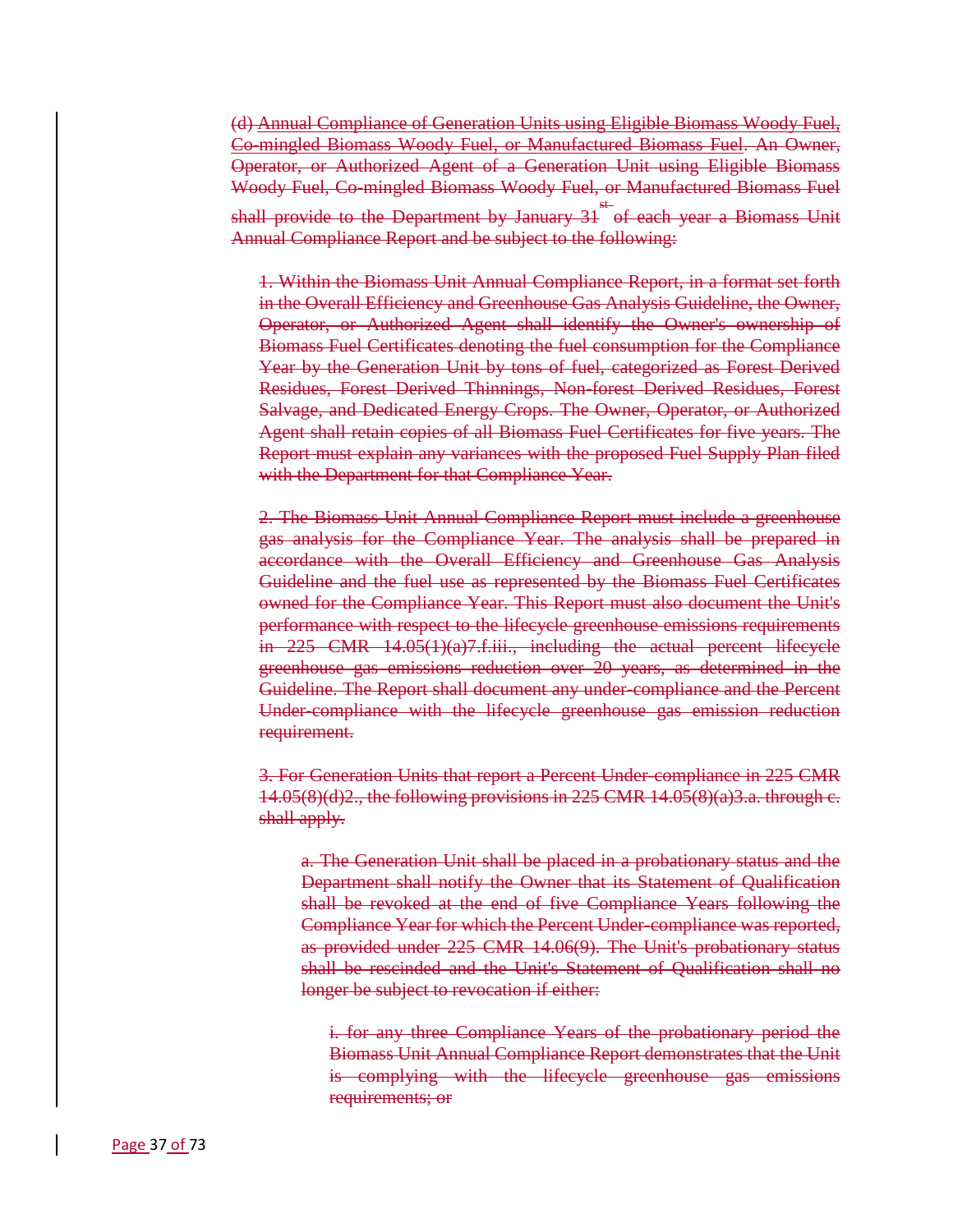ii. the Generation Unit's accumulated Percent Under-compliance is offset by any net over-compliance with the lifecycle greenhouse gas emissions requirement as demonstrated in the Unit's Annual Compliance Reports during the probationary period.

b. For any Compliance Year for which a Unit reports under compliance with the lifecycle greenhouse emissions requirements, the Unit shall demonstrate compliance through the Under-compliance Mechanism as follows:

i. The Generation Unit shall demonstrate compliance by making an Under-compliance Payment to the MassCEC. Such payment shall be equal to the product of the Generation Unit's Percent Under-Compliance for the relevant year times \$0.50 for each Renewable Energy Certificate settled for RPS Class I compliance in Massachusetts that was generated by the Unit in the relevant Compliance Year. The Generation Unit shall provide to the Department copies of any receipt(s) for Under-compliance Payment made to the MassCEC for the Compliance Year.

ii. All Under-compliance Payments received by the MassCEC shall be held in an account separate from other accounts of the MassCEC. The use of all Under-Compliance Payments shall be overseen by the Department. The use of the funds shall be limited to the provision of financial support for either:

(i) investments across the supply chain for Forest Derived Residues, such as but not limited to, investments in residue biomass harvest equipment, investment in residue fuel handling and trucking, and incremental investments needed by Generation Units to handle and utilize residue biomass material;  $\Theta$ <sup>r</sup>

(ii) activities that increase carbon sequestration through the growth of biomass, for example the planting of trees.

iii. The Generation Unit shall have up to one calendar year, after the filing of its Biomass Unit Annual Compliance Report, to make its total Under-Compliance Payment. If the Generation Unit fails to make full payment in this time, its Statement of Qualification shall be revoked, in accordance with 225 CMR 14.06(9), after the end of that calendar year.

c. A Generation Unit that is subject to a probationary status shall meet the following requirements to demonstrate its ability to operate within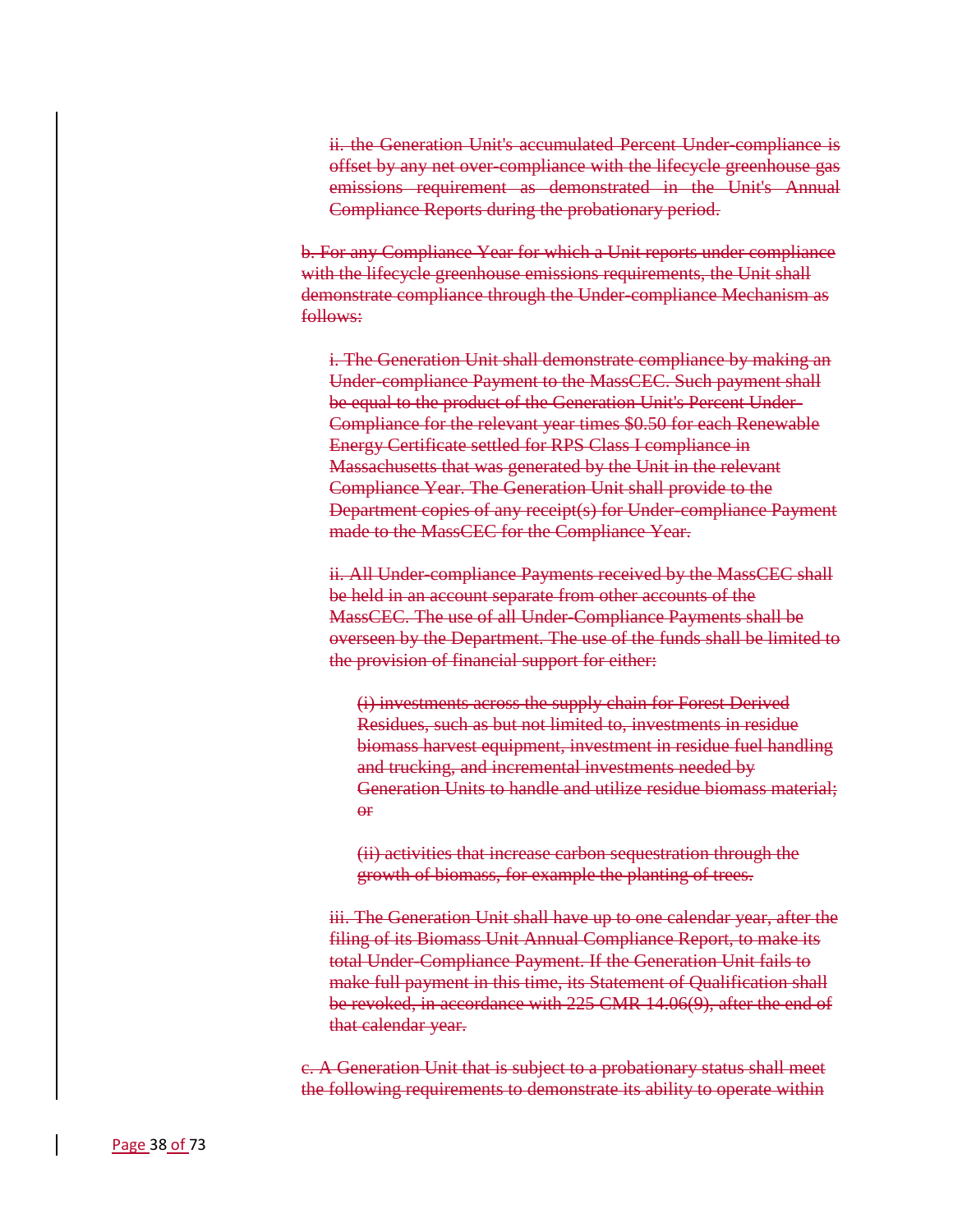compliance. If, in any Compliance Year, the following requirements are not followed, the Unit's Statement of Qualification will be revoked, as provided under 225 CMR 14.06(9).

i. For the first year in a Generation Unit's probationary status, the Unit shall provide to the Department by April 1, a revised Fuel Supply Plan demonstrating corrective action from previous year's procurement practices that will provide for the necessary annual supply of Non-forest Residues and Forest Derived Residues.

ii. For the second year in a Generation Unit's probationary status, the Unit shall provide to the Department by April 1, a revised Fuel Supply Plan that demonstrates that at least 25% of the necessary annual supply of Non-forest Residues and Forest Derived Residues are procured under a contract with a fuel supplier.

iii. For the third year in a Generation Unit's probationary status, the Unit shall provide to the Department by April 1, a revised Fuel Supply Plan that demonstrates that at least 50% of the necessary annual supply of Non-forest Residues and Forest Derived Residues are procured under a contract with a fuel supplier.

iv. For the fourth year in a Generation Unit's probationary status, the Unit shall provide to the Department by April 1, a revised Fuel Supply Plan that demonstrates that at least 75% of the necessary annual supply of Non-forest Residues and Forest Derived Residues are procured under a contract with a fuel supplier.

v. For the fifth year in a Generation Unit's probationary status, the Unit shall provide to the Department by April 1, a revised Fuel Supply Plan that demonstrates that 100% of the necessary annual supply of Non-forest Residues and Forest Derived Residues are procured under a contract with a fuel supplier.

(e) The Treatment of Previously Qualified Biomass Generation Units. Notwithstanding any other provision of 225 CMR 14.00 Generation Units utilizing a woody biomass fuel that had received a Statement of Qualification (SQ) prior to December 3, 2009 shall be subject to the following provisions:

1. The Department shall continue with the existing terms of all SQs, subject to 225 CMR 14.12, for all such qualified Generation Units through Compliance Year 2012.

2. If a Generation Unit which utilizes an Eligible Biomass Woody Fuel demonstrates to the satisfaction of the Department compliance with the fuel plan requirement found in 225 CMR 14.05(1)(a)7.f.i. and the requirements in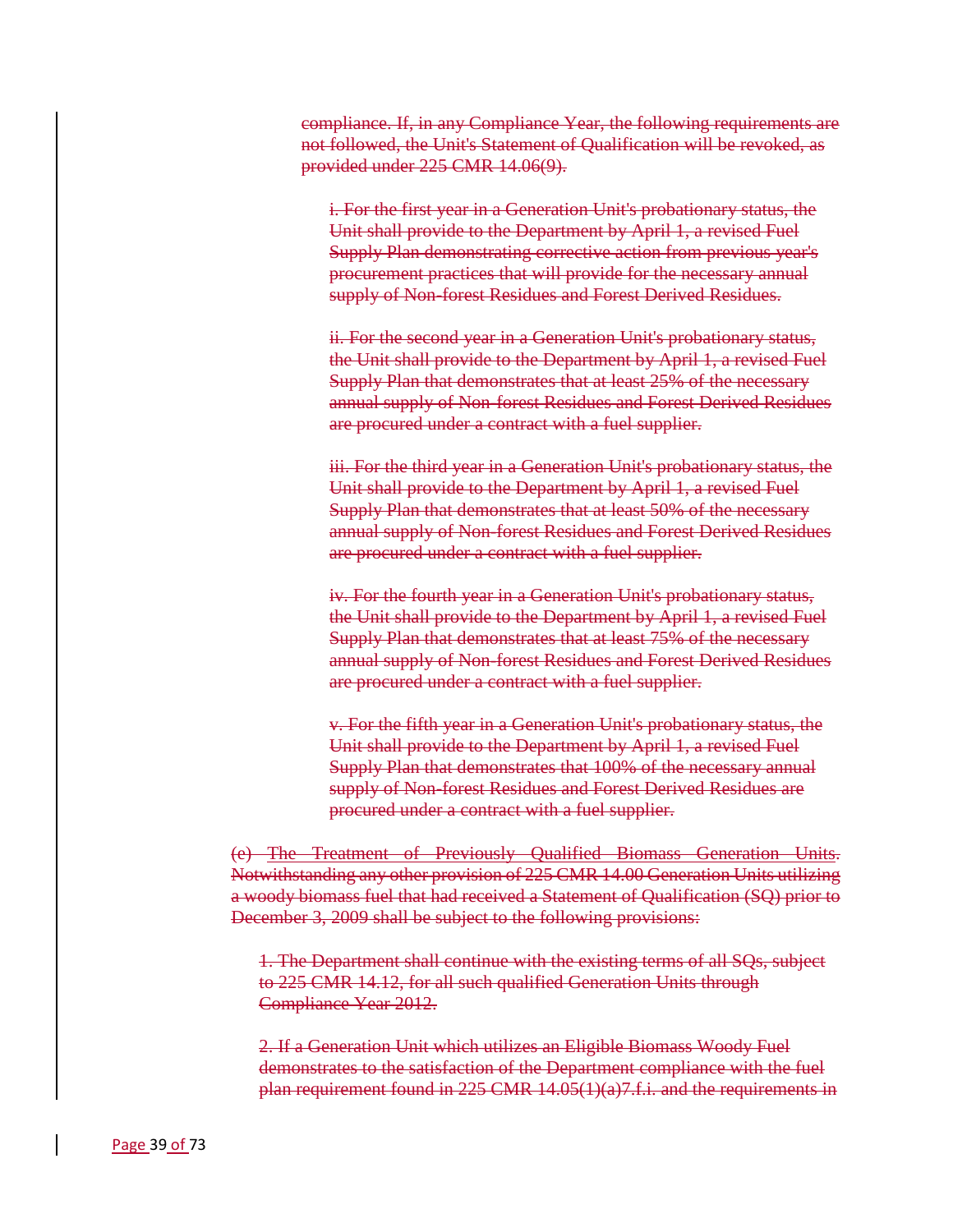225 CMR 14.05(8)(a), then the Department shall continue such Unit's existing SQ through Compliance Year 2014.

3. Beginning in Compliance Year 2016 a previously qualified Generation Unit utilizing an Eligible Biomass Woody Fuel shall meet all requirements of 225 CMR 14.00. If a Unit cannot demonstrate compliance with 225 CMR 14.00 the Department shall rescind the Unit's SQ effective commencing in Compliance Year 2016.

(9) Special Provisions for a Solar Carve-out II Renewable Generation Unit. All references to kW or MW in 225 CMR 14.05(9) shall be measured on a nameplate capacity basis in direct current (DC).

(a) The Solar Carve-out II Renewable Generation Unit must use solar photovoltaic technology on-site and be interconnected with the electric grid in the Commonwealth of Massachusetts. On-site use includes any new or existing load located at the site of the Solar Carve-out II Renewable Generation Unit, including any parasitic load that may result from the installation and operation of the Solar Carve-out II Renewable Generation Unit, and that is wired to receive a portion of the electrical energy output from the Solar Carve-out II Renewable Generation Unit before the balance of such output passes through the Solar Carve-out II Renewable Generation Unit's metered interconnection onto the electric grid. The maximum capacity of a Solar Carve-out II Renewable Generation Unit shall be six MW and shall be determined based on the total capacity of Solar Carve-out Renewable Generation Units and Solar Carve-out II Renewable Generation Units located on a single parcel of land. For any parcel of land for which a Solar Carve-out II Renewable Generation Unit has submitted a Statement of Qualification Application, if its current boundaries are the result of a subdivision recorded after January 1, 2010, the Owner or Operator shall demonstrate to the Department that the subdivision was not for the purpose of obtaining eligibility as a Solar Carve-out II Renewable Generation Unit. If the Owner or Operator fails to make such a showing to the Department, the six MW limit shall apply to the metes and bounds of the parcel as recorded prior to the subdivision. Any solar photovoltaic Generation Units that would result in excess of six MW of capacity installed on the same parcel of land and meeting all other requirements under 225 CMR 14.00 may qualify only for RPS Class I Renewable Generation Attributes.

(b) A Solar Carve-out II Renewable Generation Unit must have a Commercial Operation Date on or after January 1, 2013 and must not be qualified as a Solar Carve-out Renewable Generation Unit under provisions in 225 CMR 14.05(4).

(c) Any entity that owns Solar Carve-out II Renewable Attributes generated by a Solar Carve-Out II Renewable Generation Unit is eligible to make deposits into the Solar Credit Clearinghouse Auction-II. The Department or its agent shall maintain a Solar Credit Clearinghouse Auction-II Account on the NEPOOL GIS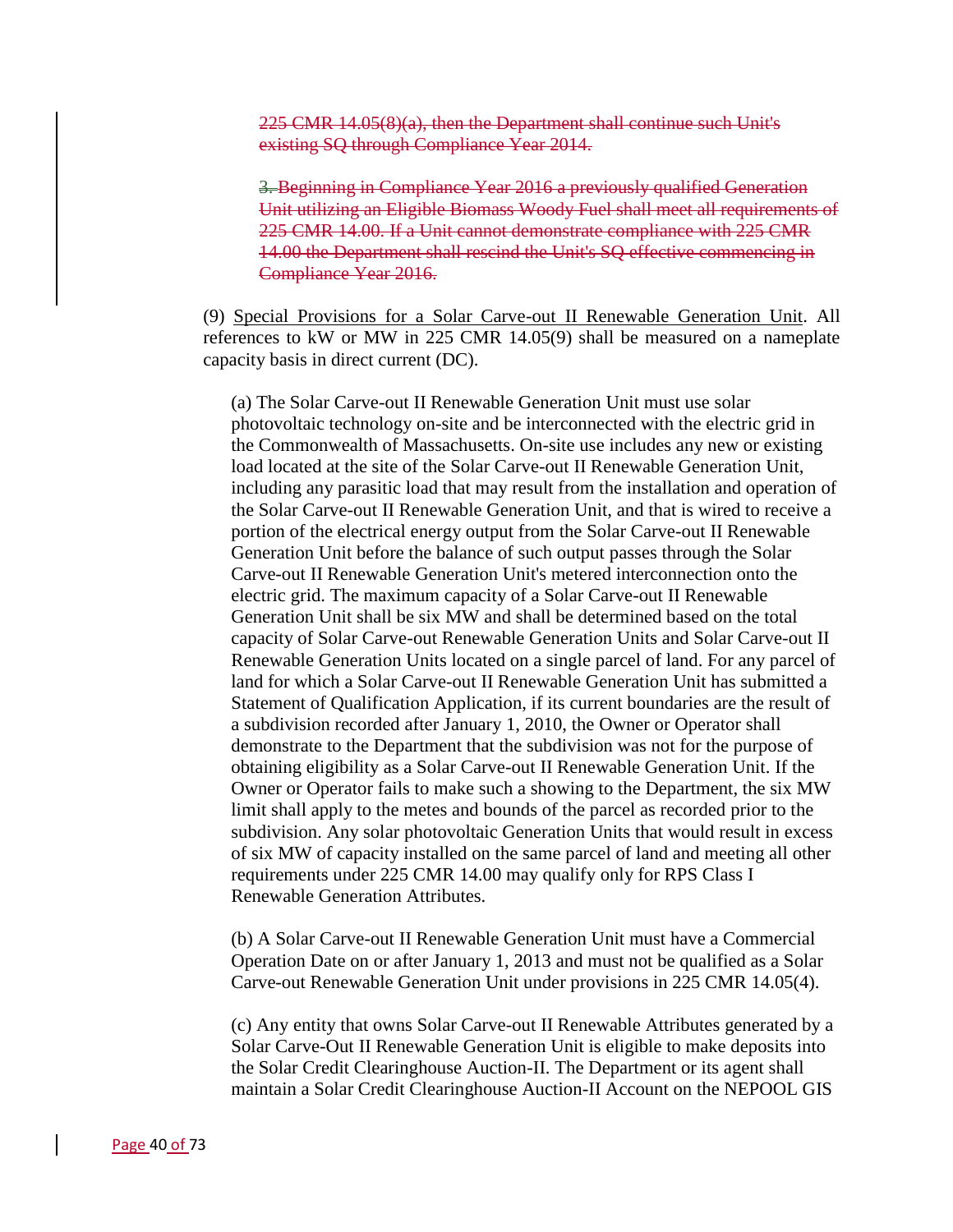into which eligible Solar Carve-out II Renewable Generation Attributes may be deposited. The Solar Credit Clearinghouse Auction-II Account shall be available for deposit of Attributes only from May  $16<sup>th</sup>$  through June  $15<sup>th</sup>$ .

(d) An entity that opts to deposit Solar Carve-out II Renewable Attributes into the Solar Credit Clearinghouse Auction-II Account shall be assessed, at the completion of the auction, a usage fee of five percent of the auction price for each such Attribute deposited into Solar Credit Clearinghouse Auction-II Account. This usage fee shall be deposited into the Alternative Compliance Payment fund under 225 CMR 14.08(3). This usage fee will not apply to Attributes that remain unsold following the final round of the Solar Credit Clearinghouse Auction-II as provided in 225 CMR 14.05(9)(i).

(e) Those Solar Carve-out II Renewable Generation Attributes deposited into the Solar Credit Clearinghouse Auction-II Account shall then be retired and reissued by NEPOOL GIS as re-minted auction-II account Generation Attributes. These re-minted auction-II account Generation Attributes shall be eligible for compliance in either of the two subsequent Compliance Years from the year in which they were generated to meet obligations under the Massachusetts Solar Carve-out II Minimum Standard. The Department or its agent shall conduct an auction for those re-minted auction-II account Generation Attributes. Any entity wishing to purchase re-minted auction-II account Generation Attributes may participate and enter a bid. Each bid shall be for the number of re-minted auction-II account Generation Attributes that the bidder wishes to purchase at a fixed price. The fixed price shall vary each Compliance Year according to the following schedule.

|                        | <b>Solar Credit Clearinghouse</b>                                    |
|------------------------|----------------------------------------------------------------------|
| <b>Compliance Year</b> | <b>Auction-II Fixed Price, \$ per</b>                                |
|                        | <b>Generation Attribute</b>                                          |
| 2014                   | \$300                                                                |
| 2015                   | \$300                                                                |
| 2016                   | \$300                                                                |
| 2017                   | \$285                                                                |
| 2018                   | \$271                                                                |
| 2019                   | \$257                                                                |
| 2020                   | \$244                                                                |
| 2021                   | \$232                                                                |
| 2022                   | \$221                                                                |
| 2023                   | \$210                                                                |
| 2024                   | \$199                                                                |
| 2025                   | \$189                                                                |
| 2026                   | \$180                                                                |
| 20252027 and after     | <b>Announced by the Department</b><br>no later than January 31, 2015 |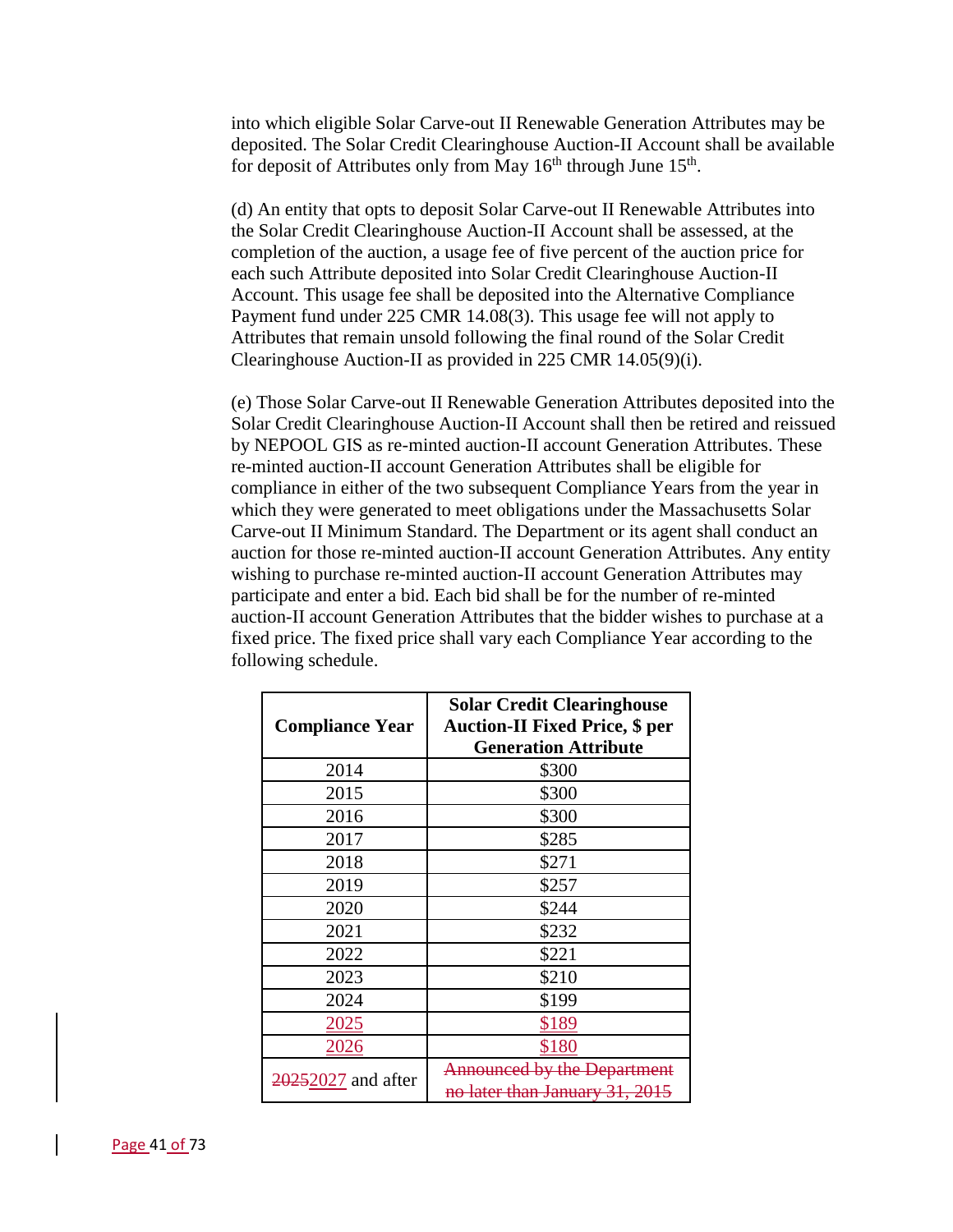| $\frac{1}{2}$ for $\frac{2025}{2}$ and annually<br>1 <del>01 2023, dhu annuan y</del> |
|---------------------------------------------------------------------------------------|
| thereafter.\$171                                                                      |

(f) The Solar Credit Clearinghouse Auction-II shall be held not later than July  $31<sup>st</sup>$  each year as necessary. If this Auction clears, meaning that the total number of re-minted auction-II account Generation Attributes bid for in the auction was equal to or more than the number of Solar Carve-out II Renewable Generation Attributes deposited, then the total amount of re-minted auction-II account Generation Attributes will be distributed to the bidders in a pro-rated manner such that each bidder receives the same percentage of their bid volume.

(g) If the auction under 225 CMR 14.05(9)(f) does not clear, meaning that the total number of re-minted auction-II account Generation Attributes bid for in the auction was less than the number of Solar Carve-out II Renewable Generation Attributes deposited, the Department or its agent shall void the auction. The Department shall then conduct a second auction within three Business Days of the first auction under 225 CMR 14.05(9)(f), in which any re-minted auction-II Generation Attributes purchased shall be eligible in any of the three subsequent Compliance Years from the year in which they were generated to meet obligations under the Massachusetts Solar Carve-out II Minimum Standard.

(h) If the second auction under 225 CMR  $14.05(9)(g)$  does not clear, the Department or its agent shall void the auction. The Department shall then conduct a third auction within three Business Days of the second auction under 225 CMR  $14.05(9)(g)$ , at which point the re-minted auction-II Generation Attributes shall be eligible in any of the three subsequent Compliance Years from the year in which they were generated to meet obligations under the Massachusetts Solar Carve-out II Minimum Standard. Prior to the third auction under 225 CMR 14.05(9)(h), the Department shall also re-calculate the Massachusetts Solar Carve-out II Minimum Standard under 225 CMR  $14.07(3)(e)(5)$  and  $225$  CMR  $14.07(3)(f)$ .

(i) If the third auction under 225 CMR 14.05(9)(h) does not clear, the re-minted auction-II account Generation Attributes deposited in the Solar Credit Clearinghouse Auction-II Account shall be allocated to the bidders in a pro-rated manner so that an equal percentage of re-minted auction-II account Generation Attributes are allocated from each Generation Unit that deposited Solar Carveout II Renewable Generation Attributes. The remaining re-minted auction-II account Generation Attributes that were not allocated to the bidders shall be returned to the entity that made the deposit. These re-minted auction-II account Generation Attributes shall be eligible in any of the three subsequent Compliance Years from the year in which they were generated to meet obligations under the Massachusetts Solar Carve-out II Minimum Standard.

(j) Re-minted auction-II account Generation Attributes may not be placed into the Solar Credit Clearinghouse Auction-II Account in subsequent years.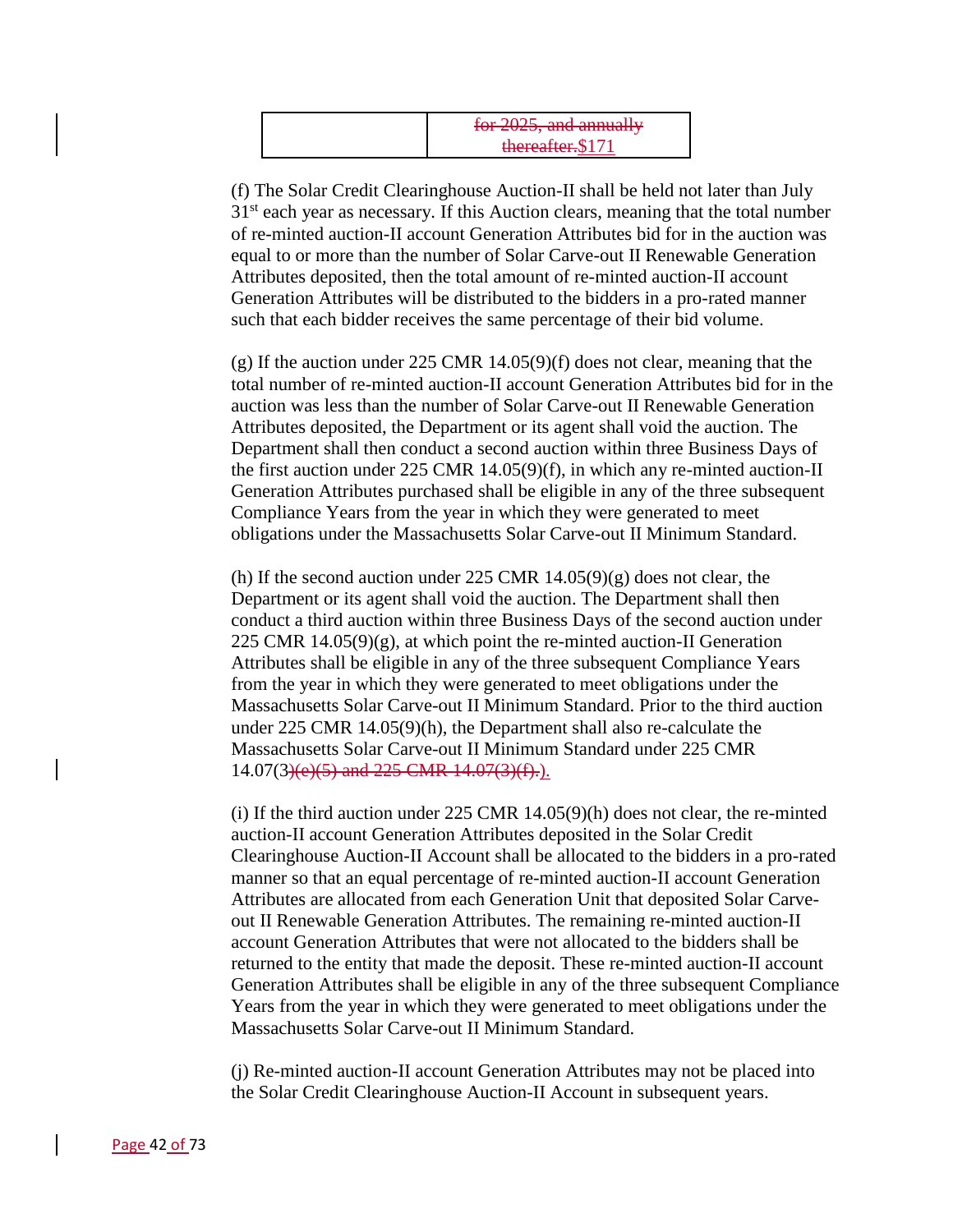(k) For each MWh of electricity generation, a Solar Carve-out II Renewable Generation Unit shall generate two types of GIS Certificates. The first type of GIS Certificate shall be encoded as solar photovoltaic, but without RPS Class I Renewable Generation Attributes or Solar Carve-out II Renewable Generation Attributes. The second type of GIS Certificate shall be a Solar Renewable Energy Certificate II (SREC II). The proportion of each of type of GIS Certificate that a Solar Carve-out II Renewable Generation Unit shall generate will be determined subject to the following:

1. Beginning with the calendar quarter in which each Solar Carve-out II Renewable Generation Unit's RPS Effective Date occurs, as prescribed in 225 CMR 14.06(4), the number of GIS Certificates encoded as solar photovoltaic without RPS Class I Renewable Generation Attributes or Solar Carve-out II Renewable Generation Attributes that each Generation Unit generates shall be equal to one minus the SREC Factor, as determined under 225 CMR 14.05(9)(l), times the number of MWh generated. The number of SREC IIs each Generation Unit generates shall be equal to the SREC Factor, as determined under 225 CMR 14.05(9)(l), times the number of MWh generated. This shall apply for as long as the Solar Carve-out II Renewable Generation Unit is eligible to generate Solar Carve-out II Renewable Generation Attributes pursuant to 225 CMR 14.05(9)(1)4.

2. The Solar Carve-out II Renewable Generation Unit Owner or Operator must include within its Statement of Qualification Application an attestation that any GIS Certificate encoded as solar photovoltaic, but without RPS Class I Renewable Generation Attributes or Solar Carve-out II Renewable Generation Attributes, shall be retired at NEPOOL GIS and its ownership shall not be transferred to any other party.

3. Upon the termination of the eligibility period established under 225 CMR 14.05(9)(l)4., a Solar Carve-out II Renewable Generation Unit shall cease to generate SREC IIs and will generate RPS Class I Renewable Generation Attributes for 100% of the MWh it generates.

(l) SREC Factor. The Department assigns to each Solar Carve-out II Renewable Generation Unit an SREC Factor that determines the proportion of the two types of GIS Certificates the Generation Unit will generate as prescribed in 225 CMR 14.05(9)(k). The SREC Factor for any Solar Carve-out II Renewable Generation Unit shall be established as follows:

1. The Department shall publish an SREC Factor Guideline that prescribes SREC Factors differentiated by solar market sectors as specified in 225 CMR 14.05(9)(l)2. to support solar policy objectives.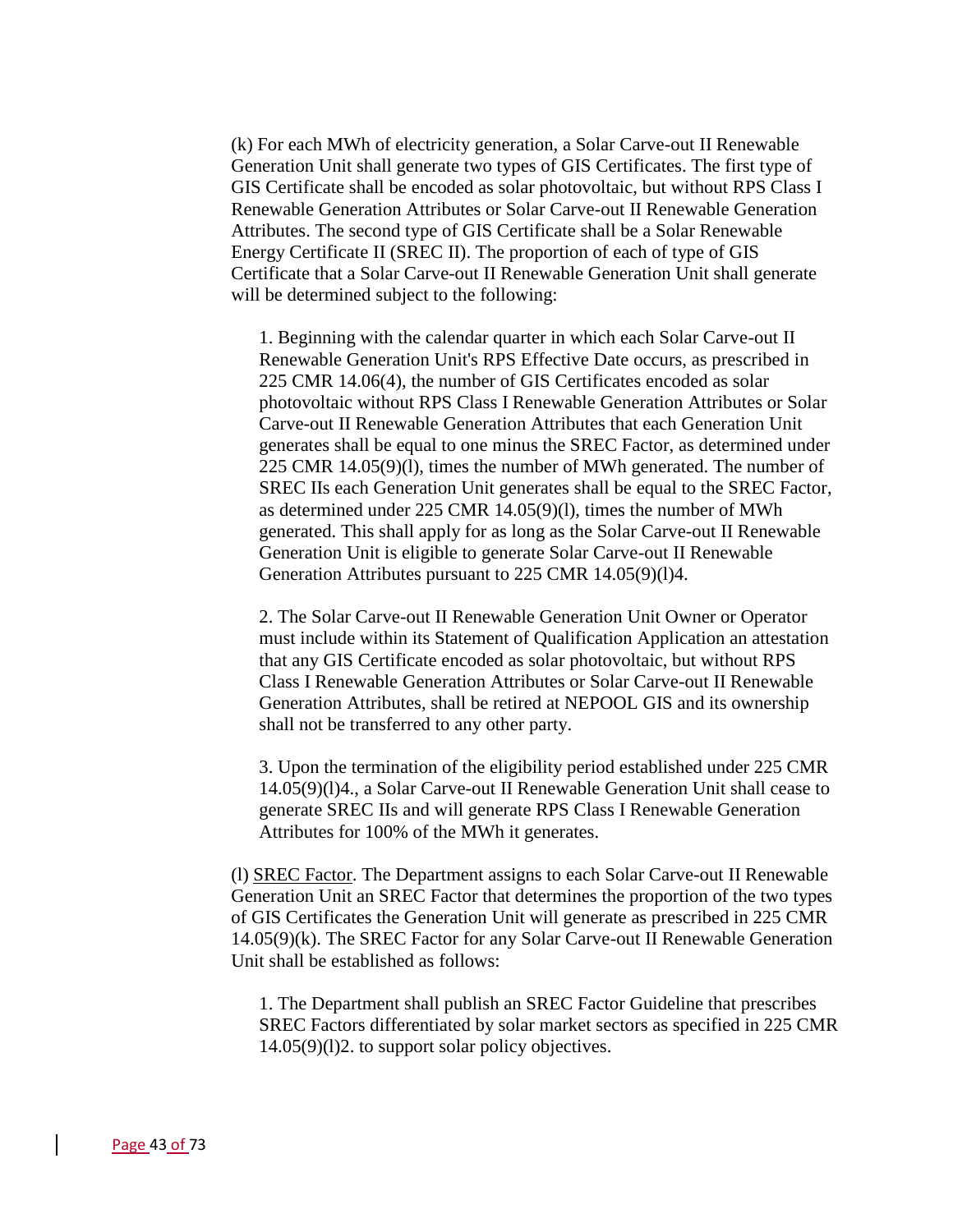2. An SREC Factor under 225 CMR 14.05(9)(l)1. shall apply to Generation Units installed in the following market sectors:

a. Market Sector A. The following types of Generation Units will qualify as Solar Carve-out II Renewable Generation Units under Market Sector A provided they meet the eligibility criteria prescribed in 225 CMR  $14.05(9)(a)$ :

i. Generation Units with a capacity equal to or less than 25 kW;

ii. Solar Canopy Generation Units;

iii. Emergency Power Generation Units;

iv. Community Shared Solar Generation Units; or

v. Generation Units that provide all of their generation output in the form of electricity or net metering credits to low or moderate income housing, as defined under M.G.L. c. 40B, § 20.

For the purposes of 225 CMR 14.05(9)(1)2.a., a Generation Unit's capacity shall be measured as the total nameplate capacity of the qualified Solar Carve-out II Renewable Generation Unit on a single parcel of land or on a roof of a single building.

b. Market Sector B. The following types of Generation Units will qualify as Solar Carve-out II Renewable Generation Units under Market Sector B provided they meet the eligibility criteria prescribed in 225 CMR 14.05(9)(a):

i. Building Mounted Generation Units with a capacity of greater than 25 kW; or

ii. Ground mounted Generation Units with a capacity of greater than 25 kW for which 67% or more of its annual electric output is used on-site as prescribed in 225 CMR 14.05(9)(a).

c. Market Sector C. The following types of Generation Units will qualify as Solar Carve-out II Renewable Generation Units under Market Sector C provided they meet the eligibility criteria prescribed in 225 CMR 14.05(9)(a):

> i. Generation Units with 75% or more of the nameplate capacity of the solar modules used for generating power installed at an Eligible Landfill or Brownfield; or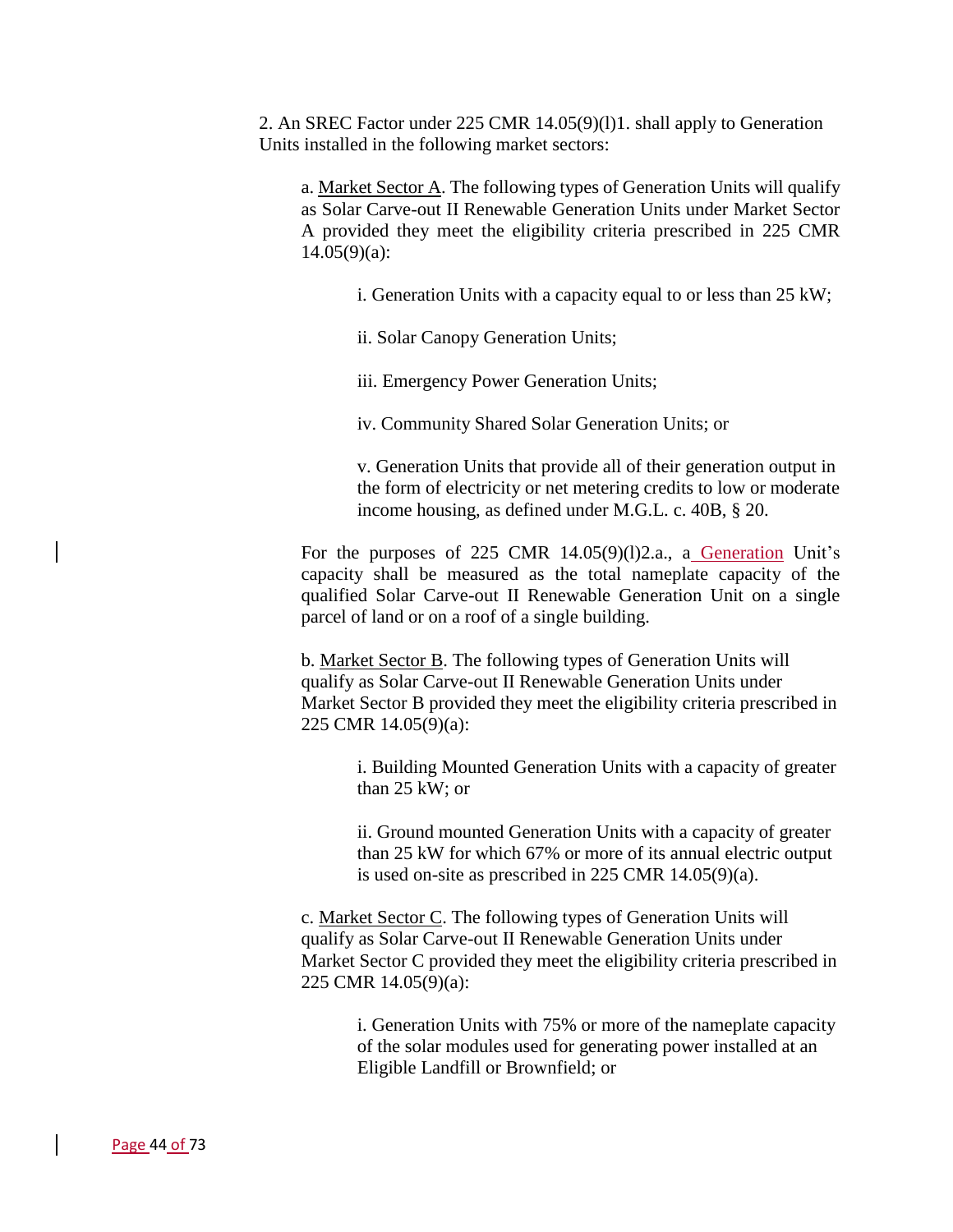ii. Ground mounted Generation Units with a nameplate capacity of less than or equal to 650 kW for which less than 67% of its annual electrical output is used on-site as prescribed in 225 CMR 14.05(9)(a). For the purposes of 225 CMR 14.05(9)(l)2.c., a Unit's capacity shall be measured as the total capacity of qualified Solar Carve-out II Renewable Generation Units on a single parcel of land.

d. Managed Growth Sector. Any Solar Carve-out II Renewable Generation Unit that does not meet the solar market sectors specified in 225 CMR 14.05(9)(l)2.a. through c. shall eligible to qualify as Managed Growth. There shall be subject to theno more than 126 MW of Managed Growth Solar Carve-out II Managed Growth provisions under 225 CMR 14.05(9)(m). Renewable Generation Units.

3. The SREC Factor assigned to a Unit in its Statement of Qualification shall remain its SREC Factor for its entire term it is eligible to generate Solar Carve-out II Renewable Generation Attributes subject to the limitations in 225 CMR 14.05(9)(l)4.

4. Solar Carve-out II Renewable Generation Units with an RPS Effective Date on or before March 31, 2018 will be eligible to receive Solar Carve-out II Renewable Generation Attributes for 40 quarters. However, no Solar Carve-out II Renewable Generation Unit will generate Solar Carve-out II Renewable Generation Attributes after Compliance Year 2027.

5. Notwithstanding 225 CMR 14.05(9)(l)3, any Solar Carve-out II Renewable Generation Unit that has a nameplate capacity equal to or less than 25 kW and receives an authorization to interconnect after January 8, 2017 or that qualifies for an extension under 225 CMR  $14.05(9)(sp)4$ .a will receive a lower SREC Factor that shall be established in a revision to the SREC Factor Guideline on or before August 31, 2016.

(m) Solar Carve-out II Managed Growth. A Solar Carve-out II Renewable Generation Unit in the Managed Growth Sector specified in 225 CMR 14.05(9)(l)(2)d., shall be eligible for qualification subject to the following provisions:

1. For the purpose of managing the supply of qualified Solar Carve-out II Renewable Generation Units, the Department shall establish annual capacity blocks that provide the number of MW that may qualify as Solar Carve-out II Renewable Generation Units for each Compliance Year under the Managed Growth Sector. For Compliance Year 2014 the annual capacity block shall be 26 MW, and for Compliance Year 2015, the annual capacity block shall be 80 MW. No later than August 30 <sup>th</sup> of each year, the Department shall announce on its website the annual capacity block for the Compliance Year two years in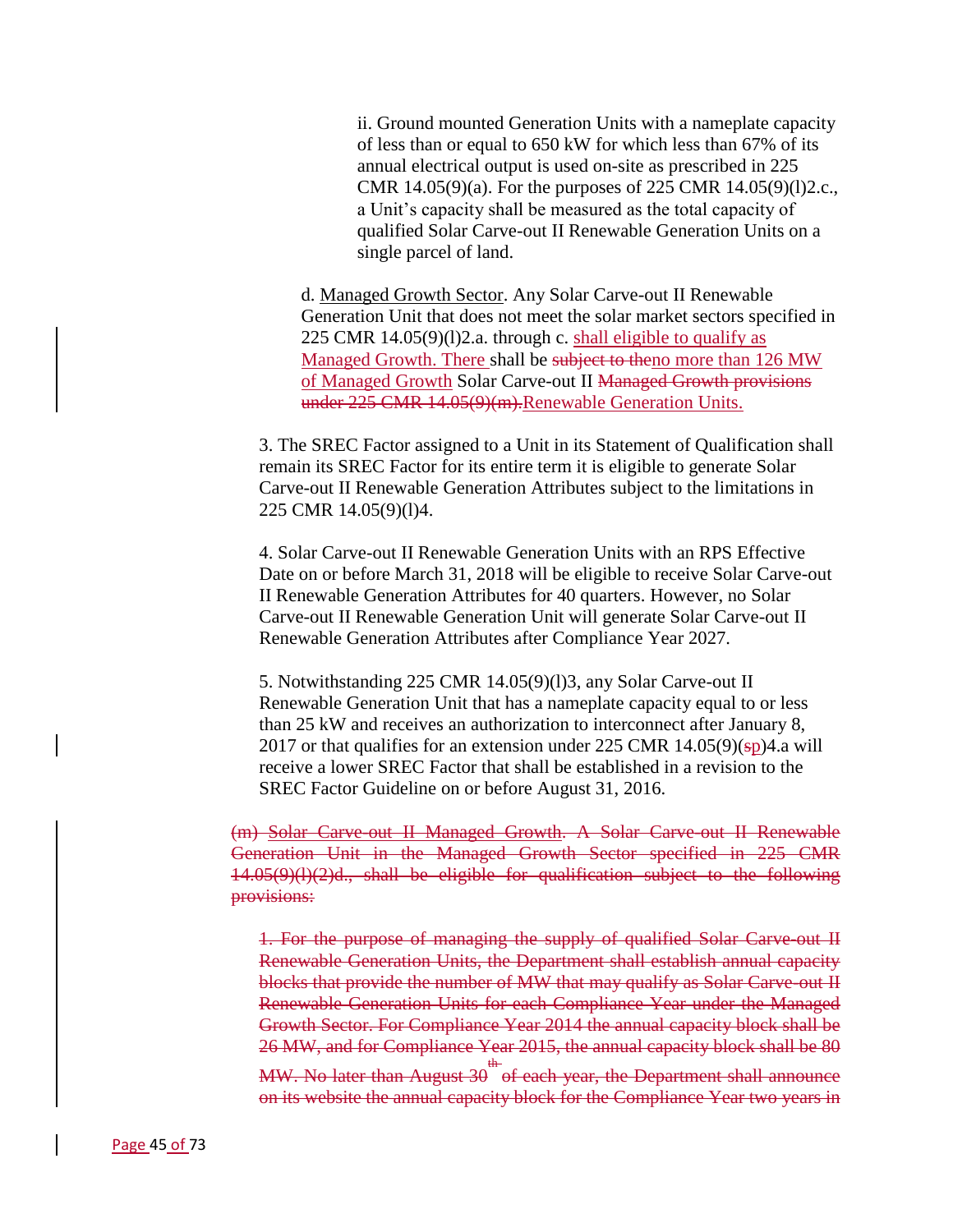the future, so that the projected installed capacity of all Solar Carve-out II Renewable Generation Units is estimated to not exceed the following cumulative installed capacity targets:

| Compliance<br>Year      | <b>Cumulative Installed Capacity Target,</b><br><b>MW</b> |
|-------------------------|-----------------------------------------------------------|
| ንበ16<br><del>∠∪⊥∪</del> | 477 minus (Solar Carve-out Program                        |
|                         | apacity Cap minus 400) * 0.333<br><del>Capacity</del>     |
|                         | 636 minus (Solar Carve out Program                        |
|                         | Capacity Cap minus 400) * 0.500                           |
|                         | 824 minus (Solar Carve out Program                        |
|                         | Capacity Cap minus 400) * 0.667                           |
| <del>2019</del>         | 1012 minus (Solar Carve-out Program                       |
|                         | Capacity Cap minus 400) * 0.833                           |
| <del>2020 and</del>     | 1200 minus (Solar Carve out Program                       |
| <b>beyond</b>           | Capacity Cap minus 400) * 1.000                           |

2. The allocation of applications to annual capacity blocks shall be based on the order in which administratively complete applications are received by the Department. A Generation Unit that otherwise meets the eligibility of a Solar Carve-out II Renewable Generation Unit shall be qualified by the Department to generate Solar Carve-out II Renewable Generation Attributes no earlier than the Compliance Year under whose annual capacity block the Generation Unit's capacity was allocated. The Department shall provide on its website a periodically updated list of the capacity of Solar Carve-out II Renewable Generation Units qualified under each annual capacity block that has been announced.

 $\left(\frac{m(m)}{m}\right)$  The Department shall issue a Guideline outlining the process for providing Assurance of Qualification or queuing position to Solar Carve-out II Renewable Generation Units as outlined in 225 CMR 14.05(9)( $\Theta$ n) and ( $\Theta$ o). The Guideline may consider accommodations for small generation units Generation Units and will provide a queuing system for unitsGeneration Units awaiting an Assurance of Qualification. The content of the Guideline will be subject to stakeholder review and comment.

(on) A Generation Unit seeking a Statement of Qualification as a Solar Carve-out II Renewable Generation Unit must submit a Statement of Qualification Application.

(po) The Department shall grant a Statement of Qualification to Solar Carve-out II Renewable Generation Units that have submitted a complete Statement of Qualification Application and meet the eligibility criteria prescribed in 225 CMR 14.05(9).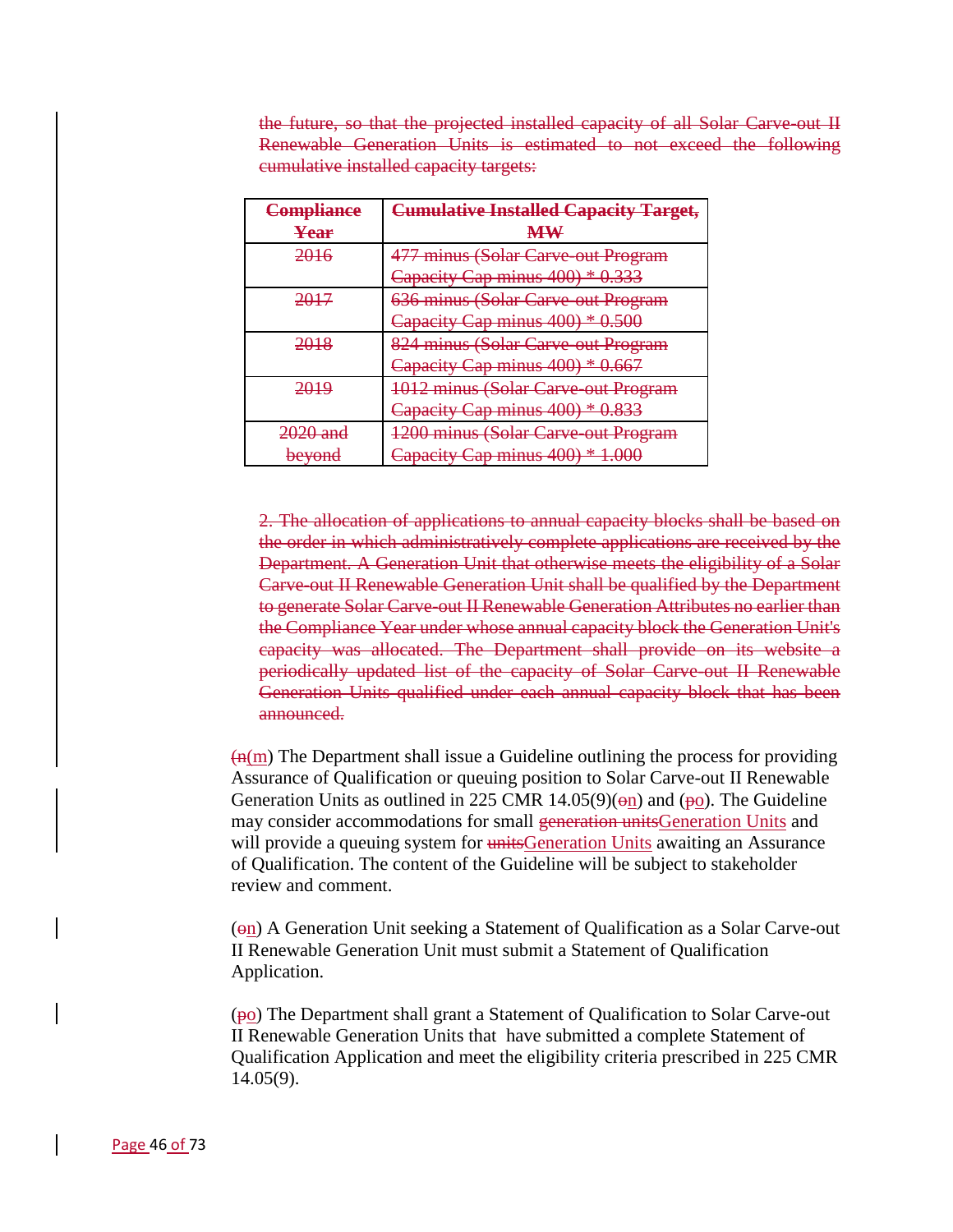(q) The Department or its agent shall establish a program utilizing ACP funds to enhance the availability of ownership financing options for Solar Carve-out II Renewable Generation Units. This program shall focus on owner financing for Solar Carve-out II Renewable Generation Units installed on residential buildings and other buildings owned by not-for-profit organizations whose purposes are among those listed in Section 501(e)(3) of the Internal Revenue Code, and who are incorporated under state law as not-for-profit corporations.

(r) In establishing the annual capacity block for each compliance year as specified in 225 CMR 14.05(9)(m)1., on petition of an electric distribution company, the Department may establish a competitive program for all or some of the annual capacity block and other Solar Carve-out II Renewable Generation Units. In its petition to the Department, the electric distribution company must demonstrate that the competitive program has received prior review and approval by the Massachusetts Department of Public Utilities.

 $\left(\frac{1}{5}(\text{p})\right)$  As of April 8, 2016, the Department shall provide Statements of Qualifications to all Solar Carve-out II Renewable Generation Units with submitted Statement of Qualification Applications as follows, provided such Solar Carve-out II Renewable Generation Units meet all other eligibility criteria of 225 CMR 14.00.

1. A Solar Carve-out II Renewable Generation Unit with a rated capacity greater than 25 kW that has received an Assurance of Qualification under the Solar Carve-out II Program Capacity Cap as of April 8, 2016, shall immediately be granted a Statement of Qualification. The Solar Carve-out II Renewable Generation Unit will retain its Statement of Qualification only if the Generation Unit meets the project construction timelines prescribed in 225 CMR 14.05(9)(sp)4.

2. A Solar Carve-out II Renewable Generation Unit with a rated capacity greater than 25 kW that submits a complete Statement of Qualification Application shall be provided a Statement of Qualification. The Solar Carveout II Renewable Generation Unit will retain its Statement of Qualification only if the Generation Unit meets the project construction timelines prescribed in 225 CMR  $14.05(9)(sp)4$ .

3. A Solar Carve-out II Renewable Generation Unit that has a rated capacity equal to or less than 25 kW, which has both received its authorization to interconnect or permission to operate from its local dDistribution eCompany and has submitted a Statement of Qualification Application by the effective date of a new solar incentive program established by the DepartmentSMART Program Effective Date, as defined in 225 CMR 20.05(2): *SMART Program Effective Date*, shall be provided a Statement of Qualification provided it meets all other applicable eligibility criteria of 225 CMR 14.00. For the purpose of this subparagraph, the Generation Unit's capacity shall be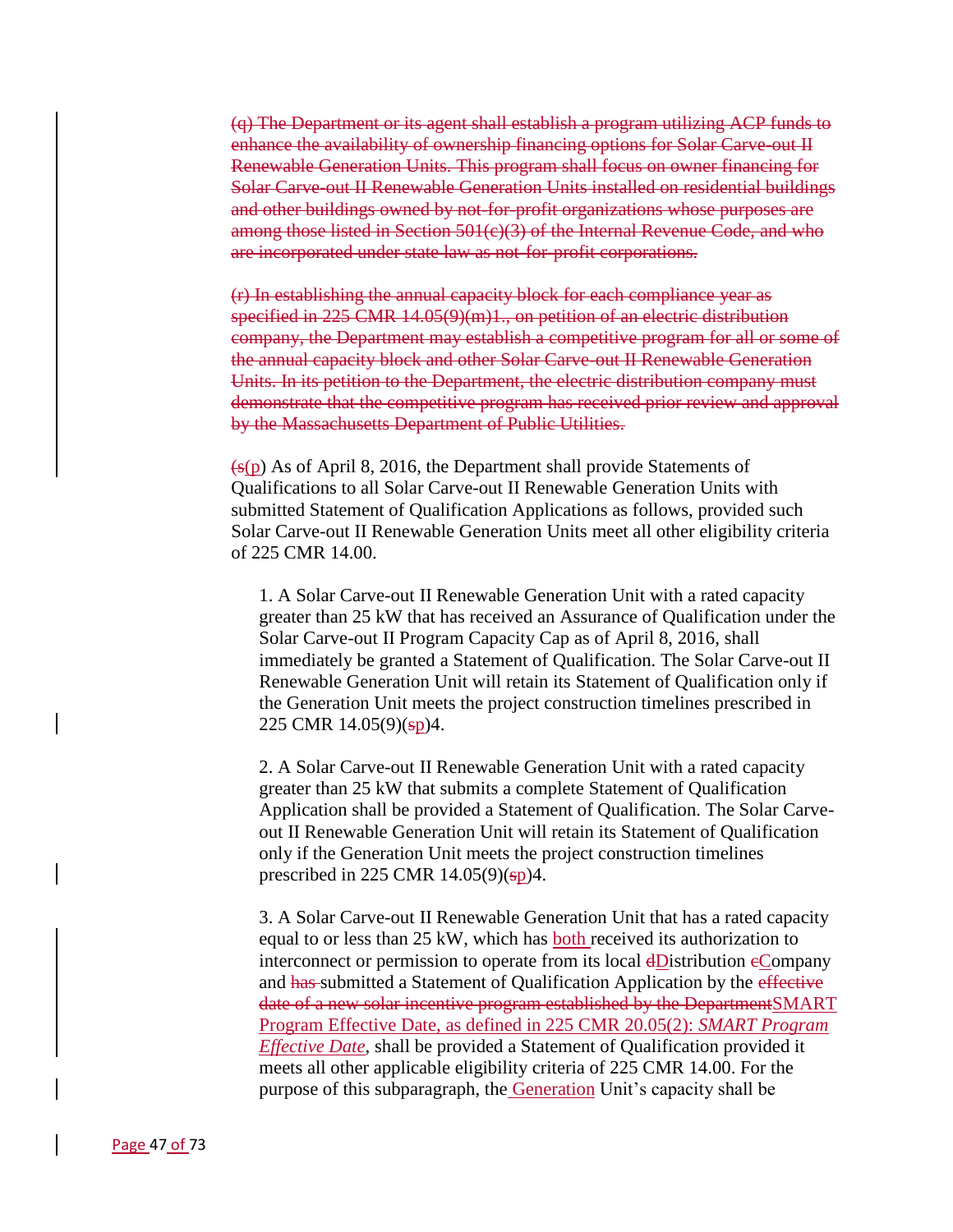measured as the total capacity of qualified Solar Carve-Out Renewable Generation and Solar Carve-Out II Renewable Generation on a single parcel of land or on a roof of a single building, whichever is less.

4. A Solar Carve-out II Renewable Generation Unit with a rated capacity greater than 25 kW that has received a Statement of Qualification must receive its authorization to interconnect or permission to operate from its local dDistribution eCompany on or before January 8, 2017, in order to retain its Statement of Qualification. However, a Solar Carve-out II Renewable Generation Unit that does not receive its authorization to interconnect or permission to operate from its local  $\frac{dD}{dt}$  is tribution  $\frac{dD}{dt}$  on or before January 8, 2017, may also retain its Statement of Qualification if it can meet the following criteria:

a. If a Solar Carve-out II Renewable Generation Unit can demonstrate to the Department's satisfaction that it has expended at least 50% of its total construction costs by January 8, 2017, it will be provided an extension through May 8, 2017, at which point the Generation Unit must provide evidence that it has received its authorization to interconnect or permission to operate, or that it meets the criteria to qualify for an additional extension under 225 CMR  $14.05(9)(sp)4.b$  or c.

b. If a Solar Carve-out II Renewable Generation Unit can demonstrate to the Department's satisfaction that its interconnection depends only upon receipt of notice of authorization to interconnect from the dDistribution cCompany, its Statement of Qualification shall be extended indefinitely until such notice is received or denied.

c. If a Solar Carve-out II Renewable Generation Unit can demonstrate to the Department's satisfaction that good cause warrants an extension outside of that permitted under 225 CMR  $14.05(9)(sp)4$ .a or b, its Statement of Qualification shall be extended by an amount of time to be determined by the Department.

d. The Department shall establish a Guideline relating to the extension provisions contained in 225 CMR 14.05(9)(s)4.a through c on or before August 31, 2016.

d. Details on additional deadlines and eligibility criteria can be found in the Department's *SREC Factor Guideline*.

14.06: Qualification Process for RPS Class I, Solar Carve-out Renewable Generation Units, and Solar Carve-out II Renewable Generation Units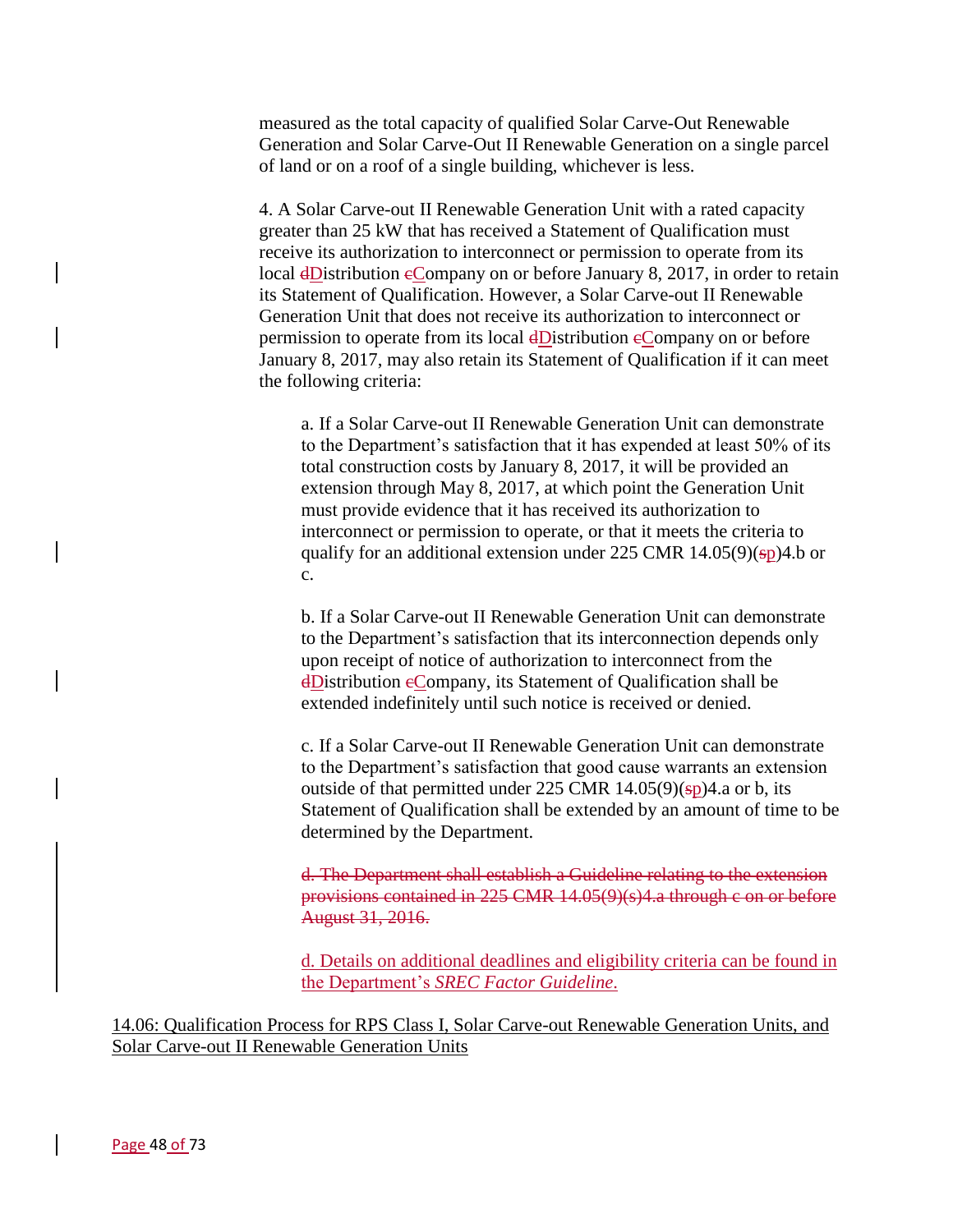(1) Statement of Qualification Application. A Statement of Qualification Application shall be submitted to the Department by the Owner or Operator of the Generation Unit or by the Authorized Agent for an Aggregation, as provided in 225 CMR 14.05(6)(b). The applicant must use the most current forms and associated instructions provided by the Department, and must include all information, documentation, and assurances required by such forms and instructions.

### (2) Review Procedures.

(a) The Department will notify the applicant when the Statement of Qualification Application is administratively complete or if additional information is required pursuant to 225 CMR 14.06(1).

(b) The Department may, in its sole discretion, provide an opportunity for public comment on any Statement of Qualification Application.

(c) Not later than ten days after receiving an administratively complete Statement of Qualification Application for an Advancement of Biomass Conversion Generation Unit, the Department shall notice such application and provide an opportunity for public comment before the Department issues a Statement of Qualification.

### (3) Issuance or Non-issuance of a Statement of Qualification.

(a) If the Department finds that all or a portion of the electrical energy output of a Generation Unit or of an Aggregation meets the requirements for eligibility as RPS Class I Renewable Generation, Solar Carve-out Renewable Generation, or Solar Carve-out II Renewable Generation pursuant to 225 CMR 14.05, the Department will provide the Owner or Operator of such Generation Unit or the Authorized Agent for such Aggregation with a Statement of Qualification. In the case of Solar Carve-out II Renewable Generation Units qualified under the Managed Growth Sector provided in 225 CMR 14.05(9)(m), a Statement of Qualification shall be provided for generation of Solar Carve-out II Renewable Generation Attributes in the Compliance Year as established in 225 CMR  $44.05(9)(m)2.$ 

(b) The Statement of Qualification shall include any applicable restrictions and conditions that the Department deems necessary to ensure compliance by a particular Generation Unit or Aggregation with the provisions of 225 CMR 14.00. After June 28, 2013, a Statement of Qualification shall be issued to a Solar Carve-out Renewable Generation Unit only if it meets the conditions of 225 CMR 14.05(4)(k).

(c) If the Generation Unit or Aggregation does not meet the requirements for eligibility as an RPS Class I Renewable Generation Unit, a Solar Carve-out Renewable Generation Unit, or Solar Carve-out II Renewable Generation Unit,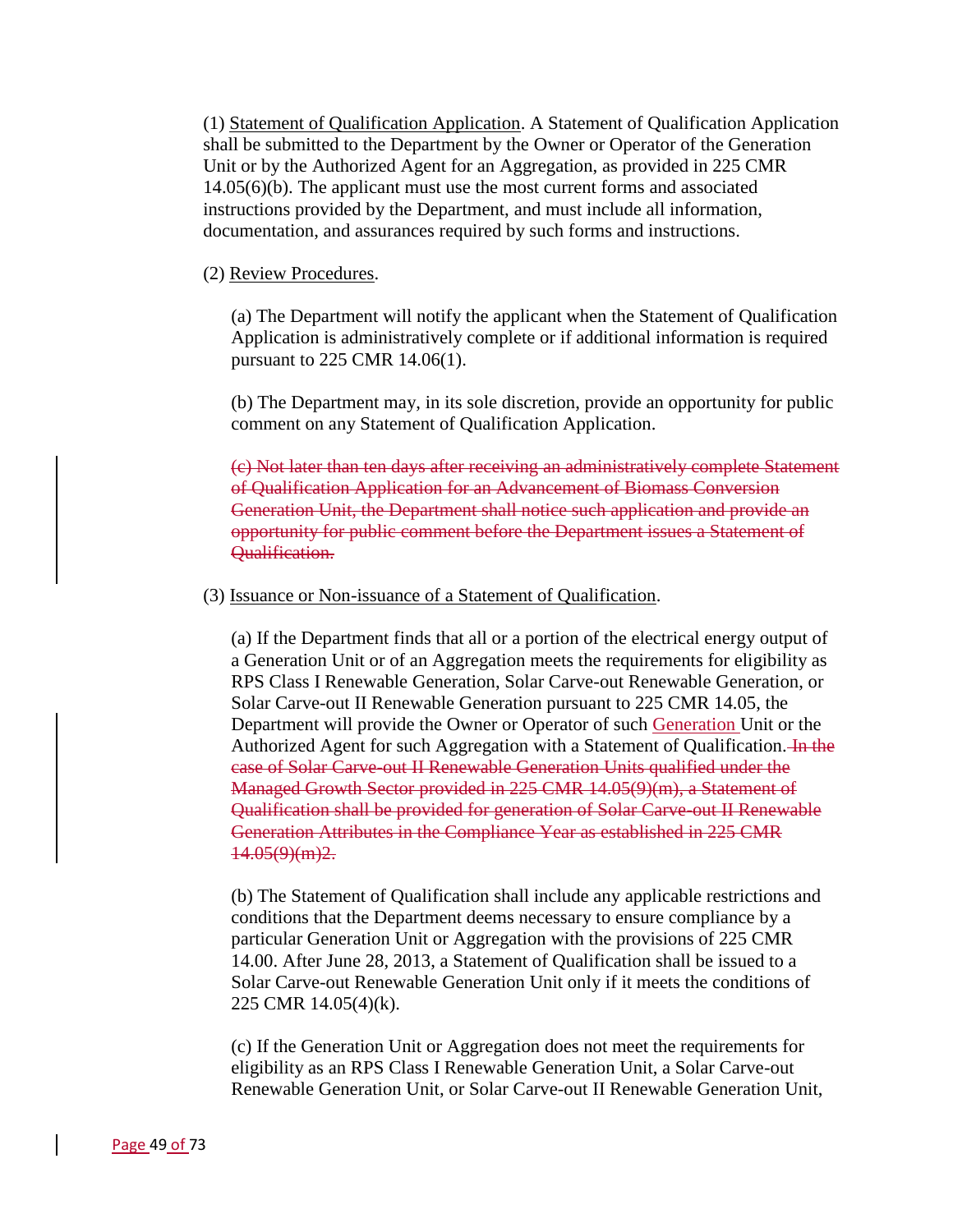the Department shall provide written notice to the Owner or Operator or to the Authorized Agent for an Aggregation, including the Department's reasons for such finding.

(d) A Solar Carve-out Renewable Generation Unit shall receive a Statement of Qualification that states that the Generation Unit is eligible for the Massachusetts Solar Carve-out and that specifies a term of calendar quarters, referred to as the Opt-in Term, during which period the Generation Unit is eligible to participate in the Solar Credit Clearinghouse Auction. The Opt-in Term shall be set at the time that the Generation Unit receives its Statement of Qualification, and the Opt-in Term shall commence with the earlier of either the first day of the calendar quarter during which occurs the RPS Effective Date, as such date is provided in 225 CMR 14.06(4), or, at the request of the applicant or in the case that the Generation Unit has not yet been granted the approval to interconnect to the grid by the local DD istribution CCompany, the first day of the subsequent calendar quarter from the date of the Statement of Qualification.

(e) The length of the Opt-in Term shall be 40 quarters for all Solar Carve-out Renewable Generation Units that receive a Statement of Qualification.

(f(f) Starting in the calendar quarter after the end of a Solar Carve-out Renewable Generation Unit's Opt-in Term, it shall no longer be eligible to generate Solar Carve-out Renewable Generation Attributes, but will remain qualified to generate RPS Class I Renewable Generation Attributes.

(g) A Solar Carve-out II Renewable Generation Unit shall be issued a Statement of Qualification provided that it meets the provisions of 225 CMR 14.05(9).

(4) RPS Effective Date. The RPS Effective Date shall be the earliest date on or after the Commercial Operation Date on which electrical energy output of an RPS Class I Renewable Generation Unit, Solar Carve-out Renewable Generation Unit, or Solar Carve-out II Renewable Generation Unit can result in the creation of RPS Class I Renewable Generation Attributes, Solar Carve-out Renewable Generation Attributes, or Solar Carve-out II Renewable Generation Attributes except that;

(a) in the case of a Generation Unit using Eligible Biomass UnitFuel, the RPS Effective Date shall not be earlier than the date on which the Department determines that the Generation Unit has commenced compliance with the lowemission conditions in its Statement of Qualification;

(b) in the case of a Hydroelectric Energy Generation Unit, the RPS Effective Date shall not be earlier than the date on which the Department determined that the Generation Unit has commenced compliance with the environmental conditions in its Statement of Qualification; and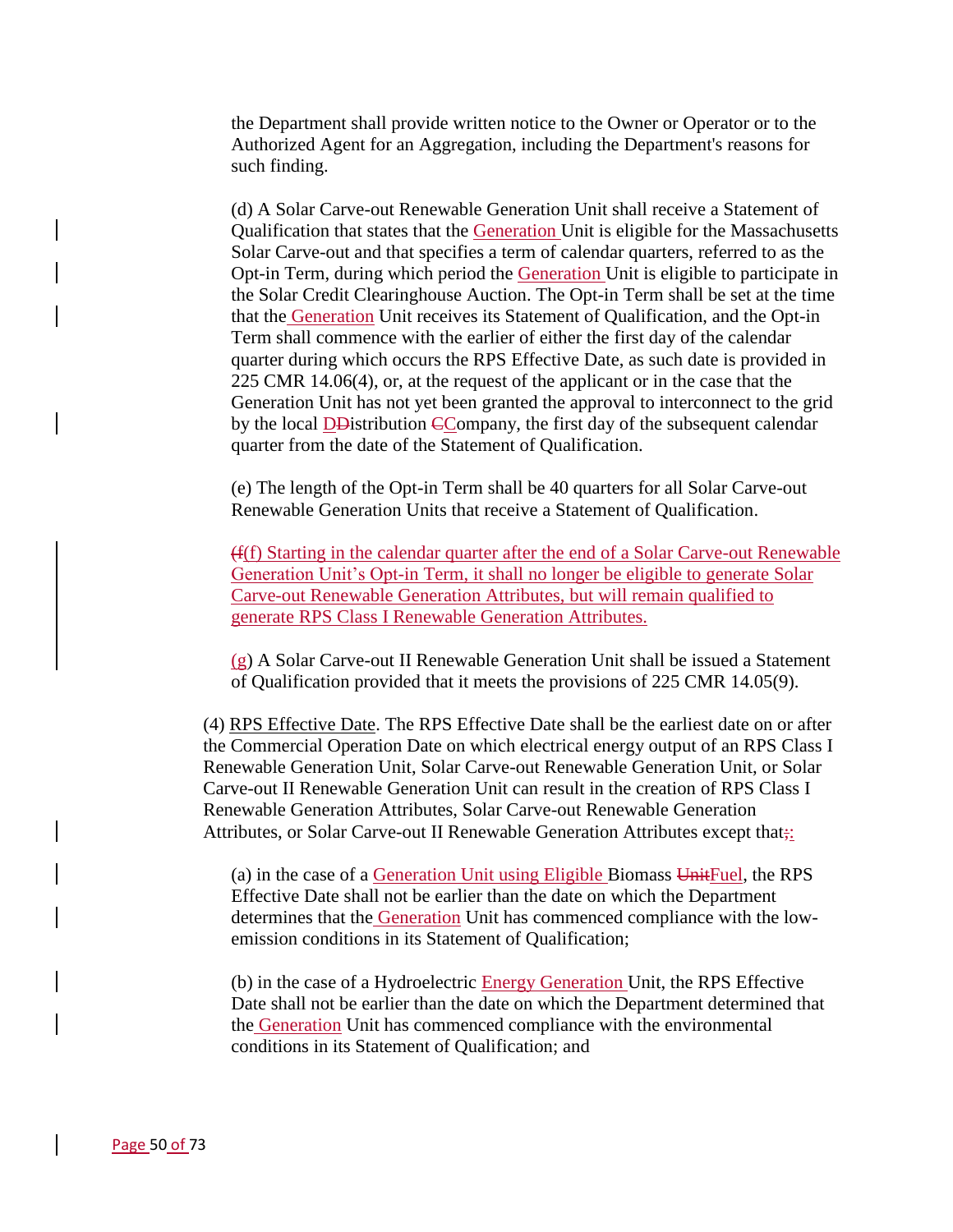(c) in the case of Solar Carve-out II Renewable Generation Units, the Generation Unit Owner may elect to have their RPS Effective Date established as the first day of the calendar quarter following their Commercial Operation Date. In the case of a Solar Carve-out II Renewable Generation Unit in the Managed Growth Sector, its RPS Effective Date will be no earlier than the first day of the calendar year of the Annual Capacity Block under which the Solar Carve-out II Renewable Generation Unit is qualified.

(5) Notification Requirements for Change in Eligibility Status. The Owner or Operator of an RPS Class I Renewable Generation Unit, Solar Carve-out Renewable Generation Unit, or Solar Carve-out II Renewable Generation Unit shall notify the Department of any changes in the technology, operation, emissions, fuel sources, energy resources, capacity commitment, or other characteristics of the Generation Unit that may affect the eligibility of the Generation Unit as an RPS Class I Renewable Generation Unit, Solar Carve-out Renewable Generation Unit, or Solar Carve-out II Renewable Generation Unit. The Owner or Operator shall submit the notification to the Department no later than five days following the end of the month during which such changes were implemented. The notice shall state the date the changes were made to the RPS Class I Renewable Generation Unit, Solar Carve-out Renewable Generation Unit, or Solar Carve-out II Renewable Generation Unit and describe the changes in sufficient detail to enable the Department to determine if a change in eligibility is warranted.

(6) Notification Requirements for Change in Ownership, Generation Capacity, or Contact Information. The Owner or Operator of an RPS Class I Renewable Generation Unit, Solar Carve-out Generation Unit, or Solar Carve-out II Renewable Generation Unit shall notify the Department of any changes in the ownership, operating entity, generation capacity, NEPOOL GIS account, independent verification system for the Generation Unit's or Aggregation's electrical energy output, or contact information for the Generation Unit or Aggregation. The Owner or Operator shall submit the notification to the Department no later than five days following the end of the month during which such changes were implemented.

(7) Time Limit for Project Implementation. Any Statement of Qualification issued on or after March 31, 2009 shall expire 4824 months after the issuance date of the Statement of Qualification (the Expiration Date) unless the Commercial Operation Date of the Generation Unit or Aggregation is on or before the Expiration Date, with the exception of any Statement of Qualification issued to a Solar Carve-out Generation Unit, which shall expire per the terms outlined in 225 CMR 14.05(4)(k). Any Statement of Qualification issued to a Solar Carve-out II Renewable Generation Unit shall expire pursuant to the terms outlined in 225 CMR  $14.05(9)(\frac{1}{9}$ . The Department may, at its discretion, grant an extension of the Expiration Date of the Statement of Qualification upon petition by the Owner or Operator of the Generation Unit or Aggregation. If the Owner or Operator of such Generation Unit or Aggregation desires an extension, such Owner or Operator must submit a new Statement of Qualification Application, and the decision of the Department on such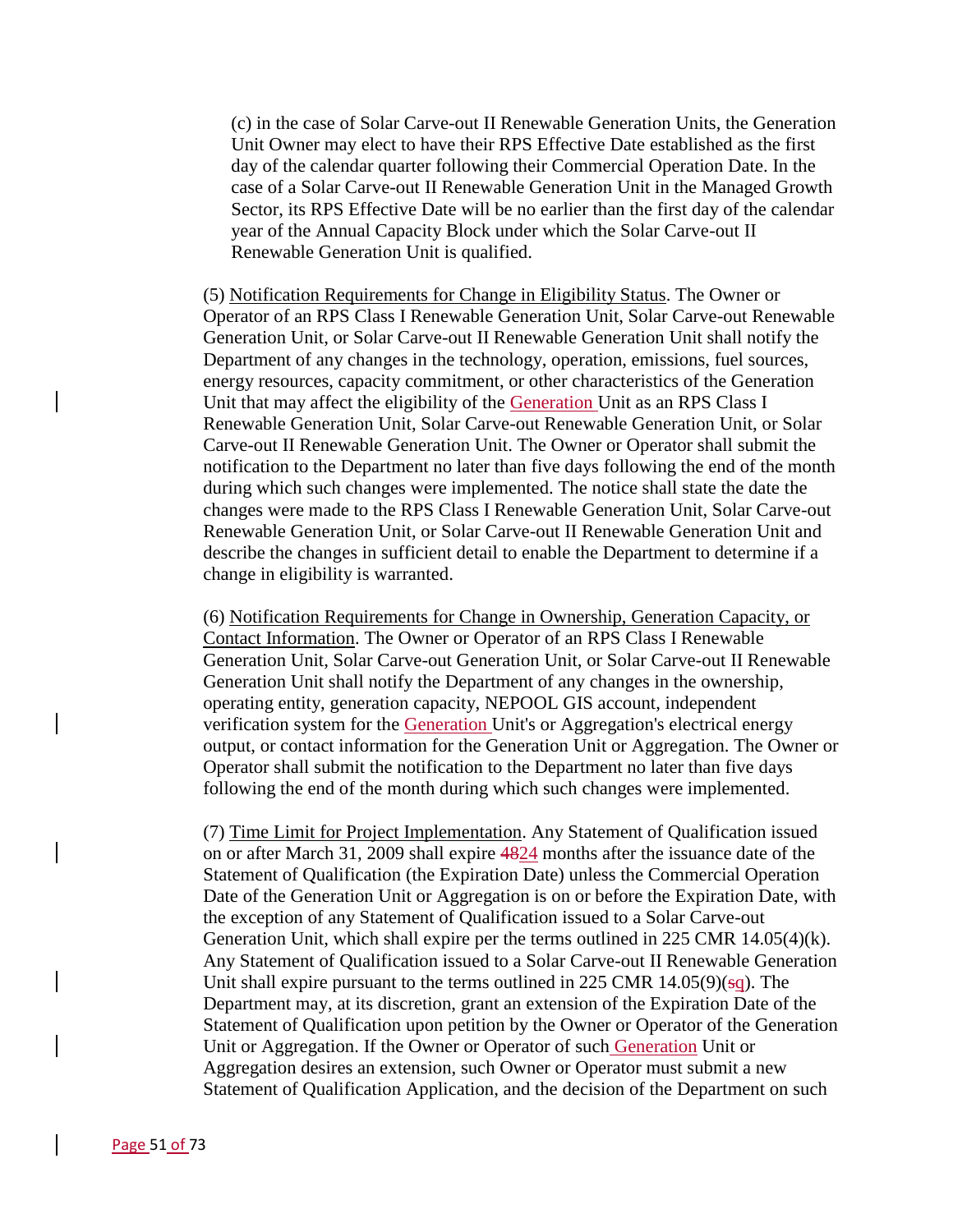new application may be made in accordance with the regulations and criteria that are applicable on the date that the Department receives that application.

(8) Expiration of Advisory Rulings. An advisory ruling issued by the Department for any proposed Generation Unit for which an administratively complete Statement of Qualification Application has not been submitted as of January 7, 2011, shall be deemed to have expired on January 7, 2011.

(9) Suspension or Revocation of Statement of Qualification. The Department may suspend or revoke a Statement of Qualification if the Owner or Operator of an RPS Class I Renewable Generation Unit, Solar Carve-out Renewable Generation Unit, or Solar Carve-out II Renewable Generation Unit or Authorized Agent of an Aggregation fails to comply with 225 CMR 14.00 or if a Generation Unit does not operate during a consecutive 12-month period.

# 14.07: Renewable Energy Portfolio Standard - Class I

(1) RPS Class I Minimum Standard. The total annual sales of each Retail Electricity Product sold to Massachusetts End-use Customers by a Retail Electricity Supplier shall include a minimum percentage, as specified in the table in 225 CMR 14.07, of electrical energy sales with RPS Class I Renewable Generation Attributes, Solar Carve-out Renewable Generation Attributes, and Solar Carve-out II Renewable Generation Attributes. The following table reflects annual total RPS Class I Minimum Standard Percentage requirements, including the Solar Carve-out and Solar Carve-out II Minimum Standards, in effect from 2003 through 2030:

# MASSACHUSETTS RENEWABLE ENERGY PORTFOLIO STANDARD - CLASS I MINIMUM PERCENTAGES OF ANNUAL ELECTRICAL ENERGY SALES WITH RPS CLASS I RENEWABLE GENERATION ATTRIBUTES

| Compliance | Cumulative Minimum Percentage,      |
|------------|-------------------------------------|
| Year       | Including Massachusetts On site     |
|            | Generationsolar carve-out and solar |
|            | carve-out II                        |
| 2003       | 1.0%                                |
| 2004       | 1.5%                                |
| 2005       | 2.0%                                |
| 2006       | 2.5%                                |
| 2007       | 3.0%                                |
| 2008       | 3.5%                                |
| 2009       | 4.0%                                |
| 2010       | 5.0%                                |
| 2011       | 6.0%                                |
| 2012       | 7.0%                                |
| 2013       | 8.0%                                |
| 2014       | 9.0%                                |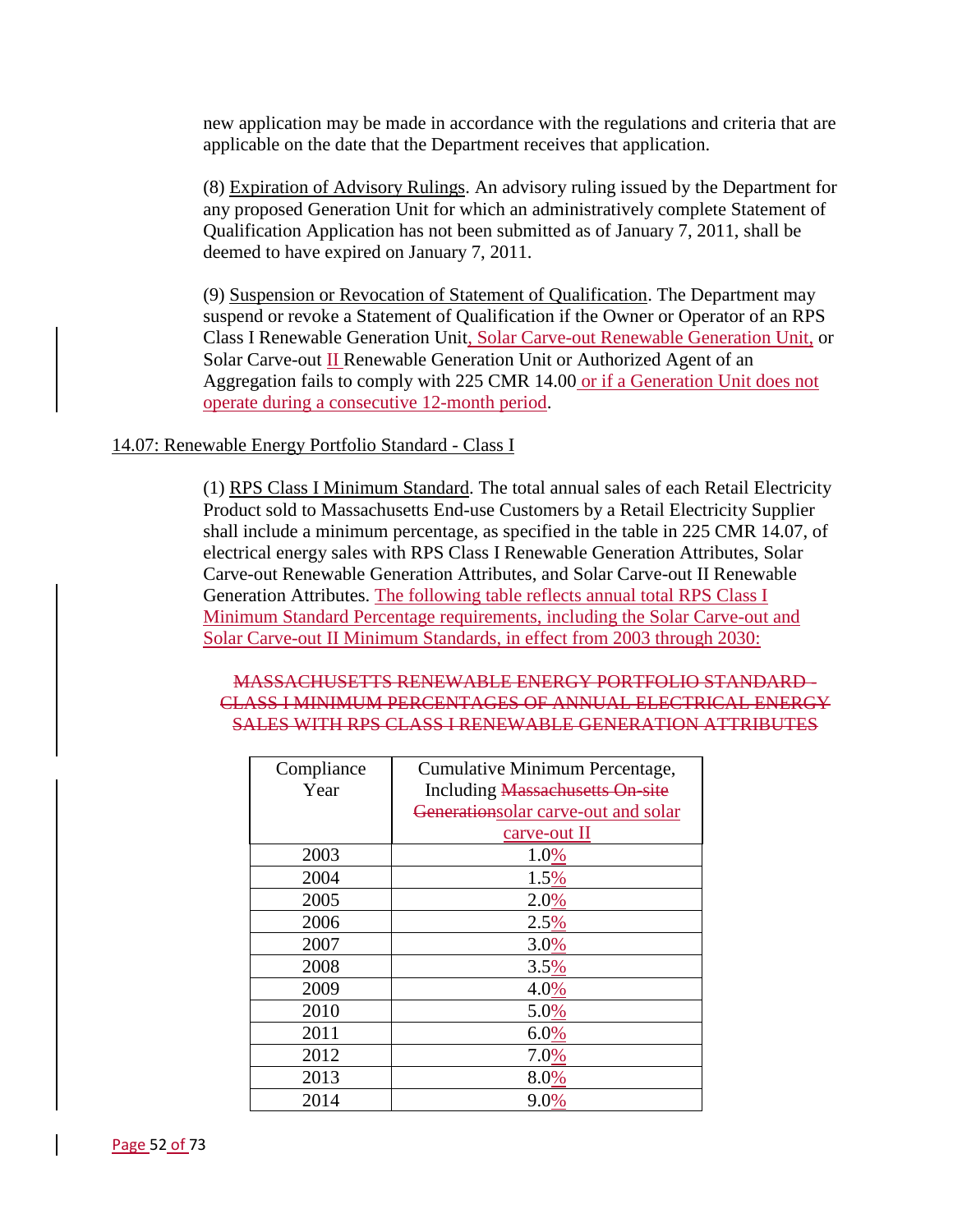| 2015 | 10.0%   |
|------|---------|
| 2016 | 11.0%   |
| 2017 | 12.0%   |
| 2018 | 13.0%   |
| 2019 | 14.0%   |
| 2020 | 1516.0% |
| 2021 | 18.0%   |
| 2022 | 20.0%   |
| 2023 | 22.0%   |
| 2024 | 24.0%   |
| 2025 | 26.0%   |
| 2026 | 28.0%   |
| 2027 | 30.0%   |
| 2028 | 32.0%   |
| 2029 | 34.0%   |
| 2030 | 35.0%   |

After 2030, the RPS Class I Minimum Standard shall increase by 1% in each subsequent Compliance Year unless modified by law.

(2) Solar Carve-out Minimum Standard. All references to kW or MW in 225 CMR 14.07(2) shall be measured on a nameplate capacity basis in direct current (DC).

(a) The total annual sales of each Retail Electricity Product sold to Massachusetts End-use Customers by a Retail Electricity Supplier shall include a minimum percentage of electrical energy sales with Solar Carve-out Renewable Generation Attributes. This percentage shall be a portion of the Supplier's obligation under 225 CMR 14.07(1) and not an additional obligation of the Supplier. For each Compliance Year, the Solar Carve-out Minimum Standard shall be calculated as the total Solar Carve-out compliance obligation (in MWh) as determined in 225 CMR  $14.07(2)(b)$  through (hand (c), divided by the total MWh of electrical energy sales by Retail Electricity Suppliers to End-use Customers in the Compliance Year two years prior, as such sales are defined in 225 CMR 14.09(2)(a). This resulting percentage, or Solar Carve-out Minimum Standard, shall be announced by the Department not later than August  $30<sup>th</sup>$  of the preceding Compliance Year. The following table reflects the Minimum Standards in effect from Compliance Years 2010 through 2019 by year and the execution date of a retail supply contract:

| <b>Solar Carve-Out Minimum Standards</b> |                                       |                                   |
|------------------------------------------|---------------------------------------|-----------------------------------|
| <b>Compliance</b><br>Year                | <b>Retail Contract Execution Date</b> | <b>Minimum</b><br><b>Standard</b> |
| 2010                                     |                                       | 0.0679%                           |
|                                          |                                       | $0.1627\%$                        |
|                                          |                                       |                                   |

1. Notwithstanding 225 CMR 14.07(2)(a),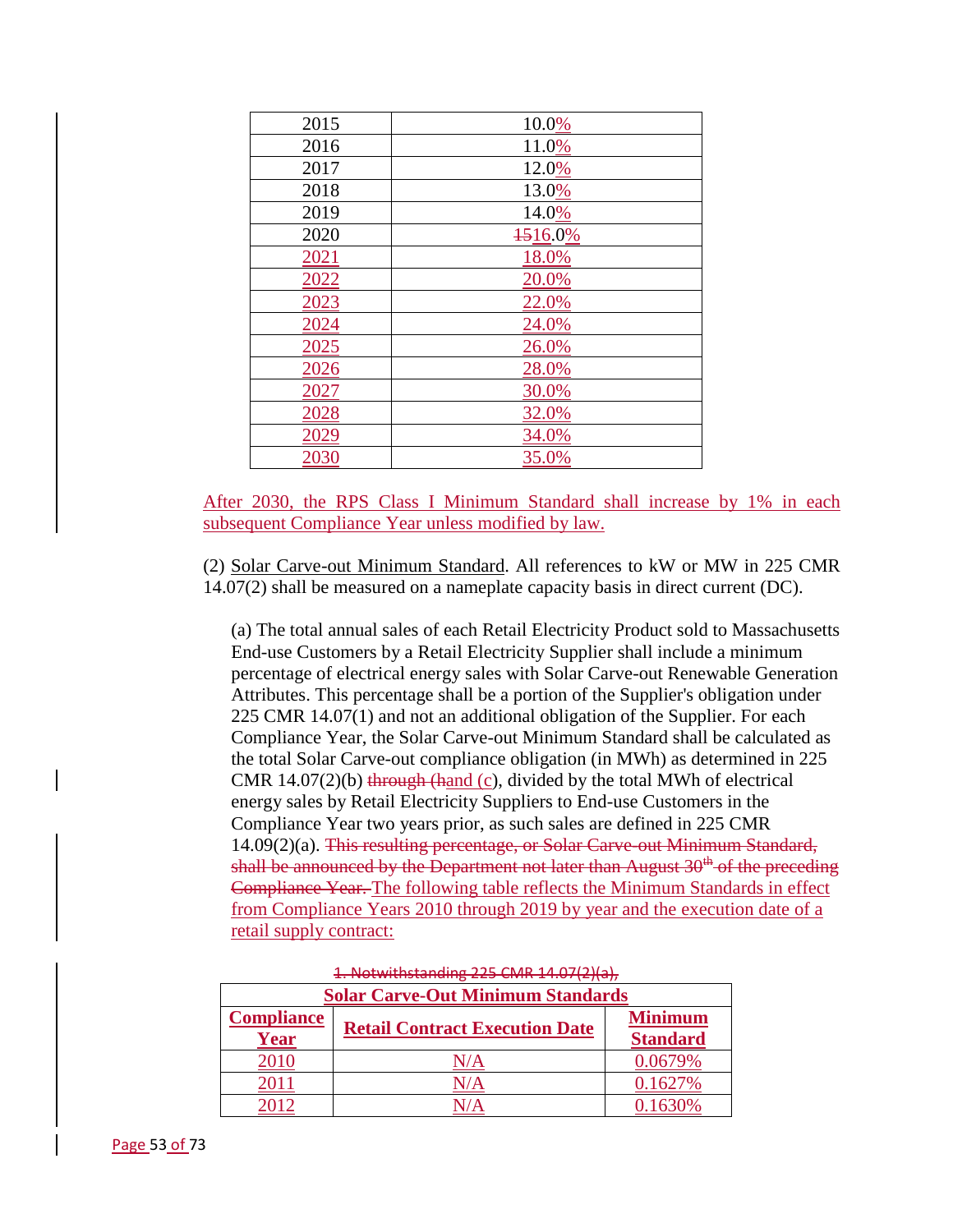| 2013 | On or before $6/7/2013$ | 0.2744% |
|------|-------------------------|---------|
|      | After 6/7/2013          | 0.3833% |
| 2014 | N/A                     | 0.9481% |
| 2015 | On or before 6/28/2013  | 1.5359% |
|      | After 6/28/2013         | 2.1442% |
| 2016 | On or before 6/28/2013  | 0.9801% |
|      | After 6/28/2013         | 1.7568% |
| 2017 | On or before 6/28/2013  | 0.9861% |
|      | After 6/28/2013         | 1.6313% |
| 2018 | On or before 6/28/2013  | 1.1411% |
|      | After 6/28/2013         | 1.7903% |
| 2019 | On or before 6/28/2013  | 1.0967% |
|      | After 6/28/2013         | 1.7446% |

(b) For all Compliance Years subsequent to 2019, the Minimum Standards calculated for the Compliance Year 2013, the Department shall recalculate the Solar Carve-out compliance obligation and Minimum Standard, which shall be announced by the Department on August 29, 2012 and announce the recalculated compliance obligation and Minimum Standard no not later than two weeks from June 7, 2013 to reflect revisions in the compliance obligation formula in 225 CMR 14.07(2)(d).

2. TheAugust 31<sup>st</sup> of the preceding Compliance Year–2013 Solar–Carve-out Minimum Standard applied to Retail Electric Suppliers, shall remain at 0.2744% for that portion of electrical energy sales that were subject to a contract executed or extended prior to June 7, 2013, provided the Retail Electric Supplier provides documentation, satisfactory to the Department, identifying the terms of such contracts including but not limited to, the execution and expiration dates of the contract and the annual volume of electrical energy supplied. be determined by first calculating the compliance obligation and setting it to either:

3. The Department or its agent shall purchase, utilizing Alternative Compliance Payment funds, a number of 1. the total Solar Carve-out Renewable Generation Attributes eligible to meet compliance obligations in Compliance Year 2013 equal to the reduction of the compliance obligation attributable to the reduced Solar Carve-out Minimum Standard resulting from the exempt electrical energy sales under pre-existing contracts in 225 CMR  $14.07(2)(a)2$ . The Department or its agent shall retire these purchased Certificates, or sell them for compliance settlement only for the RPS Class I.

4. In the event the Solar Carve-out Program Capacity Cap exceeds 400 MW, the Solar Carve-out Minimum Standard applied to Retail Electric Suppliers in the Compliance Year in which 225 CMR 14.07(2)(e) takes effect shall be based on a Compliance Obligation calculated per 225 CMR 14.07(2)(e) as if the Solar Carve-out Program Capacity Cap was 400 MW for that portion of electrical energy sales that were subject to a contract executed or extended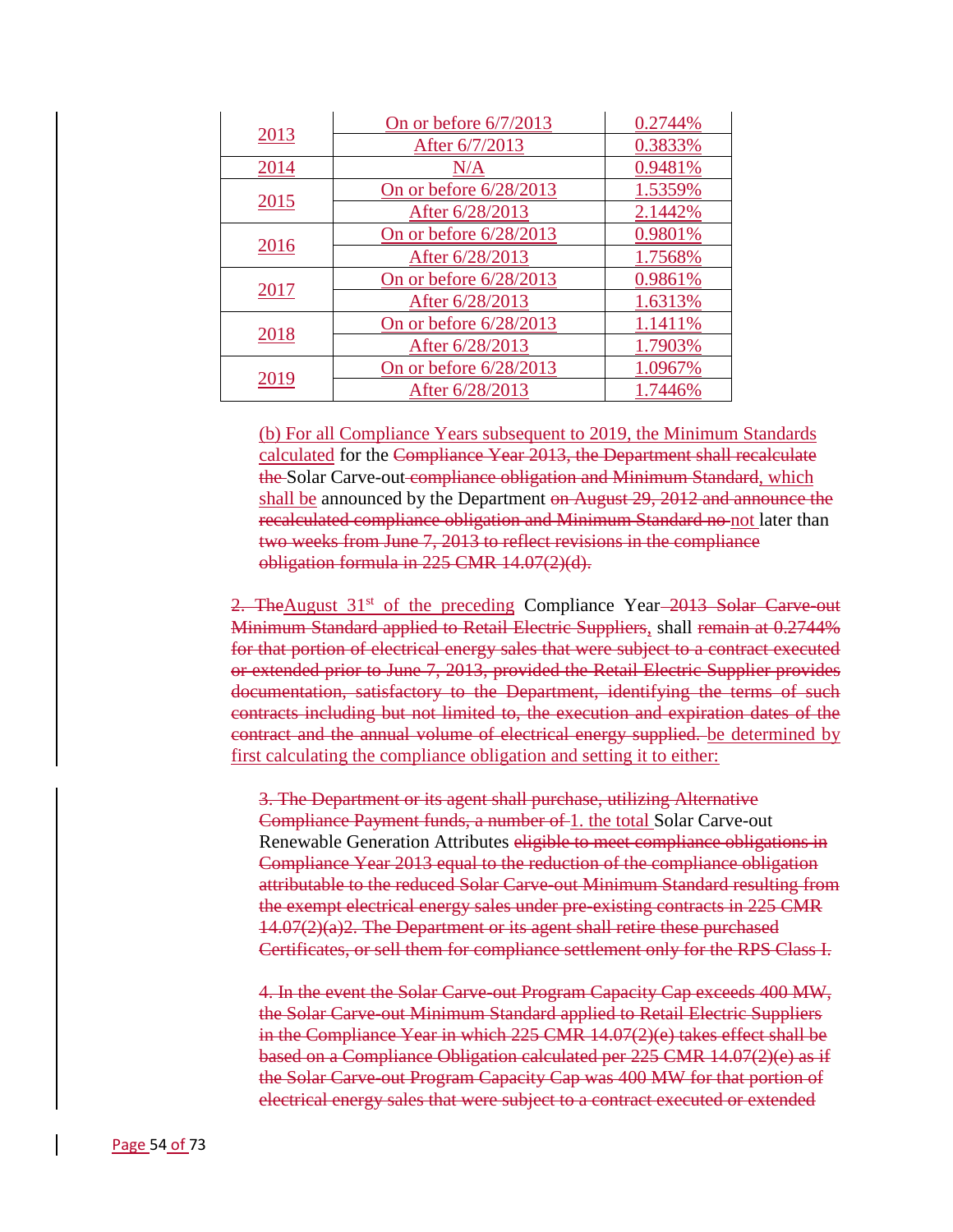prior to June 28, 2013. 225 CMR  $14.07(2)(a)4$ . applies only if the Retail Electric Supplier provides documentation, satisfactory to the Department, identifying the terms of such contracts including but not limited to, the execution and expiration dates of the contract and the annual volume of electrical energy supplied.

5. In the event the Solar Carve-out Program Capacity Cap exceeds 400 MW, the Solar Carve-out Minimum Standard applied to Retail Electric Suppliers in the Compliance Year in which 225 CMR  $14.07(2)(g)$  is effective shall be calculated based on a Compliance Obligation calculated per 225 CMR 14.07(2)(g) as if the Solar Carve-Out Program Capacity Cap was 400 MW for that portion of electrical energy sales that were subject to a contract executed or extended prior to June 28, 2013. 225 CMR 14.07(2)(a)5. applies only if the Retail Electric Supplier provides documentation, satisfactory to the Department, identifying the terms of such contracts including but not limited to, the execution and expiration dates of the contract and the annual volume of electrical energy supplied.

(b) For Compliance Year 2010, the total compliance obligation shall projected to be established to be 34,164 MWh, calculated as 30 MW multiplied by 365 days in the year multiplied by 24 hours in the day multiplied by 0.13 (or 13%) capacity factor.

(c) For Compliance Year 2011, the total compliance obligation shall be established to be 78,577 MWh, calculated as 69 MW multiplied by 365 days in the year multiplied by 24 hours in the day multiplied by 0.13 (or 13%) capacity factor.

(d) For each subsequent Compliance Year (CY), the total compliance obligation shall be equal to the total compliance obligation from generated for the previous Compliance Year (CY-1), plus); or

2. the <del>difference between thetotal</del> Solar Carve-out Renewable Generation Attributes projected to be generated for the previous Compliance Year and the Solar Carve-out Renewable Generation Attributes actually generated for the Compliance Year two years prior (CY-2) which is multiplied by 1.3, plus the number of Solar Carve-out Renewable Generation Attributes from the Compliance Year two years prior banked as provided under 225 CMR 14.08(2), plus the number of Solar Carve-out Renewable Generation Attributes from the Compliance Year two years prior deposited into the Solar Credit Clearinghouse Auction Account.

Total Compliance Obligation = Total Compliance Obligation + [Total SRECs Generated (projected)<sub>CY-1</sub> - SRECs Generated (actual)  $_{CY-2}$  | x 1.3 + Banked Volume + Auction Volume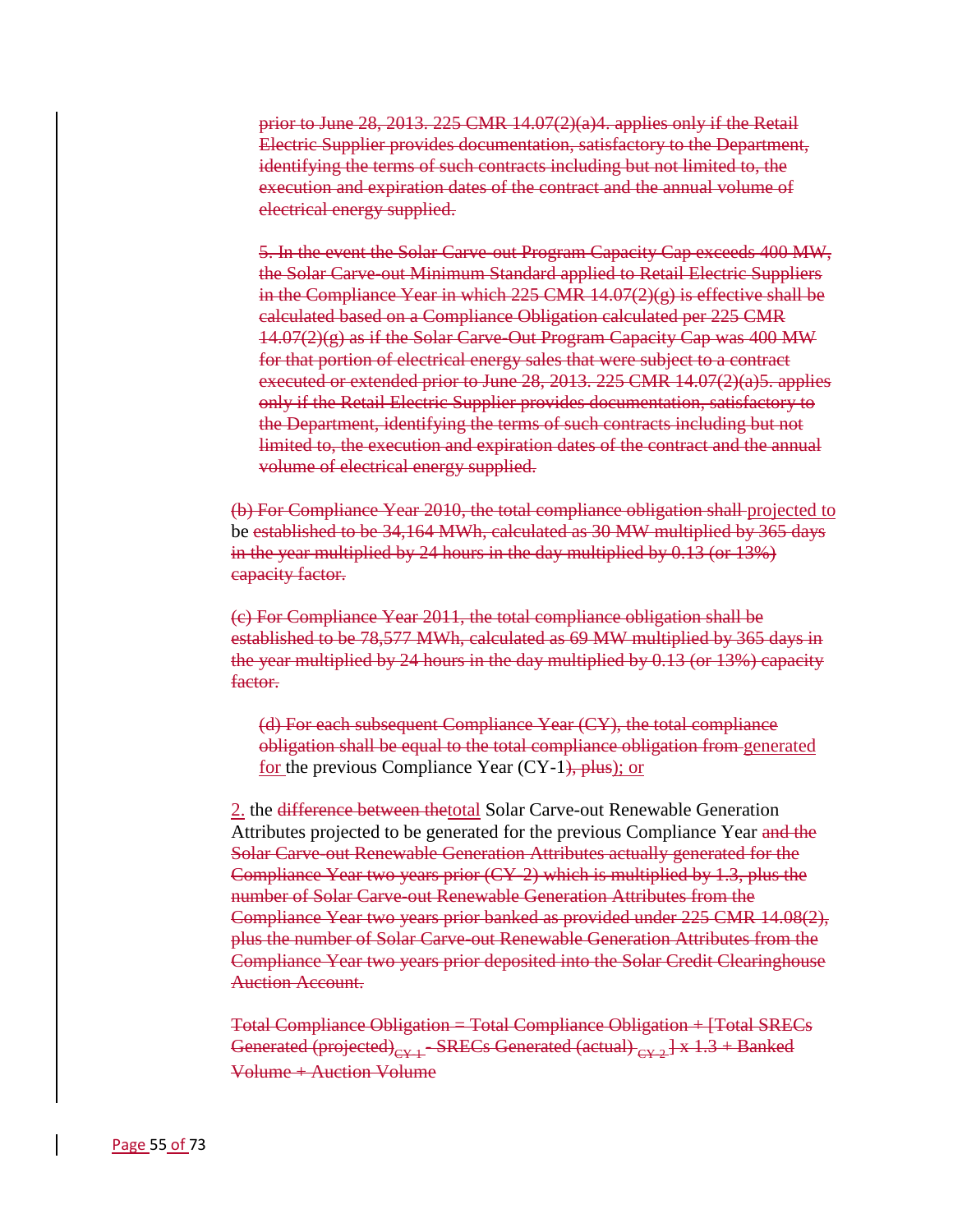For the purpose of the calculation in 225 CMR 14.07(2)(d), the Solar Carve-out Renewable Generation Attributes actually generated for the Compliance Year two years prior (CY-2) shall be determined as the Attributes minted by the NEPOOL GIS in the Compliance Year two years prior (CY-2). The total Solar Carve-out Renewable Generation Attributes projected to be generated for the previous Compliance Year (CY-1) shall be calculated by the Department as the sum of Attributes reported to the Department by the independent Third Party Meter Reader during the first two quarters of the previous Compliance Year (CY-1), and the projection by the Department of Attributes to be generated during the final two quarters of the previous Compliance Year prior (CY-1) by considering information including, but not limited to, the Commercial Operation Dates of Units that have received or have pending Statement of Qualifications. The Department shall provide documentation of its projection with its announcement of the new compliance obligation.

(e) In the calculation in 225 CMR 14.07(2)(d), in the year when the term calculated as the total compliance obligation for the previous Compliance Year (CY-1) plus the difference between the total Solar Carve-out Renewable Generation Attributes generated for the previous Compliance Year (CY-1) and the total Solar Carve-out Renewable Generation Attributes generated for the Compliance Year two years prior (CY-2) multiplied by 1.3, exceeds the expected generation of the Solar Carve-out Program Capacity Cap as determined under 225 CMR 14.07(2)(e)3., then this term shall be replaced by this estimated generation and the remainder of the equation shall remain the same in calculating the total compliance obligation for that year.

1. No later than August 30, 2013, the capacity factor of installed Solar Carveout Generation Units shall be determined by the Department, in consultation with the MassCEC, utilizing the metered generation data of qualified Solar Carve-out Renewable Generation Units to establish the most accurate capacity factor of the aggregate fleet of qualified Generation Units installed at the time of the analysis.

2. Notwithstanding the analysis in 225 CMR 14.07(2)(e)1., the capacity factor shall not be less than 13%.

3. No later than July 31, 2014, the estimated generation of the Solar Carveout Program Capacity Cap shall be determined by the Department, by multiplying the Solar Carve-out Program Capacity Cap by the capacity factor determined in 225 CMR 14.07(2)(e)1. and 2., and multiplying these terms by 8760, the number of hours in a year.

(f) In no instance prior to the total compliance obligation reaching the estimated generation of the Solar Carve-out Program Capacity Cap as established under  $225$  CMR 14.07 $(2)(e)3$ ., shall the total compliance obligation be a MWh total less than that of the previous Compliance Year (CY-1). If the calculations in 225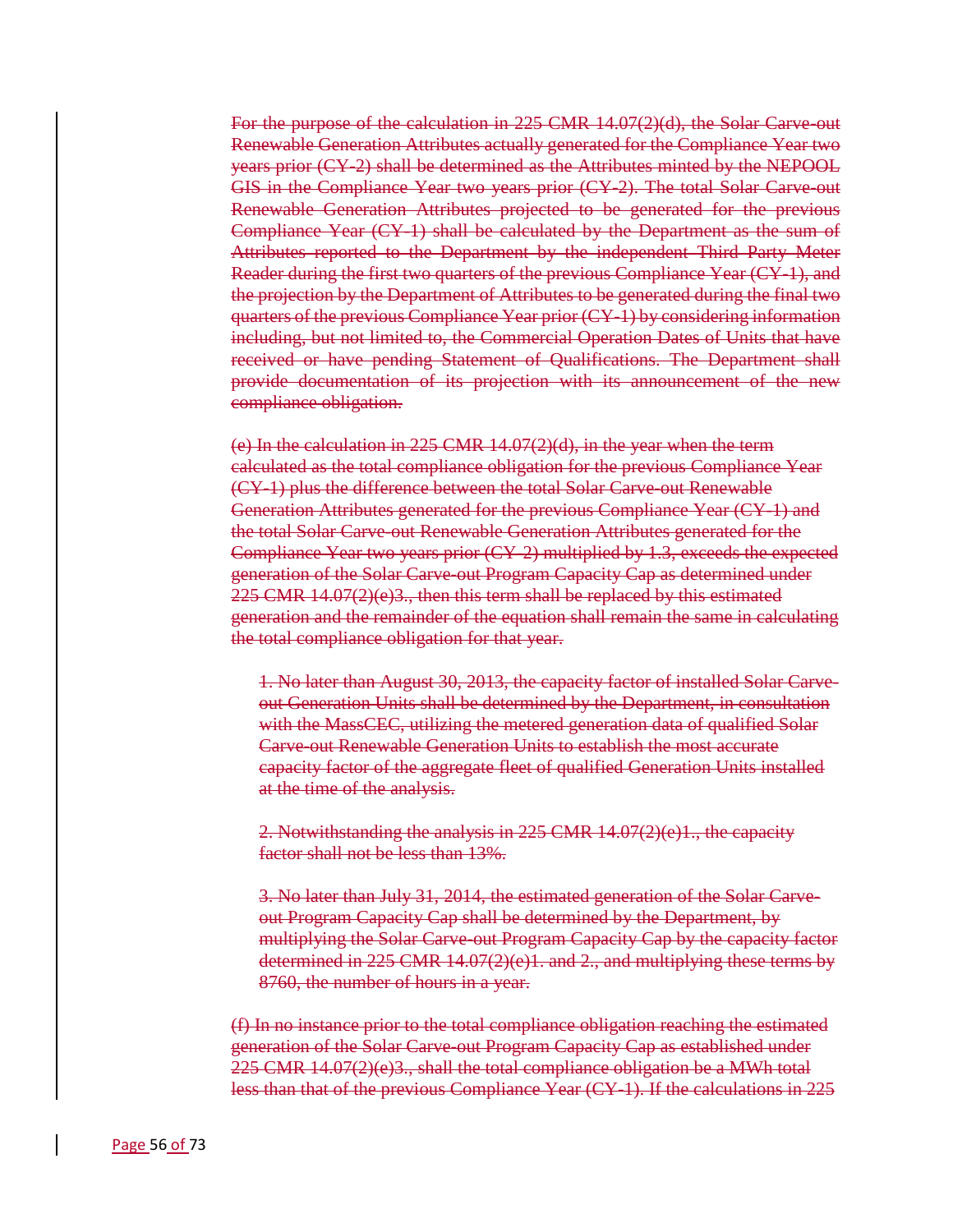CMR 14.07(2)(d) result in such a situation, the total compliance obligation shall be equal to the MWh total from the previous Compliance Year (CY-1).

(g) Notwithstanding 225 CMR 14.07(2)(d), for all Compliance Years subsequent to reaching a compliance obligation equal to or greater than the estimated generation of the Solar Carve-out Program Capacity Cap as established under 225 CMR 14.07(2)(e)3., then the total compliance obligation shall be set equal to either:

1. the total Solar Carve-out Renewable Generation Attributes projected to be generated for the previous Compliance Year (CY-1); or

2. the total Solar Carve-out Renewable Generation Attributes projected to be generated for the previous Compliance Year (CY-1) minus the quantity of Solar Carvesolar carve-out Alternative Compliance Credits used for the Compliance Year two years prior (CY-2), plus the number of Solar Carve-out Renewable Generation Attributes from the Compliance Year two years prior (CY-2) banked as provided under 225 CMR 14.08(2), plus the number of Solar Carve-out Renewable Generation Attributes from the Compliance Year two years prior (CY-2) deposited into the Solar Credit Clearinghouse Auction Account, whichever is greater.

(h(c) Minimum Standard for Retail Load Served under Contracts Executed on or Before June 28, 2013. The Solar Carve-out Minimum Standard applied to Retail Electric Suppliers for that portion of electrical energy sales that were subject to a contract executed or extended prior to June 28, 2013 shall be calculated based on a compliance obligation calculated per 225 CMR 14.07(2)(b) as if the Solar Carve-Out Program Capacity Cap was 400 MW. 225 CMR 14.07(2)(c) applies only if the Retail Electric Supplier provides documentation, satisfactory to the Department, identifying the terms of such contracts including but not limited to, the execution and expiration dates of the contract and the annual volume of electrical energy supplied.

(d) In the instance the Solar Credit Clearinghouse Auction under 225 CMR 14.05(4)(g) does not clear, prior to conducting an auction under 225 CMR 14.05(4)(h), the Department shall recalculate the Solar Carve-out Minimum StandardStandards for the Compliance Year two years following the Compliance Year in which the Solar Carve-out Renewable Generation Attributes deposited into the Solar Credit Clearinghouse Auction Account were generated by adding to the previously calculated total compliance obligationobligations under 225 CMR 14.07(2)( $\frac{d}{dt}$  through ( $\frac{g}{d}$ ) and (c) the number of Solar Carve-out Renewable Generation Attributes deposited into the Solar Credit Clearinghouse Auction Account such that the number of Attributes deposited is counted twice.

(i) In thee) Compliance Year in which the Department stops qualifying Units for the Solar Carve-out Program under 225 CMR 14.05(4)(k), the Department shall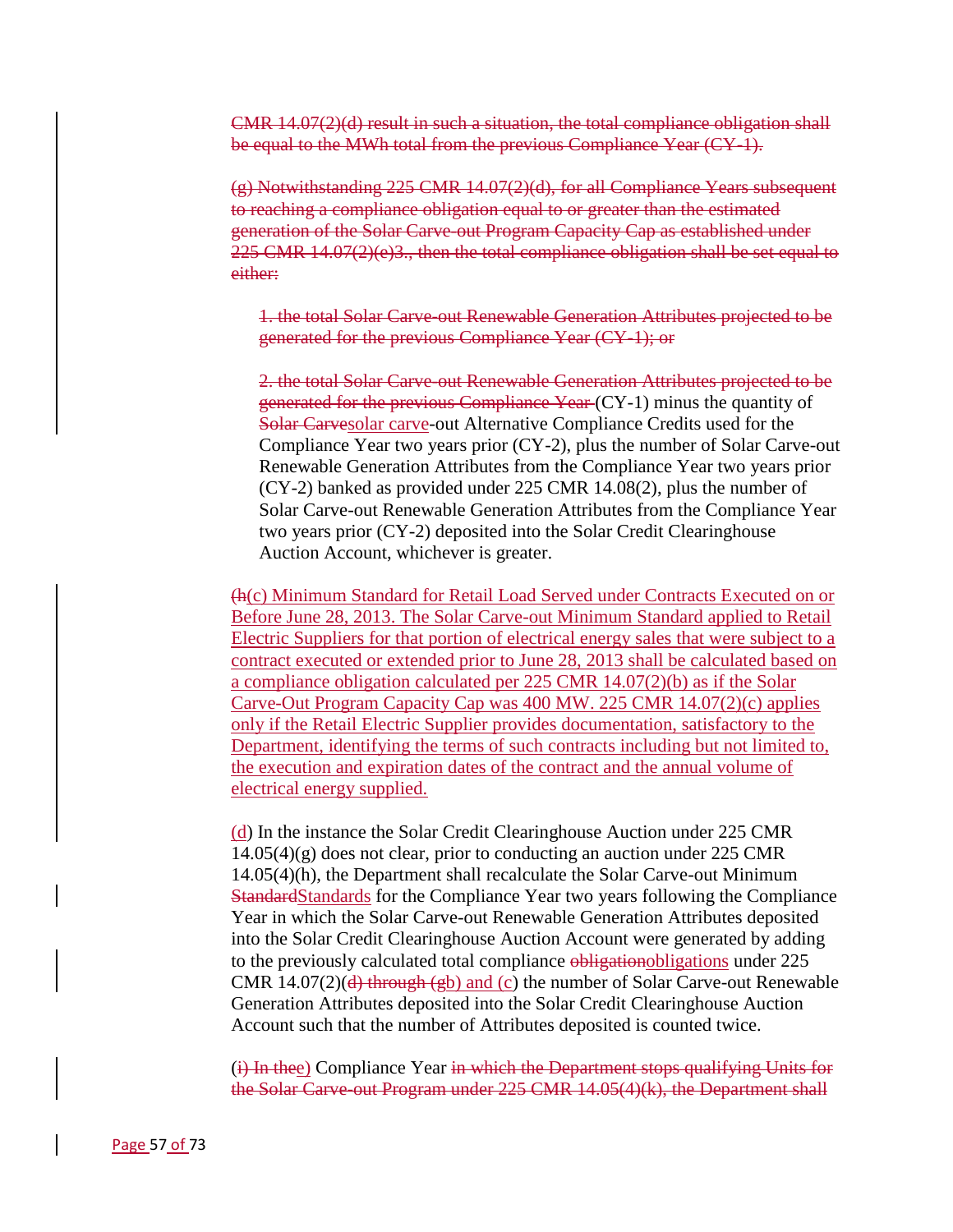announce 2023 shall be the final Compliance Year of the Solar Carve-out program. This final Compliance Year shall be calculated as the then current Compliance Year, plus the longest remaining Opt-in Term (expressed as calendar quarters divided by four and rounded up to a whole year) for any qualified Solar Carve-out Renewable Generation Unit. In the event that a Solar Credit Clearinghouse Auction is held for Compliance Year 2022 or 2023 and creates Re-minted Auction Account Attributes that can be used for Compliance Years after the calculated final Compliance Year2023, the Department shall extend the final Compliance Year by one additional Compliance Year. The compliance obligation for this additional Compliance Year will be equal to the number of Solar Carve-out Renewable Energy Generation Attributes deposited into the Solar Credit Clearinghouse Auction Account plus the number of remaining Re-Minted Auction Account Attributes and banked Solar Carve-out Renewable Generation Attributes that have not been used for meeting any compliance obligation. The Solar Carve-out Minimum Standard shall be set to zero for the year after this additional Compliance Year.

 $(i)$  In the event that there is an additional Compliance Year added as a result of an Auction in the final Compliance Year, Solar Carve-out Renewable Energy Generation Attributes shall cease to exist as of the start of the additional Compliance Year, and all generation from qualified Solar Carve-out Generation Units shall produce RPS Class I Generation Attributes.

(kg) In the event that there is no additional Compliance Year added as the result of an Auction in the final Compliance Year, the Department shall set the Solar Carve-out Minimum Standard to zero for the year after the final Compliance Year. From this time forward, Solar Carve-out Renewable Energy Generation Attributes shall cease to exist, and all generation from qualified Solar Carve-out Renewable Generation Units shall produce RPS Class I Renewable Energy Attributes.

(3) Solar Carve-out II Minimum Standard. All references to MW in 225 CMR 14.07(3) shall be measured on a nameplate capacity basis in direct current (DC).

(a) The total annual sales of each Retail Electricity Product sold to Massachusetts End-use Customers by a Retail Electricity Supplier shall include a minimum percentage of electrical energy sales with Solar Carve-out II Renewable Generation Attributes. This percentage shall be a portion of the Supplier's obligation under 225 CMR 14.07(1) and not an additional obligation of the Supplier. For each Compliance Year, the Department shall calculate the Solar Carve-out II Minimum Standard by dividing the total Solar Carve-out II compliance obligation (in MWh), as determined in 225 CMR 14.07(3) $(e)$ through  $225$  CMR  $14.07(3)(eb)$  and (c), by the total MWh of electrical energy sales by Retail Electricity Suppliers to End-use Customers in the Compliance Year two years prior, as such sales are defined in 225 CMR 14.09(2)(a). This resulting percentage, or Solar Carve-out II Minimum Standard, shall be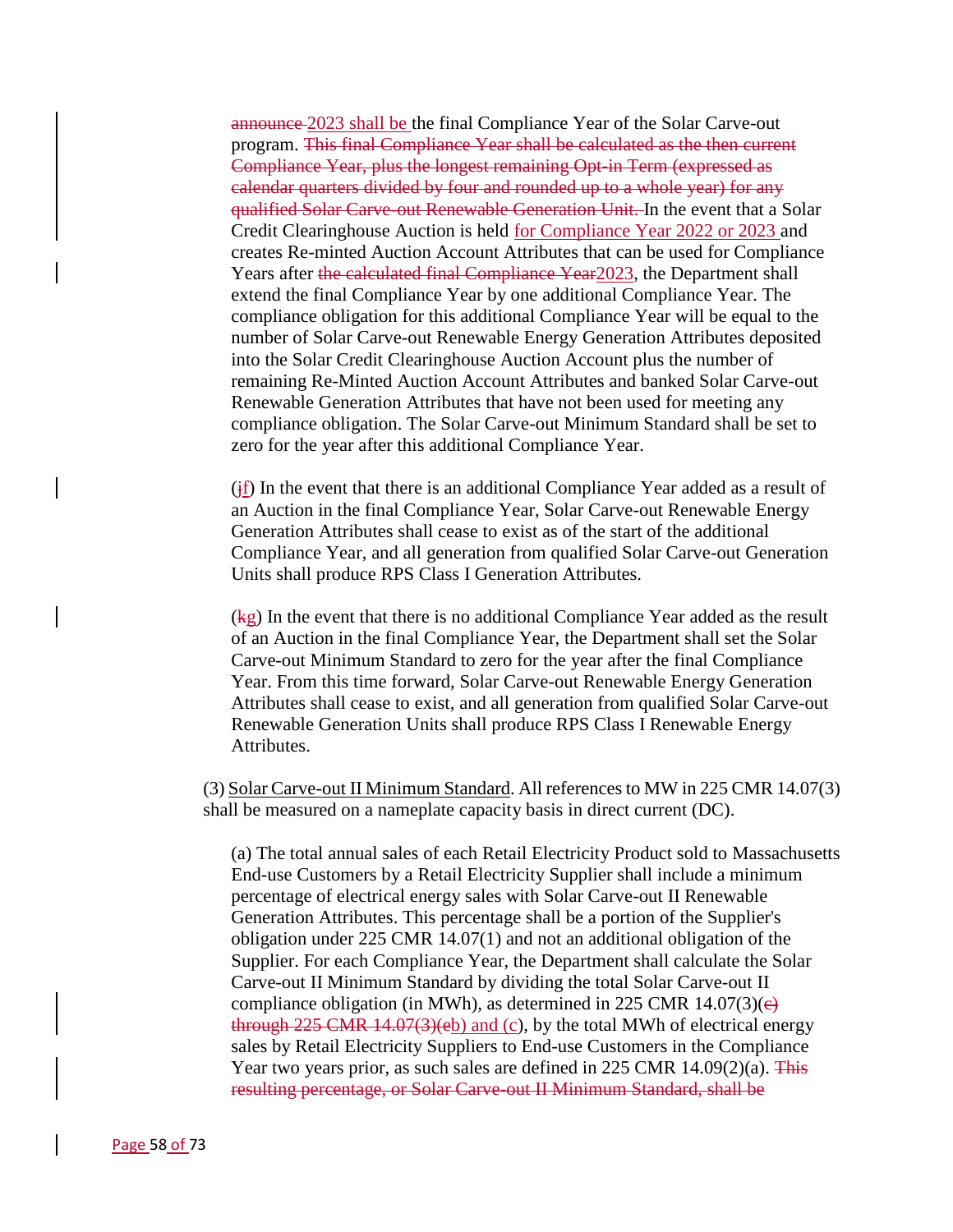announced by the Department not later than August 30  $^{\text{th}}$  of the preceding  $^{\text{th}}$ Compliance Year.The following table reflects the Minimum Standards in effect from Compliance Years 2014 through 2019 by year and the execution date of a retail supply contract:

| $1.$ In                          |                                              |                                   |  |
|----------------------------------|----------------------------------------------|-----------------------------------|--|
|                                  | <b>Solar Carve-Out II Minimum Standards</b>  |                                   |  |
| <b>Compliance</b><br><b>Year</b> | <b>Retail Contract Execution Date</b>        | <b>Minimum</b><br><b>Standard</b> |  |
| 2014                             | On or before $4/25/2014$                     | 0.0000%                           |  |
|                                  | After 4/25/2014                              | 0.0843%                           |  |
| 2015                             | On or before 4/25/2014                       | 0.0000%                           |  |
|                                  | After 4/25/2014                              | 0.3288%                           |  |
|                                  | On or before $4/25/2014$                     | $0.0000\%$                        |  |
| 2016                             | After 4/25/2014                              | 0.7851%                           |  |
| 2017                             | On or before $4/25/2014$                     | 0.0000%                           |  |
|                                  | After 4/25/2014 and on or before<br>5/8/2016 | <u>2.0197%</u>                    |  |
|                                  | After 3/22/2017                              | 2.8628%                           |  |
| 2018                             | On or before 4/25/2014                       | 0.0000%                           |  |
|                                  | After 4/25/2014 and on or before<br>5/8/2016 | 2.7802%                           |  |
|                                  | After 3/22/2017                              | 4.1661%                           |  |
| 2019                             | On or before 4/25/2014                       | 0.0000%                           |  |
|                                  | After 4/25/2014 and on or before<br>5/8/2016 | 2.3195%                           |  |
|                                  | After 3/22/2017                              | 3.9139%                           |  |

(b) For all Compliance Years subsequent to 2019 the event the Solar Carve-Out Program Capacity Cap and Solar Carve-Out II Program Capacity Cap collectively exceed 1600 MW, the Solar Carve-Out II Minimum Standard applied to Retail Electric Suppliers in the Compliance Year in which 1600 MW is exceeded Minimum Standard for the Solar Carve-out II shall be based on a Compliance Obligation calculated as if the combined Solar Carve-Out Program Capacity Cap and Solar Carve-Out II Program Capacity Cap was 1600 MW for that portion of electrical energy sales that were subject to a contract executed or extended prior to 30 days after April 8, 2016. 225 CMR 14.07(3)(a)1. applies only if the Retail Electric Supplier provides documentation, satisfactory to announced by the Department, identifying the terms of such contracts including but not limited to, the execution and expiration dates of the contract and the annual volume of electrical energy supplied.

2. In all subsequent years to the later than August  $31<sup>st</sup>$  of the preceding Compliance Year referenced in 225 CMR 14.07(3)(a)1, the Solar Carve-Out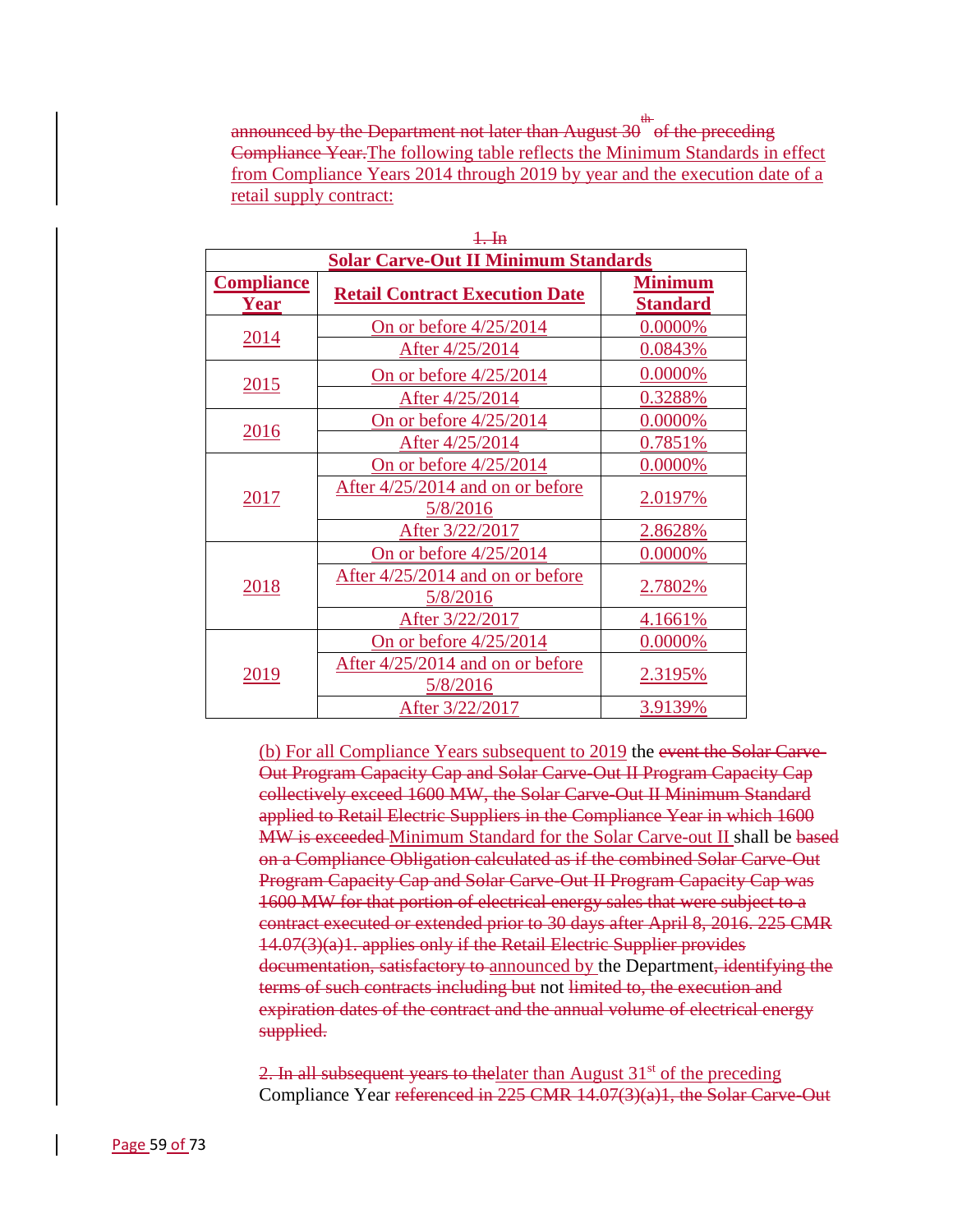II Minimum Standard applied to Retail Electric Suppliers in the Compliance Year shall be based on a Compliance Obligation calculated as if the combined Solar Carve-Out Program Capacity Cap and Solar Carve-Out II Program Capacity Cap was 1600 MW for that portion of electrical energy sales that were subject to a contract executed or extended prior to 30 days after April 8, 2016. 225 CMR 14.07(3)(a)2. applies only if the Retail Electric Supplier provides documentation, satisfactory to the Department, identifying the terms of such contracts including but not limited to, the execution and expiration dates of the contract and the annual volume of electrical energy supplied.

(b) Notwithstanding 225 CMR 14.07(3)(a), in determining the Solar Carve-out II Minimum Standard applied to competitive Retail Electric Suppliers, the Department shall not include that portion of electrical energy sales that were subject to a contract executed or extended prior to April 25, 2014, provided the competitive Retail Electric Supplier provides the Department with satisfactory documentation of the terms of such contracts including, but not limited to, the execution and expiration dates of the contract and the annual volume of electrical energy supplied.

(c) For Compliance Year 2014, the total compliance obligation is 41,279 MWh calculated as the amount of Solar Carve-out II Renewable Attributes generated by 85 MW of capacity installed across market sectors differentiated by SREC Factors as provided in 225 CMR 14.05(9)(l) and (m) during the course of the compliance year with a capacity factor of 0.1321 (or 13.21%).

(d) For Compliance Year 2015, the total compliance obligation is 161,958 MWh calculated as the amount of Solar Carve-out II Renewable Attributes generated by 230 MW of capacity installed across market sectors differentiated by SREC Factors as provided in 225 CMR 14.05(9)(l) and (m) during the course of the first two compliance years with a capacity factor of 0.1321 (or 13.21%).

(e) For each subsequent Compliance Year (CY), the total compliance obligation and shall be determined by the Department after calculating a compliance obligation as equal to the sum of the following quantities of generated and projected SREC IIs:

1. Installed SREC II Supply: For all Solar Carve-out II Renewable Generation Units installed at the time of the determination, the Department shall project the CYCompliance Year generation of SREC IIs based on assigned SREC Factors.

2. Qualified but not Installed SREC II Supply: For all Solar Carve-out II Renewable Generation Units that have received Statements of Qualification as Solar Carve-out II Renewable Generation Units from the Department, but whose Commercial Operation Dates have not yet been reached, the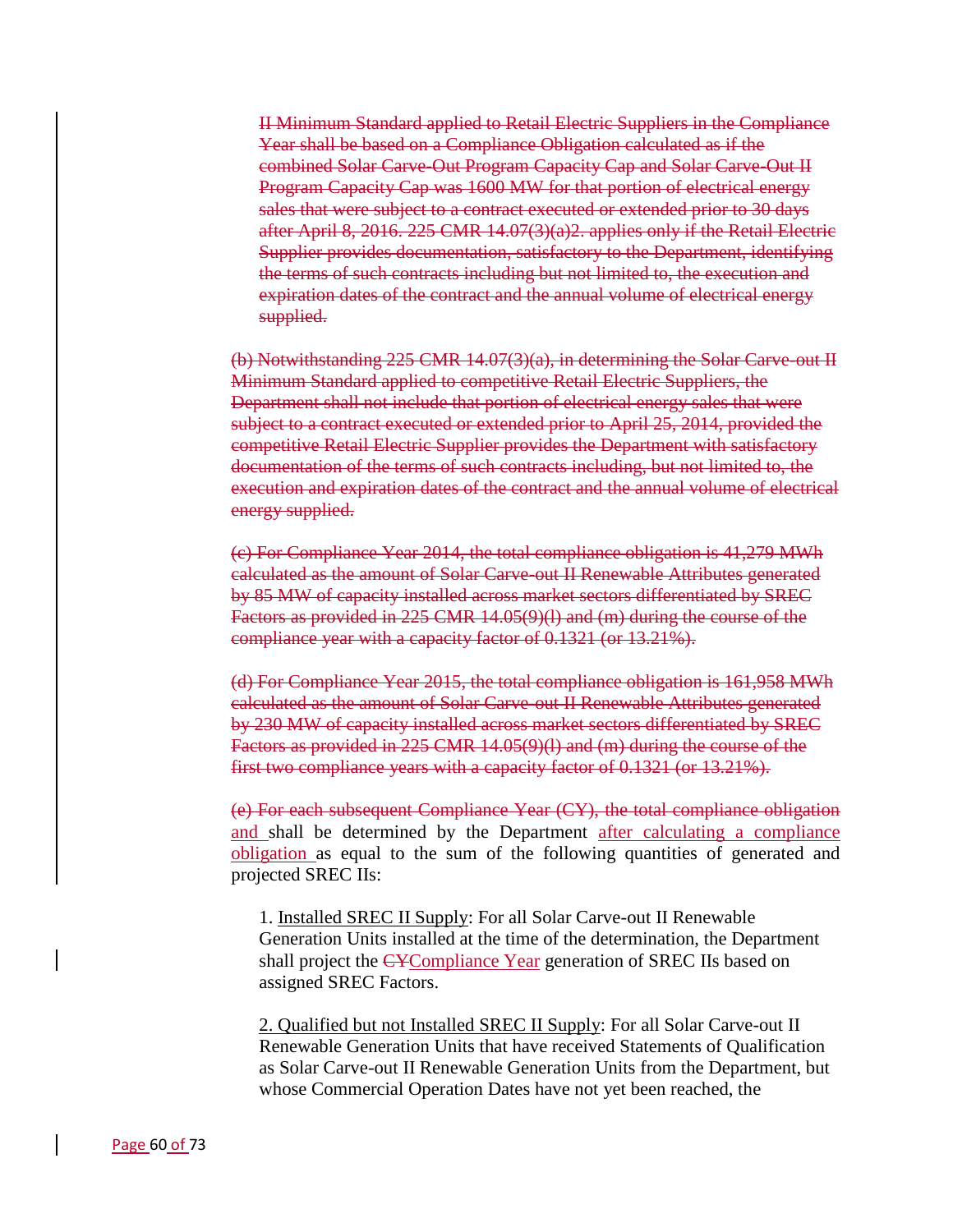Department shall project the CYCompliance Year generation of SREC IIs based on assigned SREC Factors and expected Commercial Operation Dates.

3. Projected New Supply: The Department shall provide a projection of SREC II supply in CYCompliance Year from new installations that have not yet received Statements of Qualification based on prior growth trends by market sectors and all other available information.

4. Rollover Volume: The volume of SREC IIs generated in the CYCompliance Year two and three years prior to the CYCompliance Year for which the compliance obligation is being calculated that remain available for compliance, including each of the following:

a. re-minted auction-II account Generation Attributes as established in 225 CMR  $14.05(9)(e)$  and  $(g)$ ; and

b. banked Solar Carve-out II Renewable Generation Attributes as allowed in 225 CMR 14.08(2).

5. Third Round Auction Volume Doubling. In the case of a third round Solar Credit Clearinghouse Auction-II under 225 CMR  $14.05(9)(g)$ , the volume of SREC IIs deposited into the Solar Credit Clearinghouse Auction II Account in the CYCompliance Year two years prior to the CYCompliance Year for which the compliance obligation is being calculated, as prescribed by 225 CMR  $14.07(3)(\text{fd})$ .

(f(c) Compliance Exemptions for Retail Load Served under Existing Contracts. The following methodologies will be used to calculate the compliance obligations and resulting Minimum Standards that apply to electrical energy sales that were subject to contracts executed or extended prior to certain dates as prescribed in 225 CMR  $14.07(3)(c)1$ . through 3. These provisions apply only if the Retail Electric Supplier provides documentation, satisfactory to the Department, identifying the terms of such contracts including but not limited to, the execution and expiration dates of the contract and the annual volume of electrical energy supplied.

1. Minimum Standard for Retail Load Served under Contracts Executed on or Before April 25, 2014. There shall be no Solar Carve-out II Minimum Standard applied to Retail Electric Suppliers for that portion of electrical energy sales that were subject to a contract executed or extended prior to April 25, 2014.

2. Minimum Standard for Retail Load Served under Contracts Executed After April 25, 2014 and on or Before May 8, 2016. The Solar Carve-out II Minimum Standard applied to Retail Electric Suppliers for that portion of electrical energy sales that were subject to a contract executed or extended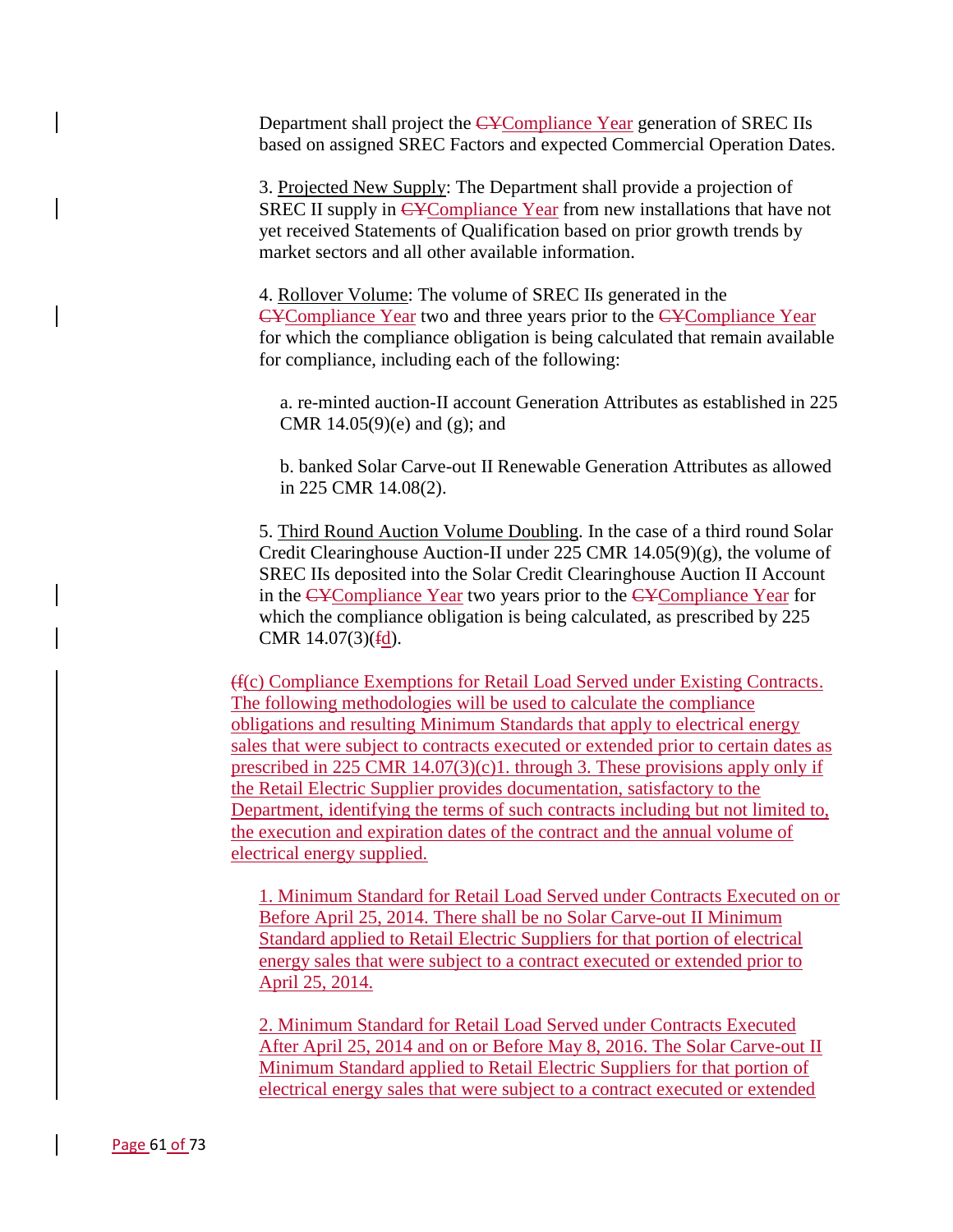after April 25, 2014 and on or before May 8, 2016 shall be calculated based on a compliance obligation calculated per 225 CMR 14.07(3)(b) as if the combined Solar Carve-out Program Capacity Cap and Solar Carve-out II Program Capacity Cap were 1,600 MW.

(d) In the instance the Solar Credit Clearinghouse Auction-II under 225 CMR 14.05(9)(g) does not clear, prior to conducting an auction under 225 CMR 14.05(9)(h), the Department shall recalculate the Solar Carve-out II Minimum Standard for the Compliance Year two years following the Compliance Year in which the SREC IIs deposited into the Solar Credit Clearinghouse Auction-II Account were generated. This recalculation shall add to the previously calculated total compliance obligation under  $225$  CMR  $14.07(3b)(e)1$ . through 4. the number of SREC IIs deposited into the Solar Credit Clearinghouse Auction-II Account.

 $(ge)$  The Department shall publish on its website a Guideline that provides clear and precise methodologies by which it will calculate each of the quantities in 225 CMR 14.07(3)(eb), and the Compliance Obligationcompliance obligation. The Department shall maintain within this Guideline up-to-date publicly available data that serve as input into these calculations.

(4) Post-2020 Standards for RPS Class I Minimum Standard. After 2020, the RPS Class I Minimum Standard shall increase by 1% per Compliance Year unless modified by law.

(f) Compliance Year 2027 shall be the final Compliance Year of the Solar Carveout II program. In the event that a Solar Credit Clearinghouse Auction-II is held for Compliance Year 2026 or 2027 and creates SREC IIs that can be used for Compliance Years after 2027, the Department shall extend the final Compliance Year by one additional Compliance Year to 2028 or 2029, respectively. The compliance obligation for any additional Compliance Year will be equal to the number of Solar Carve-out II Renewable Energy Generation Attributes deposited into the Solar Credit Clearinghouse Auction-II account plus the number of remaining SREC IIs and banked SREC IIs that have not been used for meeting any prior compliance obligation. The Solar Carve-out II Minimum Standard shall be set to zero for the year after this additional Compliance Year, unless a second additional Compliance Year is required.

(g) In the event that there is an additional Compliance Year added as a result of an auction in the final Compliance Year, Solar Carve-out II Renewable Energy Generation Attributes shall cease to exist as of the start of the additional Compliance Year, and all generation from qualified Solar Carve-out II Generation Units shall produce RPS Class I Generation Attributes only.

(h) In the event that there is no additional Compliance Year added as the result of an auction in the final two Compliance Years, the Department shall set the Solar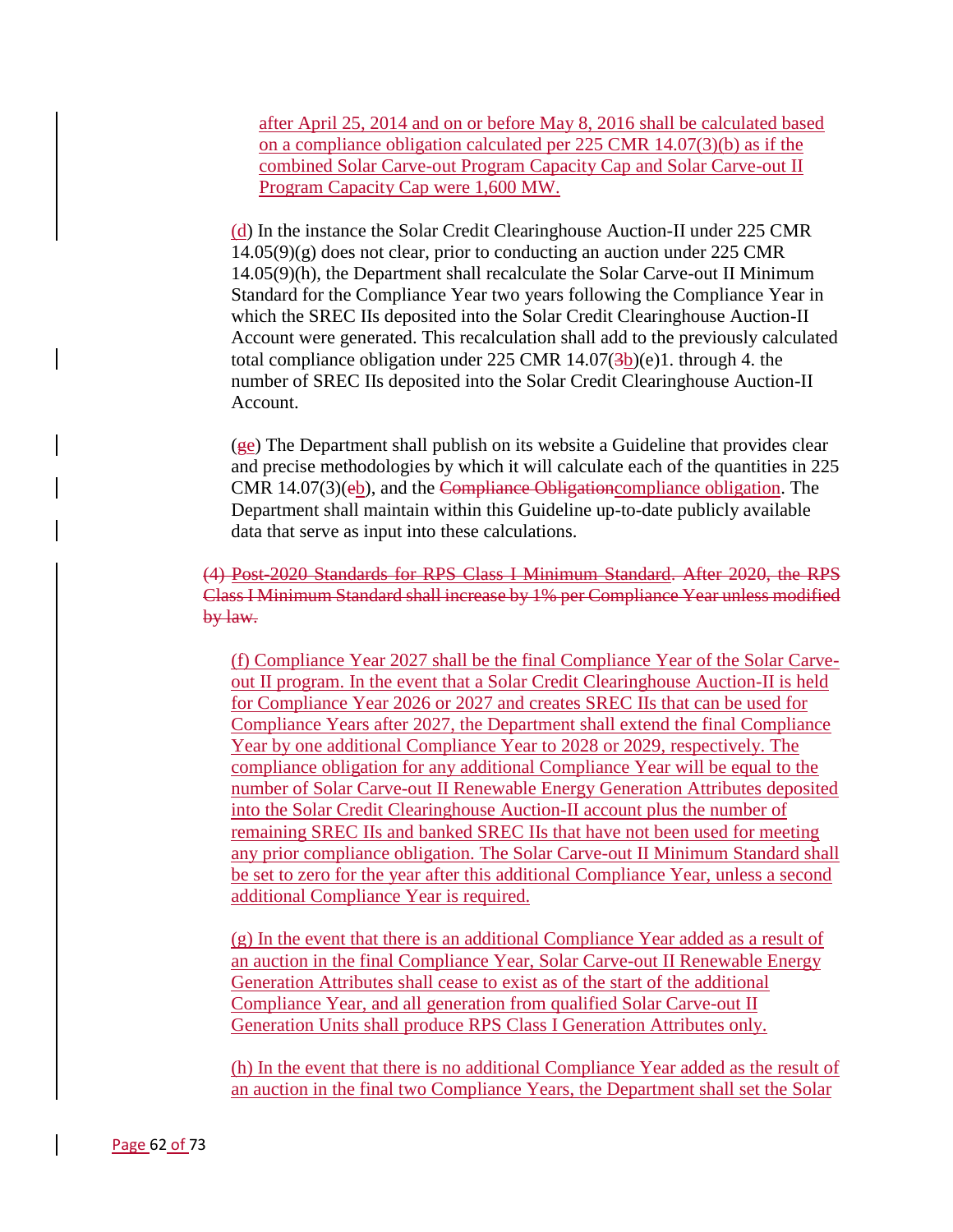Carve-out II Minimum Standard to zero for the year after the final Compliance Year. From this time forward, Solar Carve-out II Renewable Energy Generation Attributes shall cease to exist, and all generation from qualified Solar Carve-out II Renewable Generation Units shall produce RPS Class I Renewable Energy Attributes only.

### 14.08: Compliance Procedures for Retail Electricity Suppliers

(1) Standard Compliance. Each Retail Electricity Supplier shall be deemed to be in compliance with 225 CMR 14.00 if the information provided in the Compliance Filing submitted pursuant to 225 CMR 14.09 is true and accurate and demonstrates compliance with 225 CMR 14.07. A Retail Electricity Supplier shall demonstrate to the satisfaction of the Department that RPS Class I Renewable Generation Attributes, Solar Carve-out Renewable Generation Attributes, or Solar Carve-out II Renewable Generation Attributes used for compliance have not otherwise been, nor will be, sold, retired, claimed, used or represented as part of electrical energy output or sales, or used to satisfy obligations in jurisdictions other than Massachusetts.

(2) Banked Compliance. A Retail Electricity Supplier may use RPS Class I Renewable Generation Attributes, Solar Carve-out Renewable Generation Attributes, or Solar Carve-out II Renewable Generation Attributes produced in one Compliance Year for compliance in either or both of the two subsequent Compliance Years, subject to the limitations in 225 CMR 14.08(2) and provided that the Retail Electricity Supplier is in compliance with 225 CMR 14.00 for all previous Compliance Years. In addition, the Retail Electricity Supplier shall demonstrate to the satisfaction of the Department that such Attributes:

(a) were in excess of the RPS Class I Renewable Generation Attributes, Solar Carve-out Renewable Generation Attributes, or Solar Carve-out II Renewable Generation Attributes needed for compliance in the Compliance Year in which they were generated, and that such excess Attributes have not previously been used for compliance with 225 CMR 14.00;

(b) do not exceed 30% of the RPS Class I Renewable Generation Attributes or do not exceed 10% of the Solar Carve-out Renewable Generation Attributes or Solar Carve-out II Renewable Generation Attributes needed by the Retail Electricity Supplier for compliance with the RPS Class I Minimum Standard, the Solar Carve-out Minimum Standard, or the Solar Carve-out II Minimum Standard, respectively, in the year they were generated, subject to 225 CMR  $14.09(2)(d);$ 

(c) were produced during the Compliance Year in which they are claimed as excess by the generation of electrical energy sold to End-use Customers in the ISO-NE Control Area, by the generation of electrical energy on End-use Customers' sides of retail meters in the ISO-NE Control Area, or by the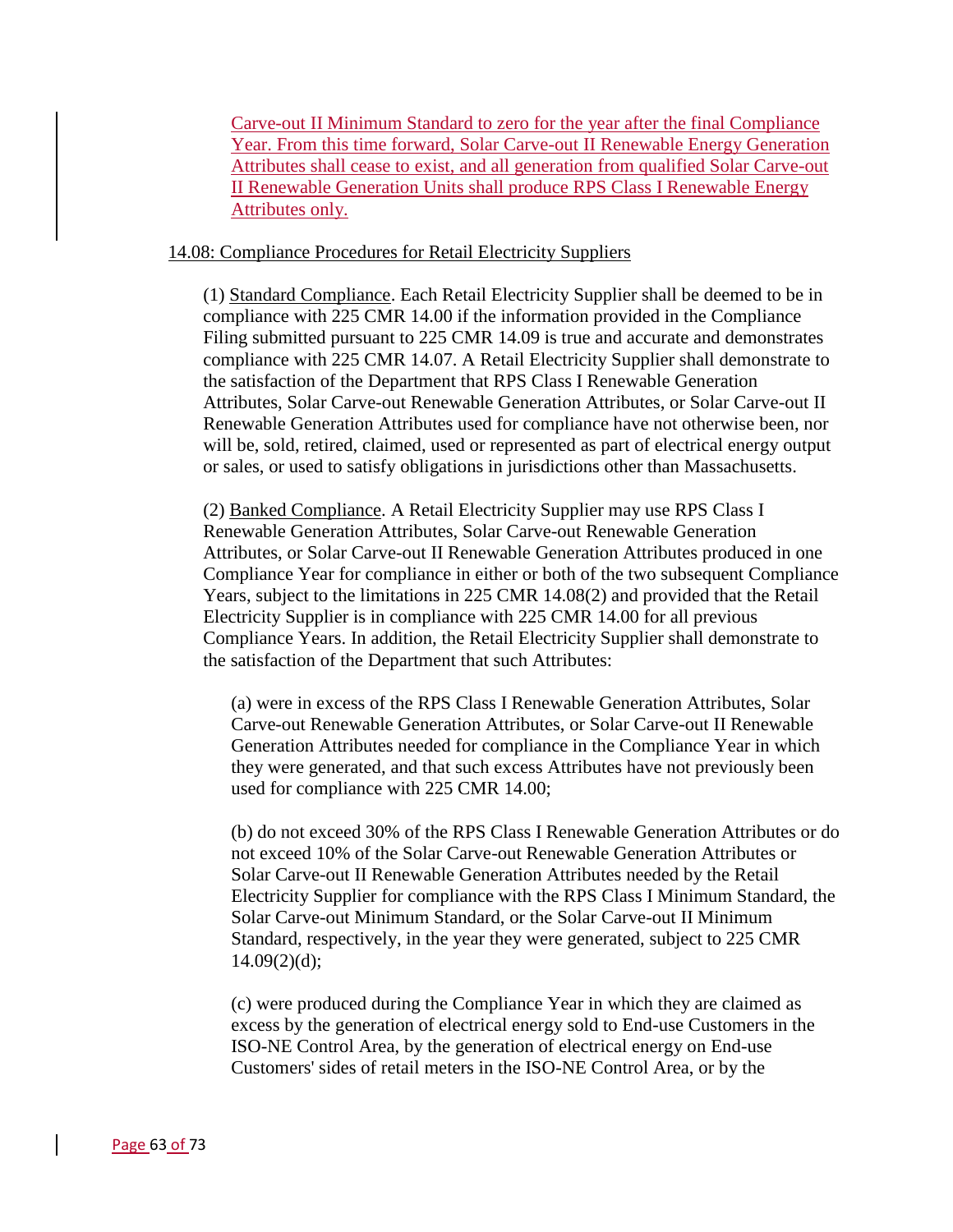generation of electrical energy from Off-grid Generation Units in Massachusetts; and

(d) have not otherwise been, nor will be, sold, retired, claimed or represented as part of electrical energy output or sales, or used to satisfy obligations in jurisdictions other than Massachusetts.

(3) Alternative Compliance. A Retail Electricity Supplier may discharge its obligations under 225 CMR 14.07, in whole or in part, for any Compliance Year by making an Alternative Compliance Payment (ACP) to the MassCEC. Such funds shall be held in an account separate from other accounts of the MassCEC.

(a) RPS Class I Procedures. A Retail Electricity Supplier shall receive Alternative Compliance Credits from the Department, subject to the following:

1. The quantity of Alternative Compliance Credits, specified in MWhs, that can be applied to its obligations under 225 CMR 14.07(1) shall be determined by calculating the ratio of the total of ACPs paid for the Compliance Year to the ACP Rate for that Compliance Year.

2. The ACP Rate for the RPS Class I Minimum Standard shall be \$50 per MWh for Compliance Year 2003. For each subsequent Compliance Year, the Department shall publish the ACP Rate by January 31 of the Compliance Year. The ACP Rate shall be equal to the previous year's ACP Rate adjusted up or down according to the previous year's Consumer Price Index $\div$ , but shall be \$70 per MWh beginning in 2020. The following table reflects the ACP Rates in effect from 2003 through 2019:

| <b>Compliance Year</b> | <b>ACP Rate per MWh</b> |
|------------------------|-------------------------|
| 2003                   | \$50.00                 |
| 2004                   | \$51.41                 |
| 2005                   | \$53.19                 |
| 2006                   | \$55.13                 |
| 2007                   | \$57.12                 |
| 2008                   | \$58.58                 |
| 2009                   | \$60.92                 |
| 2010                   | \$60.93                 |
| 2011                   | \$62.13                 |
| <u> 2012 </u>          | \$64.02                 |
| 2013                   | \$65.27                 |
| 2014                   | \$66.16                 |
| 2015                   | \$67.07                 |
| 2016                   | \$66.99                 |
| 2017                   | \$67.70                 |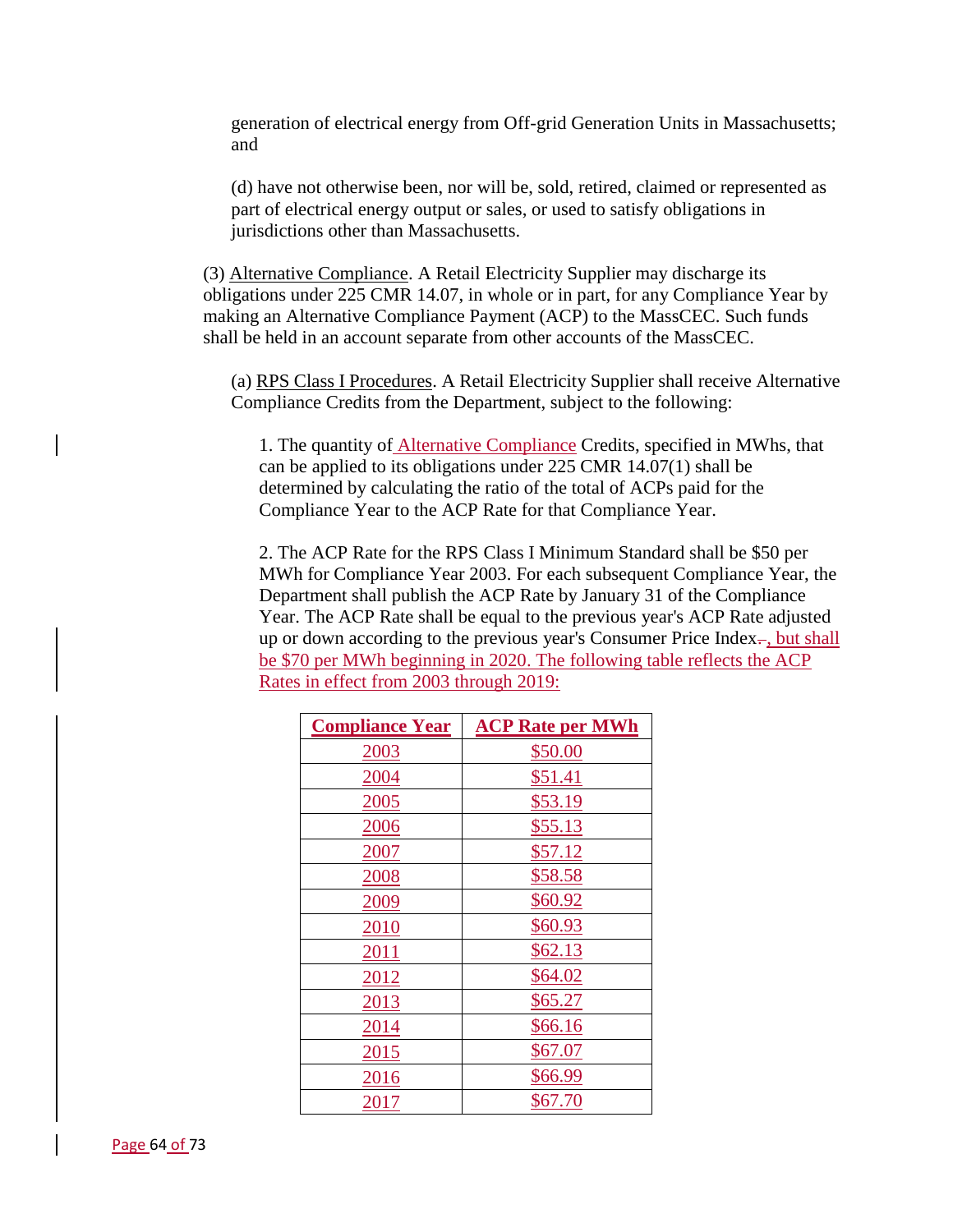| 2018 | \$68.95     |
|------|-------------|
| 2010 | 0.44<br>C71 |

3. Beginning in 2025 and every five years thereafter, the Department shall conduct a review of the ACP Rate and, following stakeholder review and input, may modify the rate for the following five years.

4. The Retail Electricity Supplier shall include with its Annual Compliance Filing copies of any ACP receipt(s) for ACPs made to the MassCEC for the Compliance Year.

(b) Solar Carve-out Renewable Generation Procedures. A Retail Electricity Supplier shall receive Solar Carvesolar carve-out Alternative Compliance Credits from the Department, subject to the following:

1. The quantity of solar carve-out Alternative Compliance Credits, specified in MWhs, that can be applied to its obligations under 225 CMR 14.07(2) shall be determined by calculating the ratio of the total of Solar Carvesolar carve-out ACPs paid for the Compliance Year to the Solar Carvesolar carve-out ACP Rate for that Compliance Year.

| <b>Compliance Year</b> | <b>ACP Rate per MWh</b>    |
|------------------------|----------------------------|
| 2010                   | \$600                      |
| 2011                   | \$550                      |
| 2012                   | \$550                      |
| 2013                   | \$550                      |
| 2014                   | \$523                      |
| 2015                   | \$496                      |
| 2016                   | \$472                      |
| 2017                   | \$448                      |
| 2018                   | \$426                      |
| 2019                   | \$404                      |
| 2020                   | \$384                      |
| 2021                   | \$365                      |
| 2022                   | \$347                      |
| 2023                   | \$330                      |
| 2024 and after (if     | added no later than        |
| necessary)             | January 31, 2014 (and      |
|                        | annually thereafter) \$330 |
| 2025 (if necessary)    | \$330                      |

2. The ACP Rate for the Solar Carve-out Minimum Standard shall be set annually according to the following schedule:

3. The ACP Rate for that portion of a Retail Electricity Supplier's Solar Renewable Energy Credit obligations that were contractually committed or renewed prior to January 1, 2010, shall be equal to the RPS Class I ACP Rate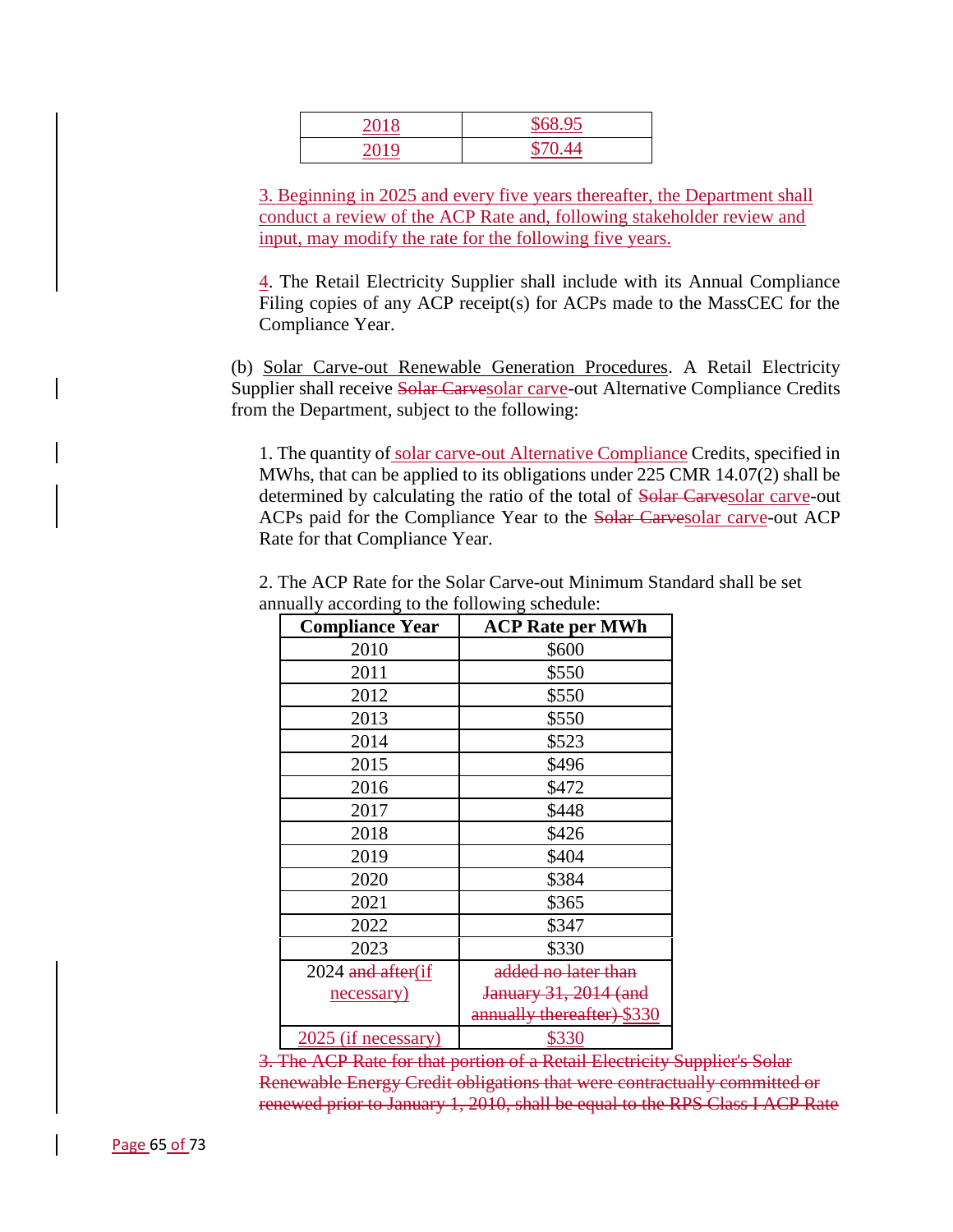as calculated for the applicable Compliance Year under 225 CMR  $14.08(3)(a)2$ . This provision does not apply to obligations that were contractually committed or renewed on or after January 1, 2010.

# 4.

3. The Retail Electricity Supplier shall include with its Annual Compliance Filing copies of any ACP receipt(s) for Solar Carvesolar carve-out ACPs made to the MassCEC for the Compliance Year.

(c) Solar Carve-out II Renewable Generation Procedures. A Retail Electricity Supplier shall receive Solar Carvesolar carve-out II Alternative Compliance Credits from the Department, subject to the following:

1. The quantity of solar carve-out II Alternative Compliance Credits, specified in MWhs, that can be applied to its obligations under 225 CMR 14.07(3) shall be determined by calculating the ratio of the total of Solar Carvesolar carveout II ACPs paid for the Compliance Year to the Solar Carvesolar carve-out II ACP Rate for that Compliance Year.

| <b>Compliance Year</b>     | <b>ACP Rate per MWh</b>   |
|----------------------------|---------------------------|
| 2014                       | \$375                     |
| 2015                       | \$375                     |
| 2016                       | \$350                     |
| 2017                       | \$350                     |
| 2018                       | \$350                     |
| 2019                       | \$333                     |
| 2020                       | \$316                     |
| 2021                       | \$300                     |
| 2022                       | \$285                     |
| 2023                       | \$271                     |
| 2024                       | \$257                     |
|                            | To be added no later than |
| 2025 <del> and after</del> | January 31, 2015 and      |
|                            | annually thereafter \$244 |
| 2026                       | <u>\$232</u>              |
| 2027                       | \$220                     |
| 2028 (if necessary)        | \$209                     |
| 2029 (if necessary)        | \$199                     |

2. The ACP Rate for the Solar Carve-out II Minimum Standard shall be set annually according to the following schedule:

(d) Use of Funds. The Department shall oversee the use of ACP funds by the MassCEC, so as to: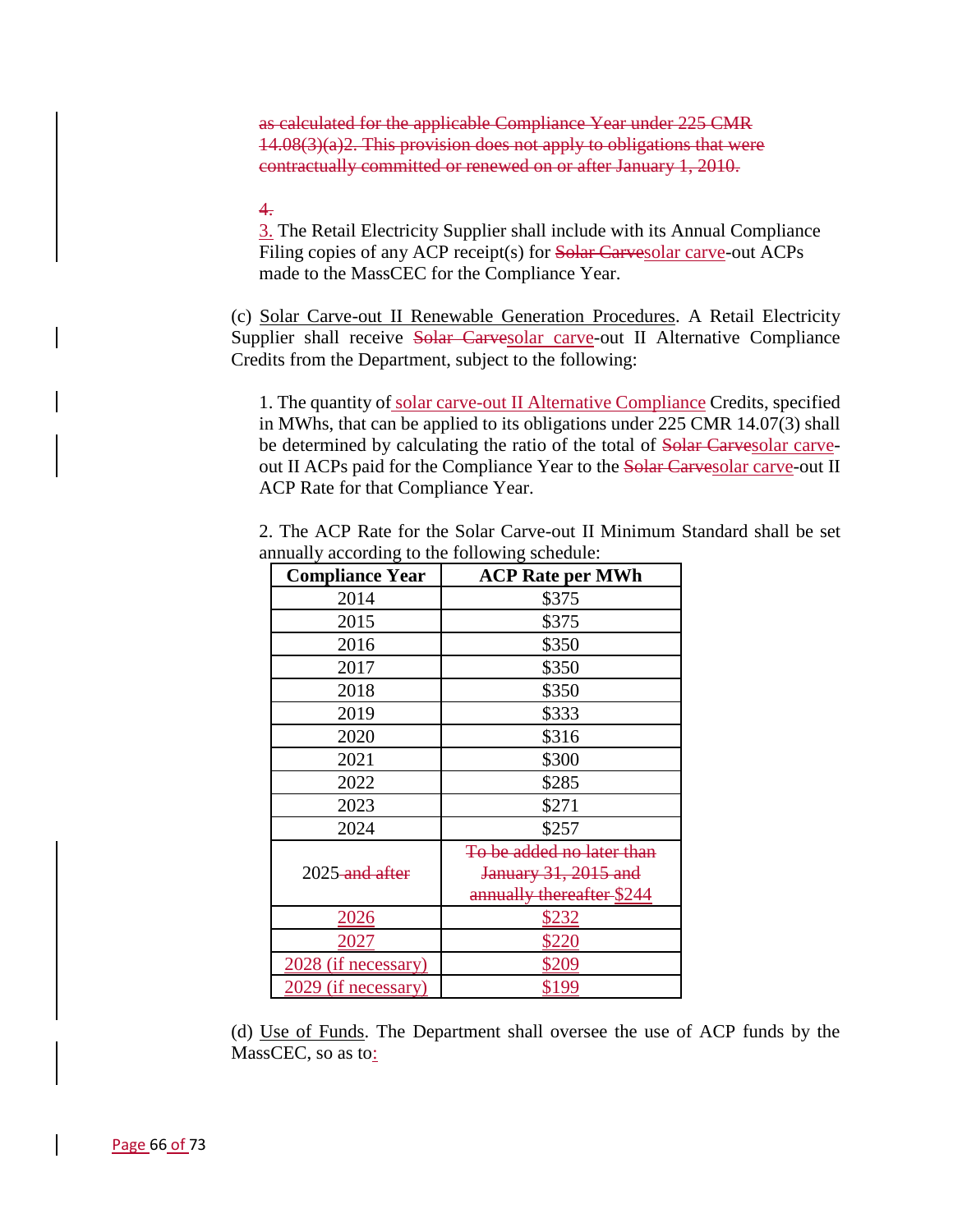1. further the commercial development of RPS Class I Renewable Generation Units, Solar Carve-out Renewable Generation Units, and Solar Carve-out II Renewable Generation Units; or

2. promote projects or activities that reduce greenhouse gas emissions or ratepayer costs through electric load reduction, peak demand reduction, or strategic electrification.

(4) Financial Security Requirements for Retail Electricity Suppliers. A Retail Electricity Supplier that is not a Distribution Company must provide annually by January  $31<sup>st</sup>$  evidence of financial security that:

(a) is in the form of a surety bond or other financial instrument showing evidence of liquid funds, such as a certificate of deposit, an irrevocable letter of credit, a line of credit, a loan or a guarantee;

(b) is the greater of:

1. \$100,000;

2. 20% of the Retail Electricity Supplier's estimated gross receipts for its first full year of operation; or

3. 20% of the Retail Electricity Supplier's actual gross receipts for the preceding year of operation, not including revenue from the provision of basic service, for any year after the first year of operation;

(c) does not exceed \$1,000,000;

(d) names the Department as beneficiary, obligee, or guaranteed party, as applicable and specifies that a notice of default issued under 225 CMR 14.12(5) or 225 CMR 15.12(5) shall be sufficient grounds to withdraw or obtain funds from the surety;

(e) has an expiration date not less than one year; and

(f) shall be adjusted annually, if based upon actual or estimated gross receipts, under 225 CMR 14.08(4)(b)1. or 2.

14.09: Annual Compliance Filings for Retail Electricity Suppliers

(1) Date of Annual Compliance Filing. For each Compliance Year, the Retail Electricity Supplier annually shall file an annual Compliance Filing with the Department no later than the first day of July, or the first Business Day thereafter, of the subsequent Compliance Year.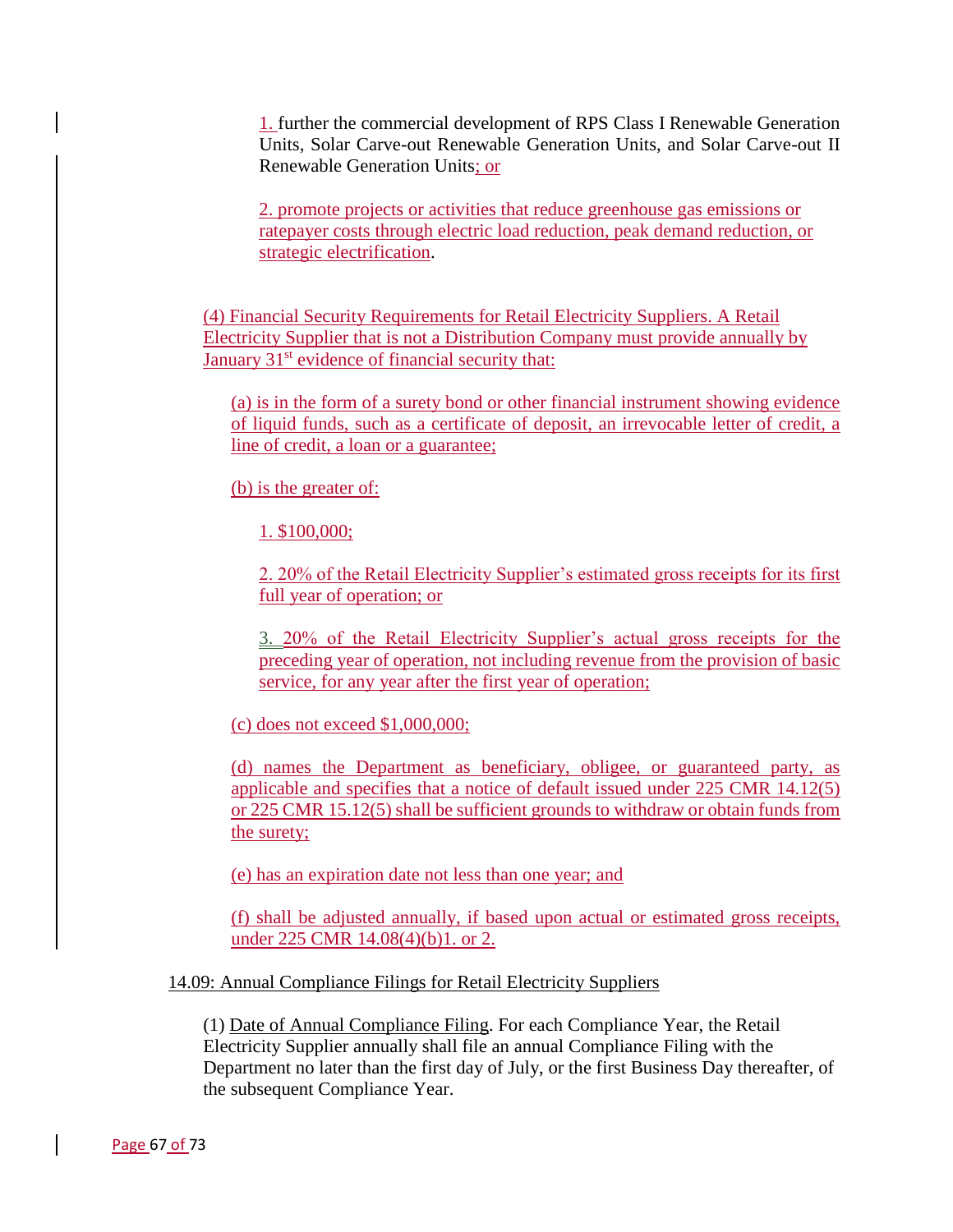(2) Contents of Annual Compliance Filing. For each Retail Electricity Product, the Filing shall document compliance with the provisions of 225 CMR 14.07 and 14.08 to the satisfaction of the Department and shall include, but not be limited to, the following:

(a) Total Electrical Energy Sales to End-use Customers. Documentation of the total MWhs of electrical energy allocated by the Retail Electricity Supplier to End-use Customers in the Compliance Year. Such allocation is defined as the total quantity of the Supplier's Certificates Obligation that the Supplier correctly allocated or should have allocated to all of the Supplier's Massachusetts retail subaccounts in the NEPOOL GIS, in compliance with all relevant provisions of Part 4 of the NEPOOL GIS Operating Rules, or any successor rules, as specified in the Guideline on the Determination of Sales to End-use Customers.

(b) Electrical Energy Sales to End-use Customers by Product. Documentation of the total MWhs of each Retail Electricity Product allocated to End-use Customers in the Compliance Year, verified by an independent third party satisfactory to the Department, consistent with the Guidelines. Such allocation is defined as the quantity of the Supplier's Certificates Obligation that the Supplier correctly allocated or should have allocated to each of the Supplier's Massachusetts retail subaccounts at the NEPOOL GIS, in compliance with all relevant provisions of Part 4 of the NEPOOL GIS Operating Rules, or any successor rules, as specified in the Guideline on the Determination of Sales to End-use Customers. The Department shall keep product information confidential to the extent permitted by law.

(c) Attributes Allocated from the Compliance Year. Documentation of the total MWhs of each Retail Electricity Product allocated to End-use Customers that were derived from RPS Class I Renewable Generation, Solar Carve-out Renewable Generation, and Solar Carve-out II Renewable Generation during the Compliance Year, and which may include electrical energy generated on End-use Customers' sides of retail meters in the ISO-NE Control Area or by Off-grid Generation Units in Massachusetts in the Compliance Year, as follows:

1. For electrical energy transactions included in the ISO-NE Settlement Market System, the Compliance Filings shall include documentation from the NEPOOL GIS administrator of the Retail Electricity Supplier's ownership of GIS Certificates representing RPS Class I Renewable Generation, Solar Carve-out Renewable Generation, and Solar Carve-out II Renewable Generation during the Compliance Year.

2. For electrical energy transactions not included in the ISO-NE Settlement Market System, but for which the Retail Electricity Supplier has secured GIS Certificates from the NEPOOL GIS, the Compliance Filings shall include documentation from the NEPOOL GIS of the Retail Electricity Supplier's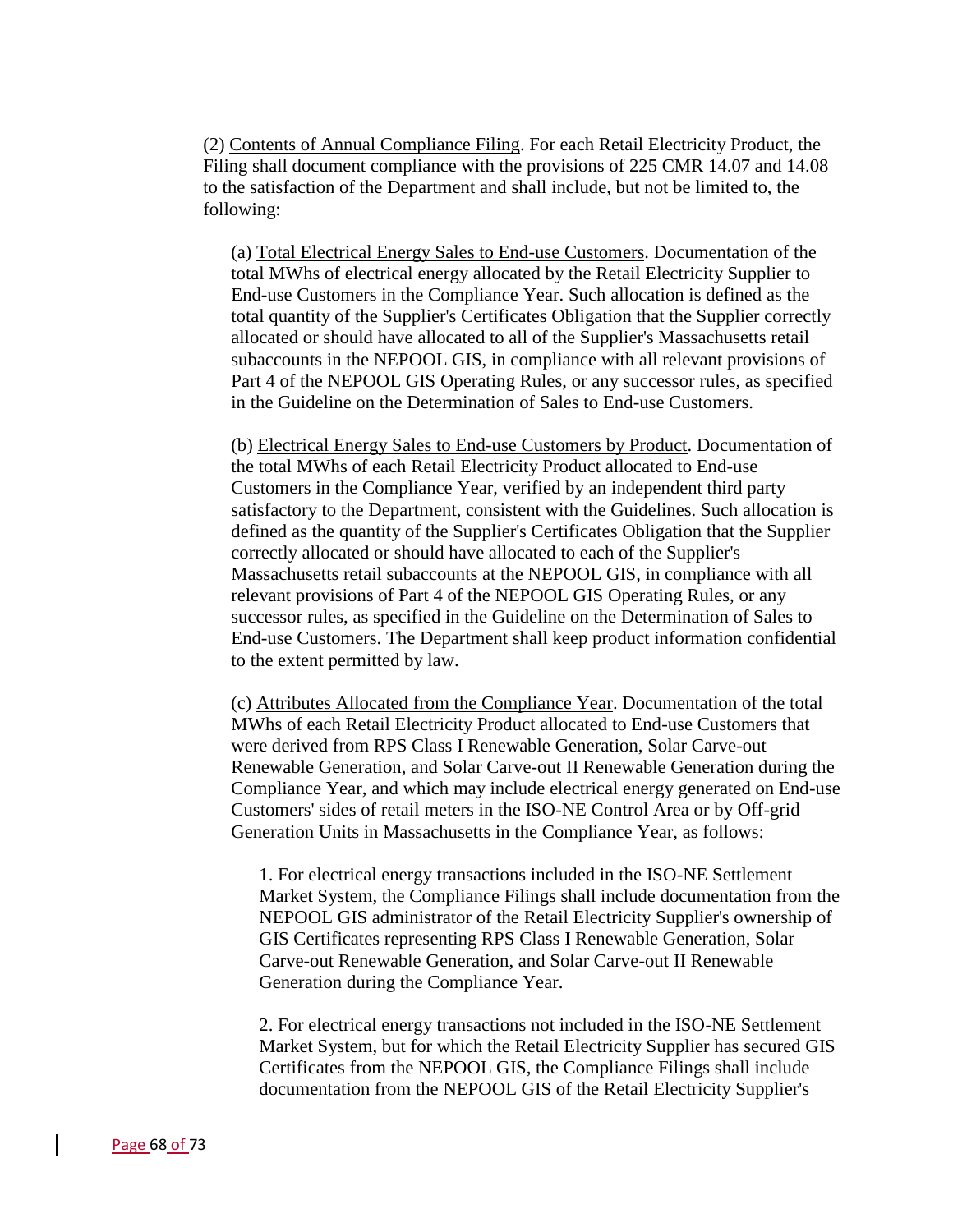ownership of GIS Certificates representing RPS Class I Renewable Generation, Solar Carve-out Renewable Generation, and Solar Carve-out II Renewable Generation during the Compliance Year.

(d) Attributes Allocated from Banked Compliance. Allocation by Retail Electricity Product of any quantity of RPS Class I Renewable Generation Attributes banked from one or both of the two previous years pursuant to 225 CMR 14.08(2) that are used to demonstrate compliance with the RPS Class I Minimum Standard in the current Compliance Year, and allocation by Retail Electricity Product of any quantity of Solar Carve-out Renewable Generation Attributes banked from one or both of the two previous years pursuant to 225 CMR 14.08(2) that are used to demonstrate compliance with the Solar Carve-out Minimum Standard or the RPS Class I Minimum Standard in the current Compliance Year, and allocation by Retail Electricity Product of any quantity of Solar Carve-out II Renewable Generation Attributes banked from one or both of the two previous years pursuant to 225 CMR 14.08(2) that are used to demonstrate compliance with the Solar Carve-out II Minimum Standard or the RPS Class I Minimum Standard in the current Compliance Year;

(e) Alternative Compliance Credits. Allocation by Retail Electricity Product of any Alternative Compliance Credits claimed pursuant to 225 CMR 14.08(3)(a), along with a copy of any Alternative Compliance Payment receipt(s), and allocation by Retail Electricity Product of any Solar Carvesolar carve-Out Alternative Compliance Credits claimed pursuant to 225 CMR 14.08(3)(b), along with a copy of any Solar Carvesolar carve-out Alternative Compliance Payment receipt(s), and allocation by Retail Electricity Product of any Solar Carve-out II Alternative Compliance Credits claimed pursuant to 225 CMR 14.08(3)(c), along with a copy of any Solar Carve-Out II Alternative Compliance Payment receipt(s); and

(f) Attributes Banked for Future Compliance. Identification of any quantity of Attributes from RPS Class I Renewable Generation, Solar Carve-out Renewable Generation, or Solar Carve-out II Renewable Generation, that the Retail Electricity Supplier anticipates claiming for purposes of Banked Compliance in subsequent years under the Banked Compliance provisions of 225 CMR 14.08(2).

(g) Contracts Subject to Lower ACP Rate under  $225$  CMR  $14.08(3)(b)(3)$ . Identification of any contract for a specific term of years that was executed before January 1, 2010, and its terms, including but not limited to, the execution and expiration dates of the contract and the annual volume of electrical energy supplied. Contracts eligible for the Lower ACP Rate shall include only those contracts that were executed by a retail End-use Customer.

14.10: Reporting Requirements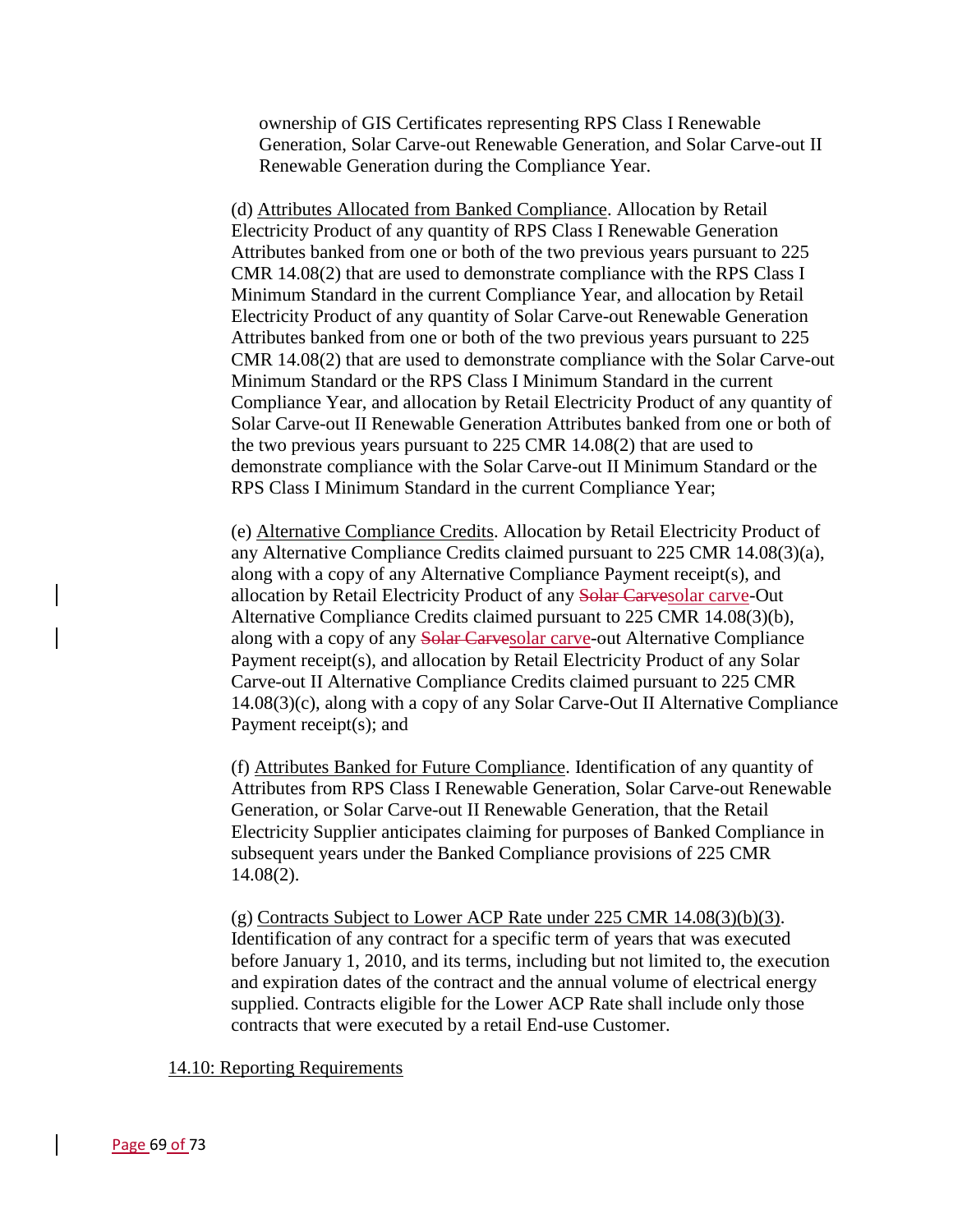(1) Certification. Any person required by 225 CMR 14.00 to submit documentation to the Department shall provide:

(a) the person's name, title and business address;

(b) the person's authority to certify and submit the documentation to the Department; and

(c) the following certification: "I hereby certify, under the pains and penalties of perjury, that I have personally examined and am familiar with the information submitted herein and based upon my inquiry of those individuals immediately responsible for obtaining the information, I believe that the information is true, accurate, and complete. I am aware that there are significant penalties, both civil and criminal, for submitting false information, including possible fines and imprisonment."

(2) Annual Renewable Energy Resource Report. The Department shall produce and make available to the public an annual report that summarizes information submitted to the Department by Retail Electricity Suppliers in the Annual Compliance Filings submitted to the Department pursuant to 225 CMR 14.09(2). Such report shall include non-confidential data that provides the following:

(a) the extent to which the Retail Electric Suppliers complied with the RPS Class I Minimum Standard, the Solar Carve-out Minimum Standard, and Solar Carveout II Minimum Standard, both separately and combined; and

(b) the extent to which the Retail Electric Suppliers used Standard Compliance, Banked Compliance, and Alternative Compliance in meeting the Minimum Standards: and

(c) the names, locations, and types of RPS Class I Renewable Energy Generation Units, Solar Carve-out Renewable Energy Units, and Solar Carve-out II Renewable Generation from which the Retail Electric Suppliers, as an aggregate, obtained the Renewable Energy Attributes used in meeting the Minimum Standards..

(3) Identification of Renewable Generation Units, RPS Class I Generation Units, Solar Carve-out Renewable Generation Units, and Solar Carve-out II Renewable Generation Units. The Department shall inform the NEPOOL GIS administrator which Generation Units should be designated as Renewable Generation Units, RPS Class I Generation Units, Solar Carve-out Renewable Generation Units, and Solar Carve-out II Renewable Generation Units pursuant to 225 CMR 14.00.

# 14.11: Inspection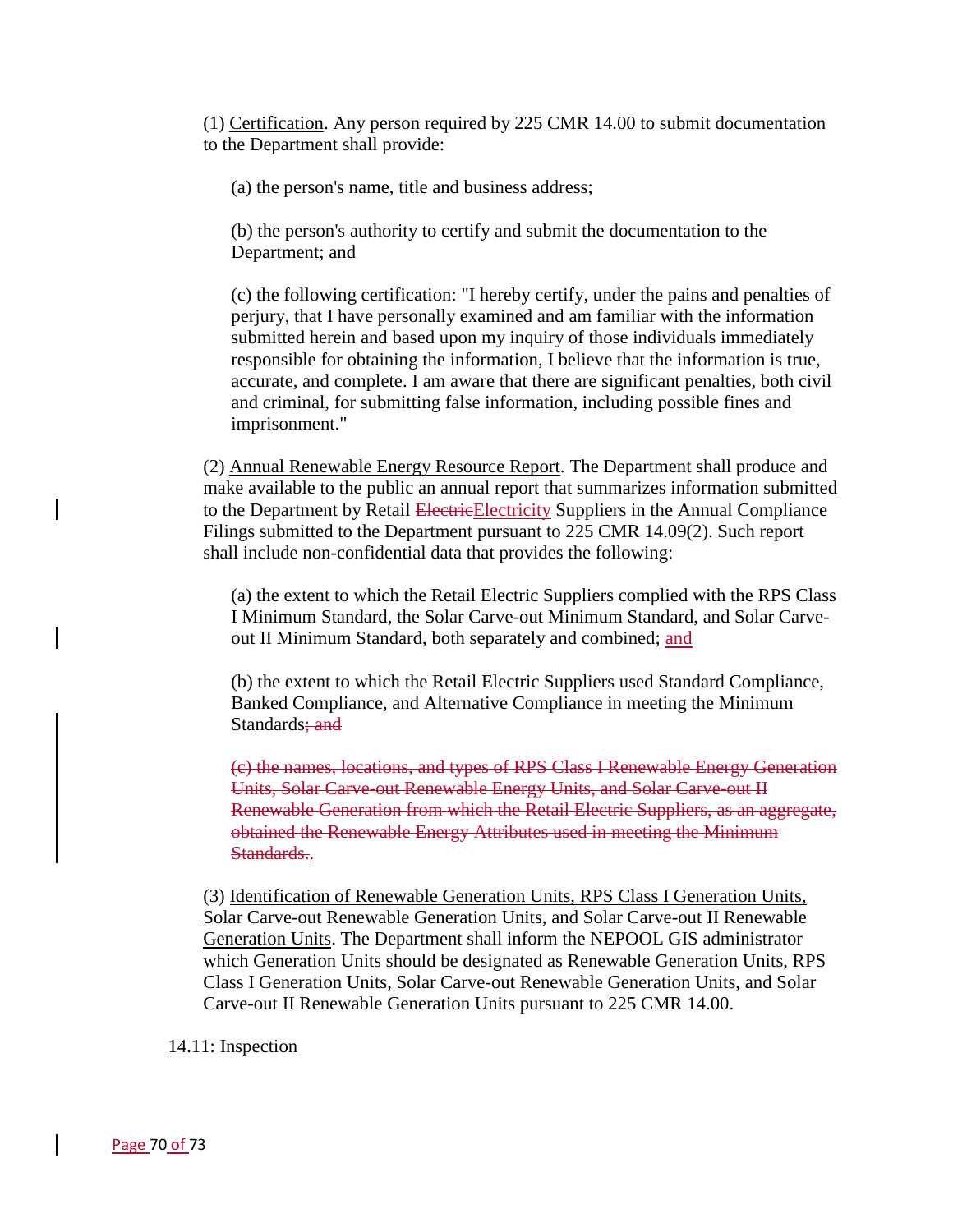(1) Document Inspection. The Department may audit the accuracy of all information submitted pursuant to 225 CMR 14.00. The Department may request and obtain from any Owner, Operator or Authorized Agent of an RPS Class I Renewable Generation Unit or a Solar Carve-out Renewable Generation Unit or a Solar Carveout II Renewable Generation Unit, including Aggregations, supplier of Eligible Biomass Fuel, and from any Retail Electricity Supplier information that the Department determines necessary to monitor compliance with and enforcement of 225 CMR 14.00.

(2) Audit and Site Inspection. Upon reasonable notice to a Retail Electricity Supplier, supplier of Eligible Biomass Fuel, or to an RPS Class I Renewable Generation Unit, Solar Carve-out Renewable Generation Unit, or Solar Carve-out II Renewable Generation Unit Owner, Operator or Authorized Agent, the Department may conduct audits, which may include inspection and copying of records and/or site visits to an RPS Class I Renewable Generation Unit, Solar Carve-out Renewable Generation Unit, Solar Carve-out II Renewable Generation Unit, supplier of Eligible Biomass Fuel, or a Retail Electricity Supplier's facilities, including, but not limited to, all files and documents that the Department determines are related to compliance with 225 CMR 14.00.

### 14.12: Non-compliance

Any Retail Electricity Supplier or Owner, Operator or Authorized Agent of a RPS Class I Renewable Generation Unit, Solar Carve-out Renewable Generation Unit, Solar Carveout II Renewable Generation Unit or Aggregation that fails to comply with the requirements of 225 CMR 14.00 shall be subject to the provisions in 225 CMR 14.12(1) through (4).

(1) Notice of Non-compliance. A failure to comply with the requirements of 225 CMR 14.00 shall be determined by the Department. A written Notice of Noncompliance shall be prepared and delivered by the Department to any Retail Electricity Supplier or Owner, Operator or Authorized Agent of an RPS Class I Renewable Generation Unit, Solar Carve-out Renewable Generation Unit, or Solar Carve-out II Renewable Generation Unit or Aggregation that fails to comply with the requirements of 225 CMR 14.00. The Notice of Non-compliance shall describe the Requirement(s) with which the Retail Electricity Supplier, Owner, Operator or Authorized Agent failed to comply and the time period of such non-compliance.

(2) Publication of Notice of Non-compliance. A Notice of Non-compliance may be published on the Department's website and in any other media deemed appropriate by the Department. Such publication may remain posted until the Retail Electricity Supplier or Owner, Operator or Authorized Agent returns to compliance as determined by the Department.

(3) Planning Requirement. A Retail Electricity Supplier that fails to meet the requirements of 225 CMR 14.07 during a Compliance Year shall submit a plan for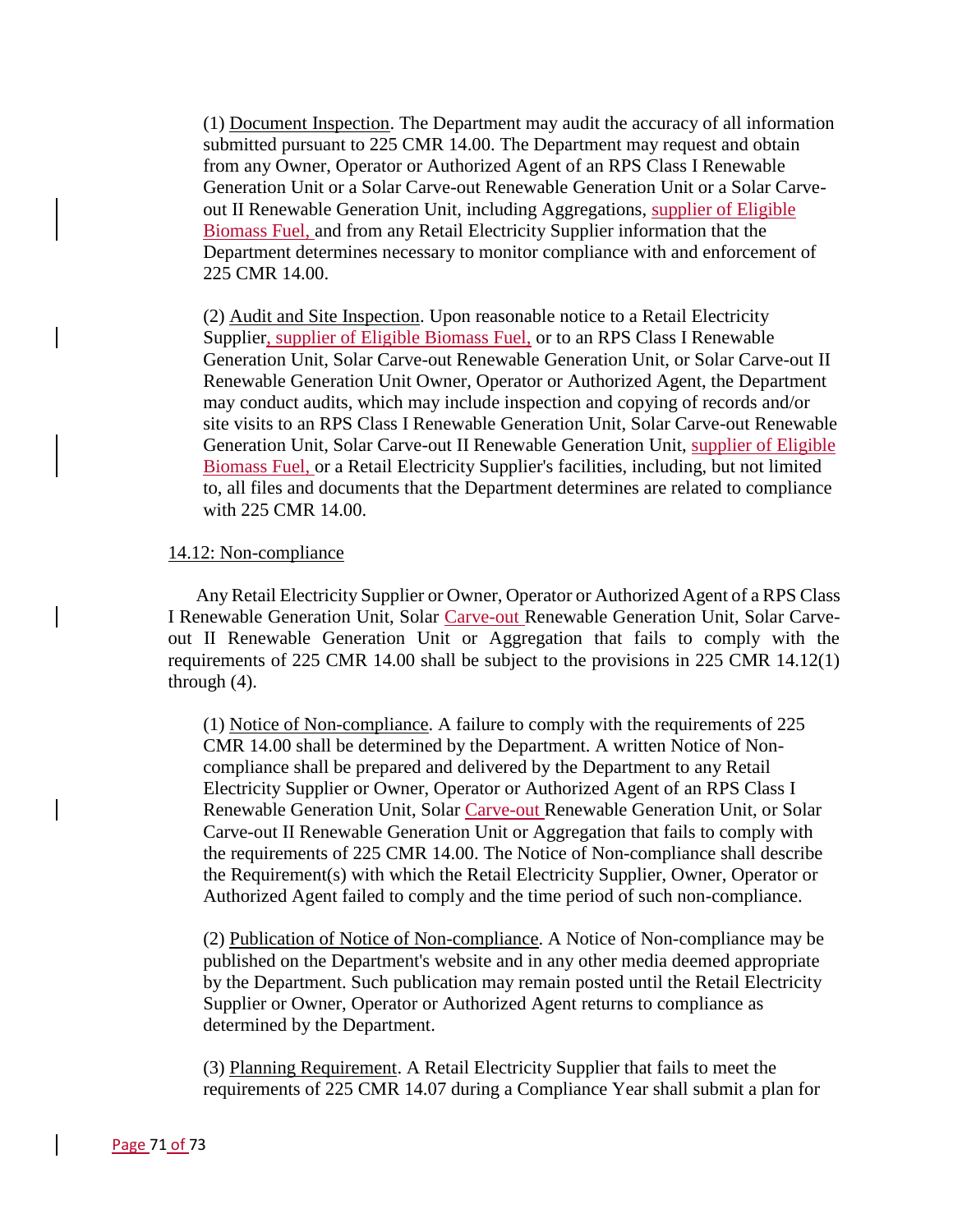achieving compliance for the subsequent three years. The plan shall be filed with the Department no later than the first day of September of the Compliance Year subsequent to the Compliance Year for which the Retail Electricity Supplier was out of compliance or such date as the Department may specify.

(4) Suspension or Revocation of License. The Department shall refer its findings of noncompliance to the Massachusetts Department of Public Utilities. A Retail Electricity Supplier that fails to comply with 225 CMR 14.00 may be subject to the Massachusetts Department of Public Utilities Licensure Action under 220 CMR  $11.07(4)(c)1.$ 

(5) Collection of Financial Security. In the event that a Retail Electricity Supplier fails to discharge its annual obligation by September 1<sup>st</sup> under 225 CMR 14.07, 225 CMR 15.07, or 225 CMR 16.07 by the means described in 225 CMR 14.08(1) through (3), 225 CMR 15.08(1) through (4), or 225 CMR 16.08(1) through (3), the Department will notify the Retail Electricity Supplier that it must provide the Department with a payment using the financial security of which it provided evidence the prior January  $31<sup>st</sup>$ , pursuant to 225 CMR 14.08(4), unless a Retail Electricity Supplier has an approved alternative payment plan to discharge its annual obligations in full that has been approved by the Department prior to September 1<sup>st</sup>. The payment shall, within 30-days of notification by the Department, be deposited into the Alternative Compliance Payment fund established in 225 CMR 14.08(3) and shall be in an amount equal to the lesser of:

(a) the amount of Alternative Compliance Payments that the Retail Electricity Supplier must make in order to discharge its annual obligation under 225 CMR 14.07, 225 CMR 15.07, or 225 CMR 16.07 in full; or

(b) the full amount of the financial security.

(6) Partial Compliance. In the event that the collection of financial security under 225 CMR 14.12(5) results in the collection of an amount of Alternative Compliance Payments that is insufficient to discharge a Retail Electricity Supplier's full annual obligations under 225 CMR 14.07, 225 CMR 15.07, or 225 CMR 16.07, the Retail Electricity Supplier will remain in a state of non-compliance, and the Department will take the necessary actions to document and enforce this non-compliance, pursuant to 225 CMR 14.12(1) through (4), 225 CMR 15.12(1) through (4), and 225 CMR 16.12(1) through (4).

(7) The Department reserves all rights to take any and all appropriate actions to ensure the collection of all Alternative Compliance Payments owed to ensure annual compliance obligations are fully discharged by a Retail Electricity Supplier, including, but not limited to, filing a petition with the Department of Public Utilities requesting an investigation into a supplier that is deemed to be in non-compliance by the Department.